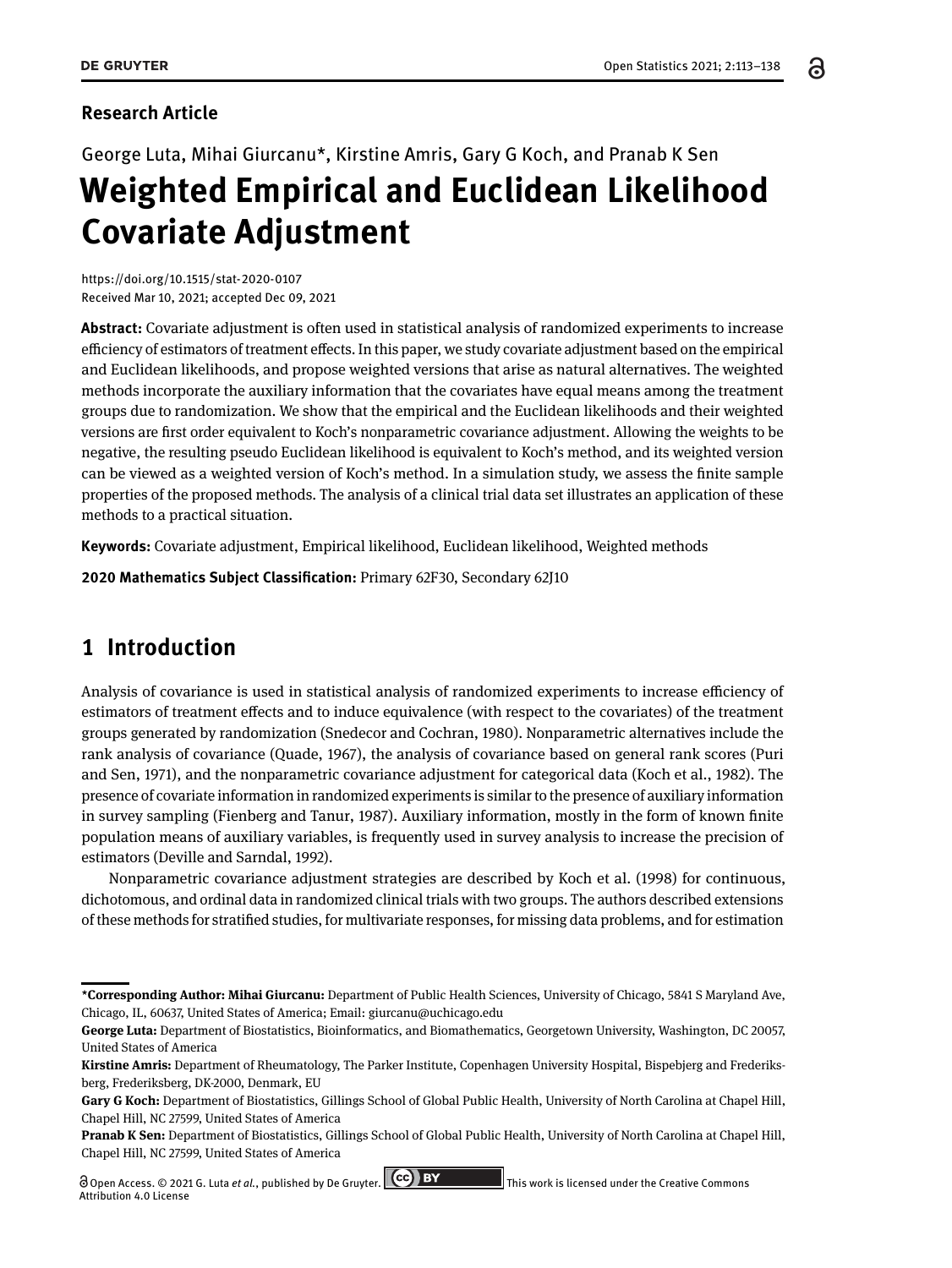of nonparametric measures of treatment effects. [Tangen and Koch](#page-18-1) [\(2001\)](#page-18-1) further extended the methodology for randomized clinical trials with multiple groups. The power of non-inferiority and superiority tests based on Koch's estimator were evaluated by [Lesaffre et al.](#page-17-5) [\(2002\)](#page-17-5) and [Lesaffre and Senn](#page-17-6) [\(2003\)](#page-17-6) proposed correction factors to better maintain the nominal levels of the tests on small samples.

The empirical likelihood (EL) was introduced by [Owen](#page-17-7) [\(1988\)](#page-17-7) as a semiparametric method of inference for general parameters defined by statistical functionals. An advantage of the EL is that it defines an empirical likelihood ratio test (ELRT) which has similar asymptotic properties as the likelihood ratio test (LRT) in the parametric case. The confidence regions obtained by inverting the ELRT enjoy desirable properties: have a data-determined shape, respect the range of parameters, are transformation respecting, and do not require estimation of scale or skewness [\(Hall and La Scala, 1990\)](#page-17-8). The ELRT statistic was shown to be Bartlettcorrectable by [DiCiccio et al.](#page-17-9) [\(1991\)](#page-17-9). Applications of EL for randomized experiments were investigated by [Adimari](#page-16-1) [\(1995\)](#page-16-1), [Jing](#page-17-10) [\(1995\)](#page-17-10), [Liu et al.](#page-17-11) [\(2008\)](#page-17-11), and [Owen](#page-17-12) [\(1991\)](#page-17-12). Weighted EL methods have been proposed by [Chen and Sitter](#page-16-2) [\(1999\)](#page-16-2), [Ren](#page-17-13) [\(2001\)](#page-17-13), [Glenn and Zhao](#page-17-14) [\(2006\)](#page-17-14), and [Tsao and Wu](#page-18-2) [\(2006\)](#page-18-2). A comprehensive review on applications of EL is provided by [Owen](#page-17-15) [\(2001\)](#page-17-15) and on EL methods for sample surveys by [Wu](#page-18-3) [\(2002\)](#page-18-3).

In this paper, we propose covariate adjustment methods for randomized clinical trials that incorporate the auxiliary information of equal means of the covariates among the treatment groups due to randomization similarly to Koch's approach. These methods include the EL, the Euclidean likelihood (UL), and our proposed weighted versions that arise as natural alternatives: the weighted empirical likelihood (WEL) and the weighted Euclidean likelihood (WUL). The UL uses the Euclidean distance instead of the Kullback-Leibler divergence in the optimization problem corresponding to the EL. Allowing the weights to be negative in the case of Euclidean distance, we show that the resulting pseudo UL is equivalent to Koch's method. The weights used for the WEL, WUL, and pseudo WUL incorporate the available auxiliary information. The pseudo Euclidean likelihood (weighted or unweighted) methods have the computational advantage of providing closed-form expressions. We prove that the EL, the UL, the pseudo UL, and their weighted versions are first order equivalent and that the pseudo WUL can be viewed as a weighted version of Koch's method. Our approach is similar to the pseudo EL for sample surveys of [Chen and Sitter](#page-16-2) [\(1999\)](#page-16-2), [Wu and Rao](#page-18-4) [\(2006\)](#page-18-4), and [Zhong and Rao](#page-18-5) [\(2000\)](#page-18-5). Specifically, both our WEL approach and pseudo EL use weights on the components of the EL function. However, while the pseudo EL uses survey weights, we use the weights derived from the auxiliary information. We will show an application of our weighted approach for sample surveys which can be viewed as a weighted version of the pseudo EL of [Chen and Sitter](#page-16-2) [\(1999\)](#page-16-2) and [Wu and Rao](#page-18-4) [\(2006\)](#page-18-4).

Although previous work has described the use of Koch's nonparametric covariance adjustment method for multivariate data structures, the focus has not been on multivariate test statistics [\(Saville et al., 2011;](#page-17-16) [Kawaguchi et al., 2011;](#page-17-17) [Saville and Koch, 2013\)](#page-17-18). As such, the consideration of multivariate test statistics in their own right and the construction of related confidence regions are also novel contributions provided by the current work. Alternative approaches to covariate adjustment have been proposed to estimate treatment effects in clinical trials such as: matching, stratification, inverse probability weighting, and using propensity score as a covariate. For a comparison between these methods, see [Elze et al.](#page-17-19) [\(2017\)](#page-17-19). For a survey on medical papers that use either covariate adjustment, or subgroup analysis, or baseline comparisons in clinical trials reporting as well as statistical ramifications and recommendations for future practice, see [Pocock et al.](#page-17-20) [\(2002\)](#page-17-20). For some unexpected results about the efficiency of treatment effect estimates adjusting for covariates for binary outcomes in logistic regression, see [Robinson and Jewell](#page-17-21) [\(1991\)](#page-17-21). For an application of covariate adjustment for cost-effectiveness data, see [Willan et al.](#page-18-6) [\(2004\)](#page-18-6). For a principled, practically-feasible approach for covariate adjustment that yields the desired gain of efficiency using semiparametric theory, see [Tsiatis et al.](#page-18-7) [\(2008\)](#page-18-7). Note that these references consider the case of univariate responses while in our paper we consider multivariate responses.

The rest of the article is organized as follows. We first describe the EL, the UL, and the pseudo UL for a multivariate mean with auxiliary information and introduce the weighted methods as natural alternatives. We then extend the methods for the common multivariate mean and for the adjusted treatment effect models. We describe alternative methods of inference for the treatment effect in presence of covariates such as the Koch's method and multivariate analysis of covariance. In a simulation study, we compare, in terms of the root mean squared errors of the estimators and size distortions of the tests, the proposed methods with alternative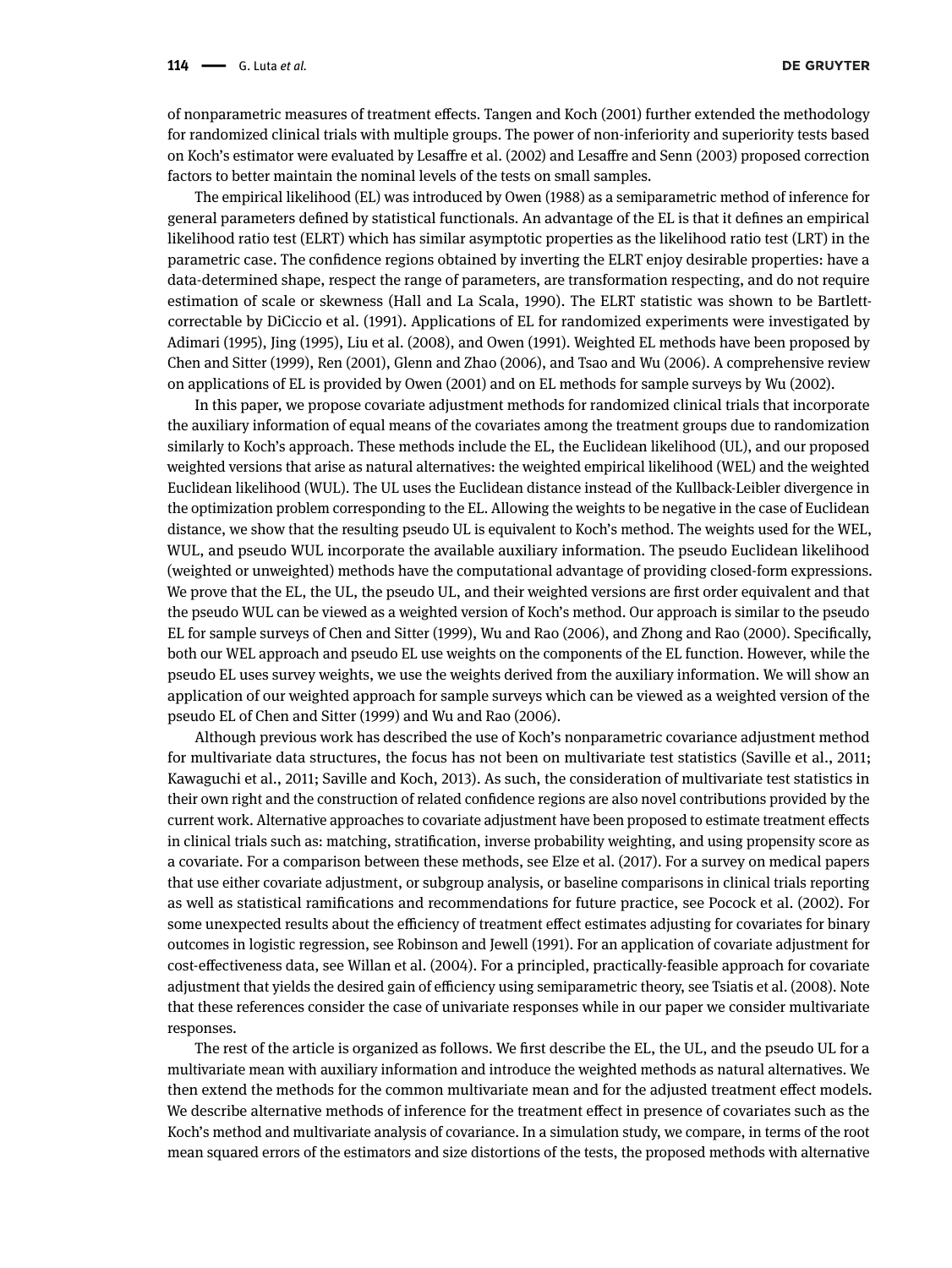methods of inference for treatment effects. We conduct a data analysis of a clinical trial data set to illustrate an application of the methods in practice. We summarize the results developed in this paper in a conclusion and the proofs of theoretical results are provided in the appendix.

# **2 Multivariate mean with auxiliary information**

## **2.1 Empirical/Euclidean likelihood for the mean**

Let  $X_{1:n} = \{X_1, \ldots, X_n\}$  be an i.i.d. sample from a distribution P on  $\mathbb{R}^q$ , and let  $V_X = \text{Var}(X)$ . The parameter of interest is *µ<sup>X</sup>* = E(*X*), where *X* ∼ *P*. The EL function of inference for *µ<sup>X</sup>* is defined as:

<span id="page-2-0"></span>
$$
\hat{\ell}_X^{\mathrm{E}}(\mu) = \max_{p \in \mathbb{P}^n} \left\{ \sum_{i=1}^n \log(np_i) : \sum_{i=1}^n p_i X_i = \mu \right\},\tag{1}
$$

where  $\mu\in\mathbb{R}^q$  and  $\mathbb{P}^n$  =  $\{p=(p_i)\in\mathbb{R}^n:\sum_{i=1}^np_i=1$  ,  $p_i>0\}.$  Strictly speaking,  $\hat{\ell}_X^{\rm E}(\mu)$  is the log-EL function, but for convenience, we refer to it here and elsewhere as the EL function. Since the objective function is strictly concave, then [\(1\)](#page-2-0) has a unique solution if  $\mu$  is in the relative interior of the convex hull of  $X_{1:n}$ . Let  $\hat{p}^{\text{E}}(\mu) = (\hat{p}^{\text{E}}_i)$  $\mathbf{f}_i^{\mathrm{E}}(\mu))\in\mathbb{P}^n$  be the solution of [\(1\)](#page-2-0) assuming that it exists. [Owen](#page-17-7) [\(1988\)](#page-17-7) showed that

<span id="page-2-4"></span>
$$
\hat{p}_i^{\mathrm{E}}(\mu) = \frac{1}{n\left(1 + \hat{\lambda}^{\mathrm{E}}(\mu)^T (X_i - \mu)\right)}, \quad 1 \le i \le n,
$$
\n(2)

where  $\hat{\lambda}^{\text{E}}(\mu)$  satisfies  $\sum_{i=1}^{n}\hat{p}^{\text{E}}_{i}$  $\frac{E}{i}(\mu)X_i = \mu$ . [Owen](#page-17-7) [\(1988\)](#page-17-7) showed that, similarly to [Wilks's](#page-18-8) [\(1938\)](#page-18-8) theorem for the LRT in parametric models,  $-2\ell_X^E(\mu_X)\stackrel{d}{\to}\chi_q^2$ , where  $\stackrel{d}{\to}$  denotes convergence in distribution. The ELRT rejects  $H_0$  :  $\mu_X$  =  $\mu_X^0$  $\alpha$ <sup>2</sup> at nominal type I error level *α* if −2 $\hat{\ell}_X^{\text{E}}(\mu_X^0)$  $\chi$ <sup>2</sup><sub>*a*</sub>, *γ*<sup>2</sup><sub>*a*</sub>, *γ*<sup>2</sup><sub>*a*</sub><sub>*x*<sub>11−*α*</sub> denotes the (1 − *α*)</sub> quantile of the  $\chi_q^2$  distribution. Inverting the ELRT, a  $(1 - \alpha) \times 100\%$  confidence region for  $\mu_X$  is given by  $\{\mu \in \mathbb{R}^q : -2\hat{\ell}_X^E(\mu) \leq \chi^2_{q;1-\alpha}\}.$ 

If instead of the (forward) Kullback-Leibler divergence we use the Euclidean distance in [\(1\)](#page-2-0), we obtain the Euclidean likelihood (UL) function:

<span id="page-2-1"></span>
$$
\hat{\ell}_{X}^{\mathrm{U}}(\mu) = \max_{p \in \mathbb{P}^n} \left\{ -(1/2) \sum_{i=1}^n (np_i - 1)^2 : \sum_{i=1}^n p_i X_i = \mu \right\}.
$$
 (3)

Note that [\(3\)](#page-2-1) is a quadratic optimization problem with inequality constraints which does not have closed form solutions (for a graduate level textbook on convex optimization, see [Boyd and Vandenberghe, 2004\)](#page-16-3). If we allow the weights be negative in [\(3\)](#page-2-1) and maximize over  $\mathbb{Q}^n$ , where  $\mathbb{Q}^n = \{q = (q_i) \in \mathbb{R}^n : \sum_{i=1}^n q_i = 1\}$ , we obtain the pseudo UL function:

<span id="page-2-2"></span>
$$
\hat{\ell}_{X}^{\mathbf{P}}(\mu) = \max_{q \in \mathbb{Q}^n} \left\{ -(1/2) \sum_{i=1}^n (n q_i - 1)^2 : \sum_{i=1}^n q_i X_i = \mu \right\}.
$$
 (4)

Here and in other places, we use  $q$  to either denote a vector  $q=(q_i)\in\mathbb{Q}^n$  or the dimension of  $X$ ; the notation should be obvious from the context. Strictly speaking, the UL was defined by [Owen](#page-17-15) as the maximizer of [\(3\)](#page-2-1) over  $q \in \mathbb{Q}^n$  [\(Owen, 2001,](#page-17-15) section 3.15). However, to be consistent with the definition of EL, we define the UL in [\(3\)](#page-2-1) as a maximization over  $p\in\mathbb{P}^n$  and we call  $\hat{\ell}_X^{\rm p}(\mu)$  the pseudo UL function. Using the method of Lagrange multipliers, [Owen](#page-17-15) [\(2001\)](#page-17-15) derived the solution for  $q_i$  of [\(4\)](#page-2-2) in terms of  $\mu$  (see the appendix):

$$
\hat{q}_i(\mu) = n^{-1} \left( 1 - (\bar{X} - \mu)^T \hat{V}_X^{-1}(X_i - \bar{X}) \right), \quad 1 \le i \le n,
$$
\n(5)

where  $\bar{X} = n^{-1} \sum_{i=1}^{n} X_i$  and  $\hat{V}_X = n^{-1} \sum_{i=1}^{n} (X_i - \bar{X})(X_i - \bar{X})^T$ . Substituting  $\hat{q}_i(\mu)$  from [\(5\)](#page-2-3) in [\(4\)](#page-2-2), yields:

<span id="page-2-5"></span><span id="page-2-3"></span>
$$
-2\hat{\ell}_X^{\mathrm{P}}(\mu) = n(\bar{X}-\mu)^T \hat{V}_X^{-1}(\bar{X}-\mu).
$$
 (6)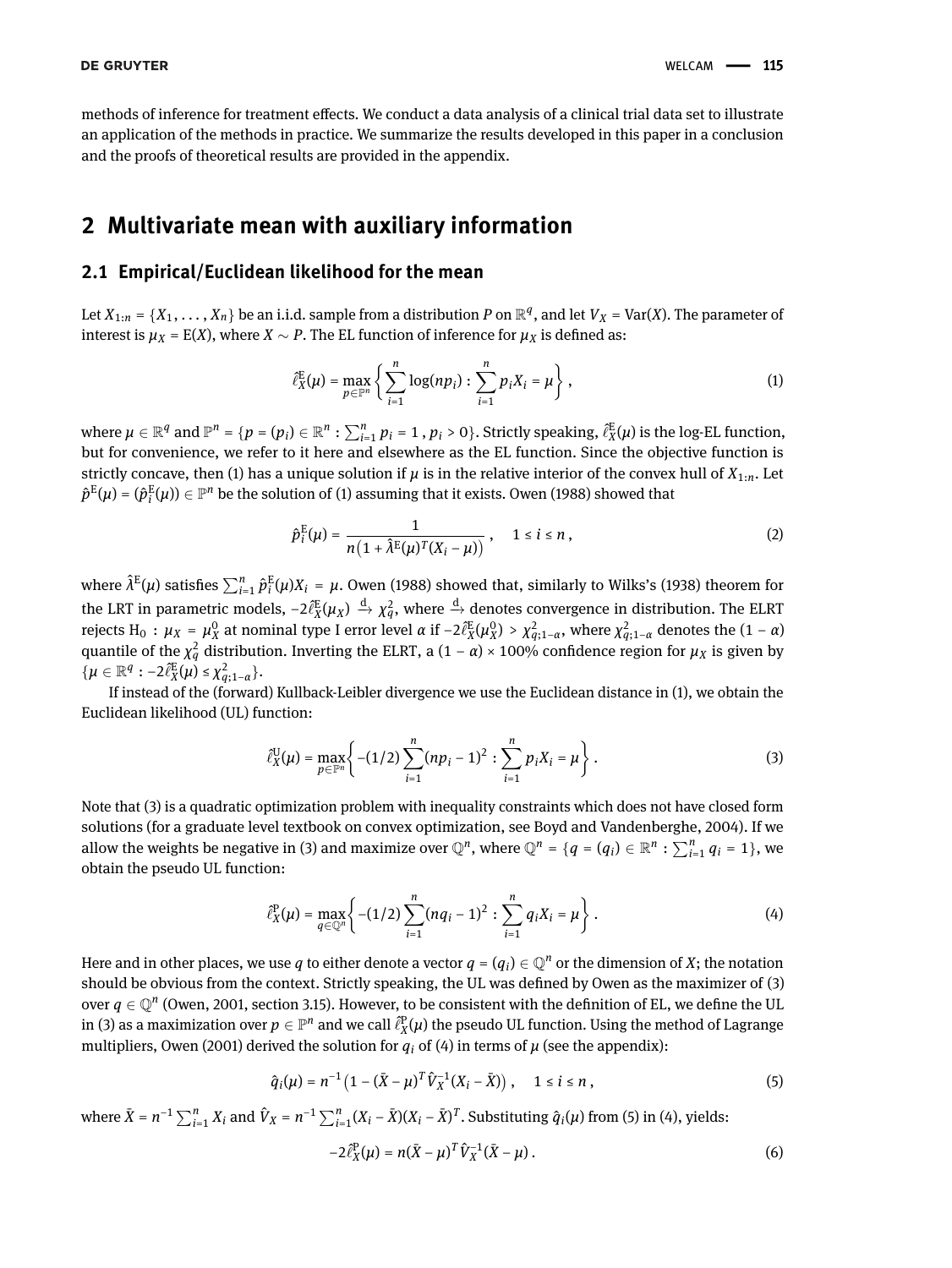By [\(5\)](#page-2-3),  $\Pr(\widehat{q}(\mu_X) \in \mathbb{P}^n) \to 1$ , where  $\widehat{q}(\mu) = (\widehat{q}_i(\mu)) \in \mathbb{Q}^n$ . Hence  $-2\widehat{\ell}_X^{\mathbb{U}}(\mu_X) \xrightarrow{\mathrm{d}} \chi^2_q$ , so that, the EL, the UL, and the pseudo UL are first order equivalent. Note that the pseudo UL has a computational advantage compared to the EL and UL since the weights have closed-form expressions. Another advantage of pseudo UL is that if  $\mu$  is not in the convex hull of the observations, the EL and UL are undefined (since the feasible set is the empty set), while the pseudo UL and the corresponding weights are always defined.

### **2.2 Empirical/Euclidean likelihood for the mean with auxiliary information**

Let  $Z_{1:n} = \{Z_1,\ldots,Z_n\}$  be an i.i.d. sample from a distribution P on  $\mathbb{R}^{p+q}$ , where  $Z_i = (X_i,\,Y_i) \in \mathbb{R}^{p+q}, X_i \in \mathbb{R}^q$ ,  $Y_i \in \mathbb{R}^p$ ,  $E(X) = \mu_X \in \mathbb{R}^q$  is known,  $E(Z) = \mu_Z \in \mathbb{R}^{p+q}$ , and  $Z = (X, Y) \sim P$ . Here and in other places, we use *p* to either denote a probability vector  $p = (p_i) \in \mathbb{P}^n$  or the dimension of *Y*. Let  $V_Z = \text{Var}(Z)$ ,  $V_Y = \text{Var}(Y)$ , and  $V_{XY} = V_{YX}^T = Cov(X, Y)$ . The parameter of interest is  $\mu_Y = E(Y) \in \mathbb{R}^p$ . The EL function incorporates the auxiliary information that  $\mu_X$  is known and is defined as:

<span id="page-3-0"></span>
$$
\hat{\ell}_{Y|X}^{\mathsf{E}}(\mu|\mu_X) = \hat{\ell}_{Z}^{\mathsf{E}}(\mu_X, \mu) - \hat{\ell}_{X}^{\mathsf{E}}(\mu_X). \tag{7}
$$

[Owen](#page-17-12) [\(1991\)](#page-17-12) showed that  $-2\ell_{Y|X}^{\rm{E}}(\mu_Y|\mu_X)\stackrel{{\rm{d}}}{\to}\chi_P^2.$  Write  $\ell_{Y|X}^{\rm{E}}(\mu|\mu_X)$  equivalently as

$$
\hat{\ell}_{Y|X}^{\rm E}(\mu|\mu_X) = \max_{p\in\mathbb{P}^n} \left\{ \sum_{i=1}^n \log\left(p_i/\hat{p}_i^{\rm E}\right) : \sum_{i=1}^n p_iX_i = \mu_X, \sum_{i=1}^n p_iY_i = \mu \right\},
$$

where  $\hat{p}^{\text{E}}_i = \hat{p}^{\text{E}}_i$  $\frac{E}{i}(\mu_X)$  and  $\hat{p}^{\text{E}}_i$  $\frac{E}{i}(\mu)$  are given by [\(2\)](#page-2-4). The maximum empirical likelihood estimator (MELE) of  $\mu$ <sub>Y</sub> was introduced by [Qin and Lawless](#page-17-22) [\(1994\)](#page-17-22) and is defined as:

$$
\hat{\mu}_Y^{\mathrm{E}} = \mathrm{argmax}_{\mu \in \mathbb{R}^p} \, \hat{\ell}_{Y|X}^{\mathrm{E}}(\mu | \mu_X) \, .
$$

Since  $\sum_{i=1}^{n} \hat{p}^{\text{E}}_i X_i = \mu_X$  by definition in [\(1\)](#page-2-0), then

$$
\max_{p \in \mathbb{P}^n} \left\{ \sum_{i=1}^n \log(p_i/\hat{p}_i^{\mathrm{E}}) : \sum_{i=1}^n p_i X_i = \mu_X, \sum_{i=1}^n p_i Y_i = \mu \right\} \le \max_{p \in \mathbb{P}^n} \left\{ \sum_{i=1}^n \log(p_i/\hat{p}_i^{\mathrm{E}}) : \sum_{i=1}^n p_i X_i = \mu_X \right\},\
$$

with equality when  $\mu = \sum_{i=1}^n \hat{p}^{\rm E}_i Y_i$ . Hence  $\hat{\mu}^{\rm E}_Y = \sum_{i=1}^n \hat{p}^{\rm E}_i Y_i$ . By Theorem 1 of [Qin and Lawless](#page-17-22) [\(1994\)](#page-17-22),

$$
n^{1/2}(\hat{\mu}_Y^{\rm E} - \mu_Y) \xrightarrow{d} N(0, \Sigma_Y) \quad \text{and} \quad -2\hat{\ell}_{Y|X}^{\rm E}(\mu_Y|\mu_X) \xrightarrow{d} \chi_p^2,
$$

where  $\Sigma_Y$  =  $V_Y$  –  $V_{YX}V_X^{-1}V_{XY}$ . Note that both  $\bar{Y}$  and  $\hat{\mu}_Y^E$  are consistent estimators of  $\mu_Y$ . Since  $\Sigma_Y\preceq V_Y$ , where  $\le$  denotes the Lowener partial ordering,  $\hat{\mu}_Y^E$  is first order more efficient than  $\bar{Y}$ . If, in particular, rank( $V_{XY}$ ) ≥  $p$ , then  $\Sigma_Y \prec V_Y$  and  $\hat{\mu}_Y^E$  is strictly more efficient than  $\bar{Y}$ .

The UL function is obtained using the Euclidean distance in [\(7\)](#page-3-0):

<span id="page-3-1"></span>
$$
\hat{\ell}_{Y|X}^{\rm U}(\mu|\mu_X)=\hat{\ell}_Z^{\rm U}(\mu_X,\mu)-\hat{\ell}_X^{\rm U}(\mu_X)\,.
$$

Let  $\hat\mu^{\rm U}_{Y}$  = argma ${\rm x}_{\mu\in\mathbb{R}^p}$   $\hat\ell^{\rm U}_{Y|X}(\mu|\mu_{X})$  be the maximum UL estimator (MULE) of  $\mu_{Y}.$  Since  $\sum_{i=1}^n \hat p_i^{\rm U}X_i=\mu_{X},$  where  $\hat{p}^{\text{U}}$  =  $(\hat{p}^{\text{U}}_i$  $g_i^U$ ) =  $\hat{p}^U(\mu_X)\in\mathbb{P}^n$  and  $\hat{p}^U(\mu)$  is the solution (in  $p\in\mathbb{P}^n$ ) of [\(3\)](#page-2-1), then using a similar argument as above,  $\hat{\mu}_Y^{\text{U}}$  =  $\sum_{i=1}^n \hat{p}^{\text{U}}_i Y_i$ . Maximization over  $q\in\mathbb{Q}^n$ , by [\(6\)](#page-2-5), yields the pseudo UL function:

$$
\hat{\ell}_{Y|X}^{P}(\mu|\mu_{X}) = -(n/2)(\bar{Z}-\nu)^{T}\hat{V}_{Z}^{-1}(\bar{Z}-\nu) + (n/2)(\bar{X}-\mu_{X})^{T}\hat{V}_{X}^{-1}(\bar{X}-\mu_{X}),
$$
\n(8)

<span id="page-3-2"></span>where  $v = (\mu_X, \mu) \in \mathbb{R}^{p+q}$ ,  $\bar{Z} = n^{-1} \sum_{i=1}^n Z_i$ , and  $\hat{V}_Z = n^{-1} \sum_{i=1}^n (Z_i - \bar{Z})(Z_i - \bar{Z})^T$ . Let  $\hat{q}_i = \hat{q}_i(\mu_X)$ , where  $\hat{q}_i(\mu)$  is given by [\(5\)](#page-2-3). Let  $\hat{\mu}_Y^P$  = argma $x_{\mu \in \mathbb{R}^p}$   $\overline{\hat{\ell}_{Y|X}^P}(\mu|\mu_X)$  be the pseudo MULE of  $\mu_Y$ . Since  $\sum_{i=1}^n \hat{q}_i X_i = \mu_X$  by definition in  $(4)$ , then

$$
\hat{\mu}_Y^{\rm P} = \sum_{i=1}^n \hat{q}_i Y_i = \bar{Y} - \hat{V}_{YX} \hat{V}_X^{-1} (\bar{X} - \mu_X). \tag{9}
$$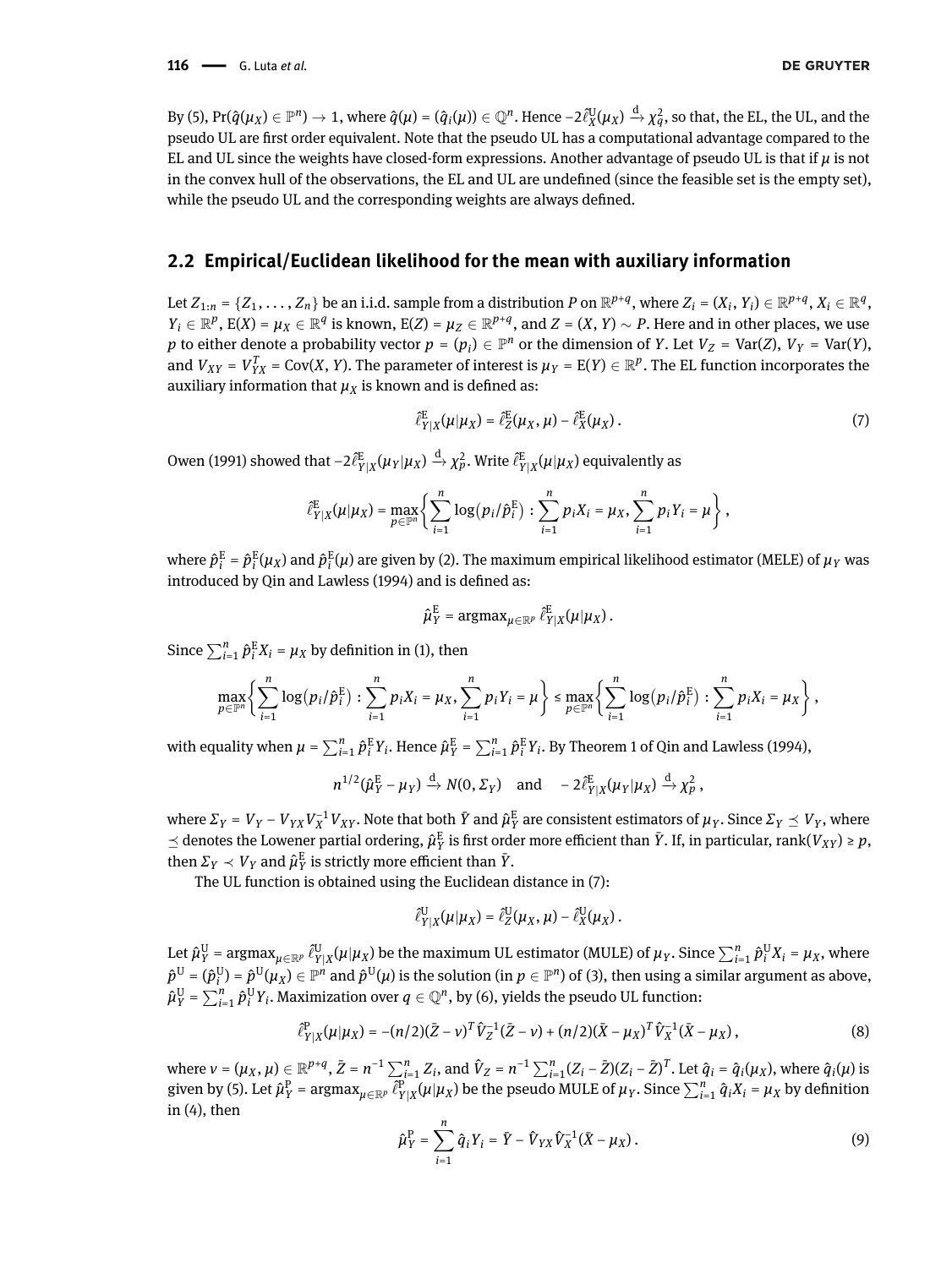Simple algebra shows that (see the appendix):

<span id="page-4-2"></span>
$$
-2\hat{\ell}_{Y|X}^{P}(\mu|\mu_{X}) = n(\hat{\mu}_{Y}^{P} - \mu)^{T} \hat{\Sigma}_{Y}^{-1}(\hat{\mu}_{Y}^{P} - \mu), \qquad (10)
$$

where  $\hat{\Sigma}_Y = \hat{V}_Y - \hat{V}_{YX}\hat{V}_X^{-1}\hat{V}_{XY}.$  Since Pr( $\hat{q} \in \mathbb{P}^n) \to 1$ , where  $\hat{q} = (\hat{q}_i) \in \mathbb{Q}^n,$  then  $n^{1/2}(\hat{\mu}_Y^{\text{U}} - \mu_Y) \xrightarrow{\text{d}} N(0, \Sigma_Y)$ and  $-2\hat{\ell}_{Y|X}^{\text{U}}(\mu_Y|\mu_X)\stackrel{\rm d}{\to}\chi_P^2.$  Hence, the EL, the UL, and the pseudo UL are first order asymptotically equivalent.

### **2.3 Weighted empirical/Euclidean likelihood**

Our weighted empirical likelihood (WEL) is a natural alternative to the EL for the mean with auxiliary information. The method can be readily extended for more general parameters similarly to [Owen](#page-17-7) [\(1988\)](#page-17-7). Instead of minimizing the divergence between  $p\in\mathbb{P}^n$  and the vector of uniform weights  $n^{-1}1_n\in\mathbb{P}^n,$  where  $1_n\in\mathbb{R}^n$  is the *n*-vector of ones, the WEL minimizes the divergence between *p* and  $\hat{p}^{\text{E}} = (\hat{p}^{\text{E}}_i)^T$  $\binom{E}{i} \in \mathbb{P}^n$  while imposing the same constraints as the EL; specifically,

<span id="page-4-0"></span>
$$
\hat{\ell}_{Y|X}^{WE}(\mu|\mu_X) = \max_{p \in \mathbb{P}^n} \left\{ \sum_{i=1}^n (n\hat{p}_i^E) \log (p_i/\hat{p}_i^E) : \sum_{i=1}^n p_i X_i = \mu_X, \sum_{i=1}^n p_i Y_i = \mu \right\}.
$$
 (11)

If  $\mu$  is in the relative interior of the convex hull of  $Y_{1:n}$ , the solution for  $p_i$  of [\(11\)](#page-4-0) in terms of  $\mu$  has the following expression (see the appendix):

<span id="page-4-3"></span>
$$
\hat{p}_i^{\text{WE}}(\mu) = \frac{\hat{p}_i^{\text{E}}}{1 + \hat{\lambda}^{\text{WE}}(\mu)^T (Z_i - \nu)}, \quad 1 \le i \le n,
$$
\n(12)

where  $\nu = (\mu_X, \mu) \in \mathbb{R}^{p+q}$  and  $\hat{\lambda}^\text{wE}(\mu) \in \mathbb{R}^{p+q}$  satisfies:

<span id="page-4-4"></span>
$$
\sum_{i=1}^{n} \frac{\hat{p}_i^{\text{E}}(Z_i - v)}{1 + \hat{\lambda}^{\text{WE}}(\mu)^{T}(Z_i - v)} = 0.
$$
\n(13)

By Jensen's inequality,

$$
\sum_{i=1}^n (n\hat{p}_i^{\rm E})\log(p_i/\hat{p}_i^{\rm E})\leq n\log\left(\sum_{i=1}^n \hat{p}_i^{\rm E}p_i/\hat{p}_i^{\rm E}\right)=0\,,
$$

and the maximum is attained for  $p_i = \hat{p}_i^E$  $\int_{i}^{E}$ , 1 ≤ *i* ≤ *n*. Hence  $\hat{\mu}_{Y}^{E}$  = argmax<sub> $\mu \in \mathbb{R}^{p}$   $\hat{\ell}_{Y|X}^{WE}(\mu|\mu_{X})$ , and thus, the</sub> maximum WEL estimator and the MELE of  $\mu_Y$  are the same. Theorem [1](#page-4-1) shows the large sample behavior of the Lagrange multipliers and of the WEL function in local neighborhoods of  $\mu_Y$ , as well as the asymptotic null distribution of the weighted ELRT.

<span id="page-4-1"></span>**Theorem 1.** Let  $Z_{1:n} = \{Z_1, \ldots, Z_n\}$  be an i.i.d. sample from a distribution P on  $\mathbb{R}^{p+q}$ , where  $Z_i = (X_i, Y_i) \in$  $\mathbb{R}^{p+q}$ ,  $X_i \in \mathbb{R}^q$ ,  $Y_i \in \mathbb{R}^p$ ,  $E(X) = \mu_X$  is known,  $V_Z = \text{Var}(Z)$  is nonsingular, and  $Z = (X, Y) \sim P$ . Let  $\mu_Y = E(Y)$ ,  $V_Y$  = Var(Y),  $V_{XY}$  =  $V_{YX}^T$  = Cov(X, Y), and  $\Sigma_Y$  =  $V_Y$  –  $V_{YX}V_X^{-1}V_{XY}$ . Then, for every  $K > 0$ ,

$$
\max_{\mu \in \mathbb{K}_n} \left\| \hat{\lambda}^{wE}(\mu) - V_Z^{-1}(\hat{\mu}_Z^E - \nu) \right\| = o_P(n^{-1/2}), \tag{14}
$$

$$
\max_{\mu \in \mathbb{K}_n} \left| -2 \hat{\ell}_{Y|X}^{WE}(\mu|\mu_X) - n(\hat{\mu}_Y^E - \mu)^T \Sigma_Y^{-1}(\hat{\mu}_Y^E - \mu) \right| = o_P(1) , \qquad (15)
$$

*and*

$$
\max_{\mu \in \mathbb{K}_n} \max_{1 \le i \le n} \left| \hat{p}_i^{wE}(\mu) - \hat{p}_i^E(1 - (\hat{\mu}_Z^E - \nu)^T V_Z^{-1}(Z_i - \nu)) \right| = o_P(n^{-1}), \tag{16}
$$

where  $\mathbb{K}_n = \{\mu : \|\mu - \mu_Y\| \le K n^{-1/2}\}, \nu = (\mu_X, \mu) \in \mathbb{R}^{p+q}$ , and  $\hat{\mu}_Z^E = (\mu_X, \hat{\mu}_Y^E) \in \mathbb{R}^{p+q}$ . Furthermore,

<span id="page-4-8"></span><span id="page-4-7"></span><span id="page-4-6"></span><span id="page-4-5"></span>
$$
-2\hat{\ell}_{Y|X}^{WE}(\mu_Y|\mu_X) \stackrel{d}{\to} \chi_P^2.
$$
 (17)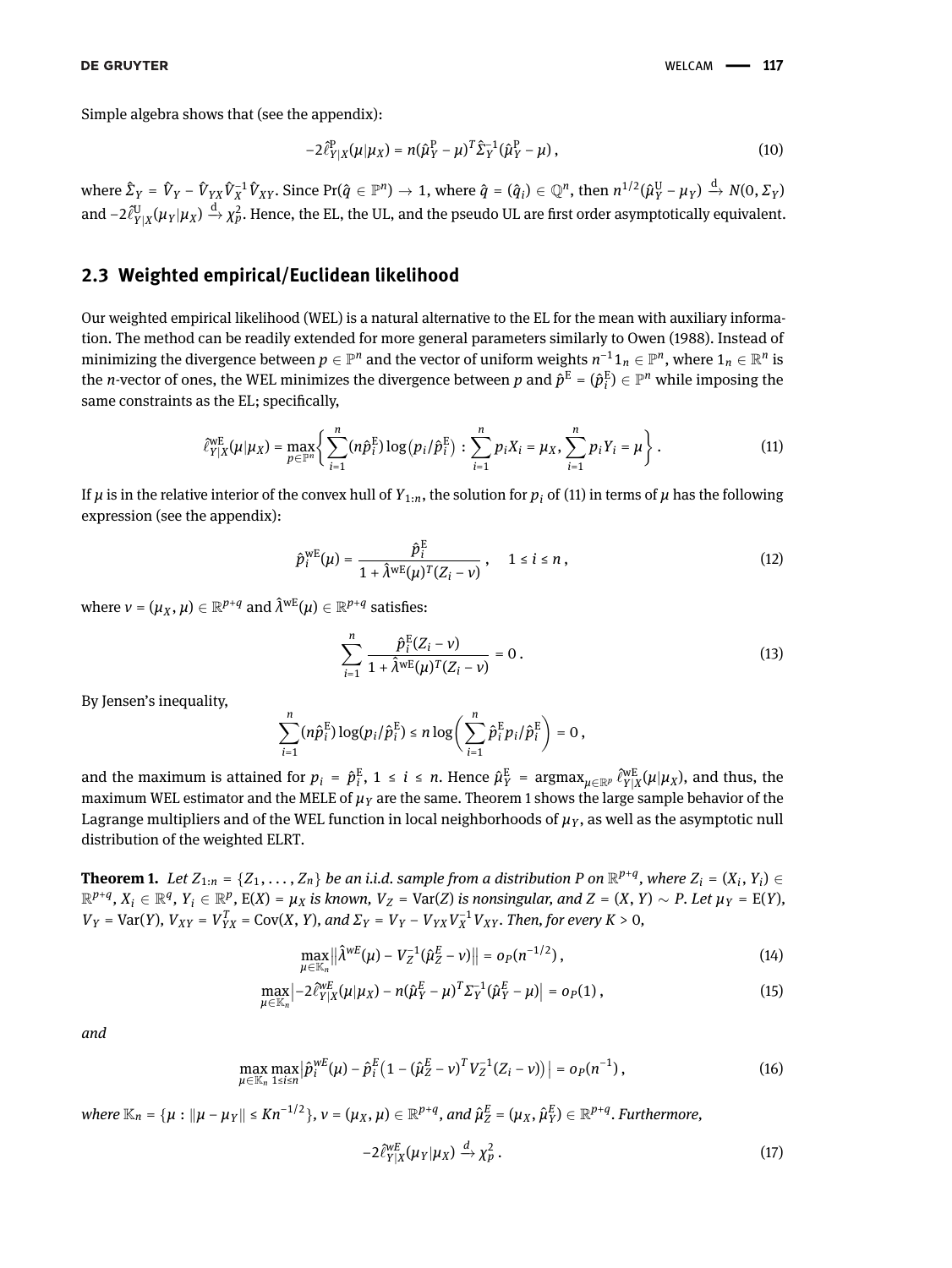If we use the Euclidean distance in [\(11\)](#page-4-0), we obtain the weighted UL (WUL) function:

$$
\hat{\ell}_{Y|X}^{\text{wU}}(\mu|\mu_X) = \max_{p \in \mathbb{P}^n} \left\{ -(1/2) \sum_{i=1}^n (n\hat{p}_i^{\text{U}}) (p_i/\hat{p}_i^{\text{U}} - 1)^2 : \sum_{i=1}^n p_i X_i = \mu_X, \sum_{i=1}^n p_i Y_i = \mu \right\},\tag{18}
$$

 $\hat{p}^{\text{U}}_i$  $\hat{g}^{\text{U}}_i$  are defined before [\(8\)](#page-3-1). Maximizing over  $q\in\mathbb{Q}^n$  in [\(18\)](#page-5-0) and using  $\hat{q}_i$  instead of  $\hat{p}^{\text{U}}_i$  $_i^{\mathrm{U}}$ , where  $\hat{q}_i$  are defined before [\(9\)](#page-3-2), we obtain the weighted pseudo UL likelihood function given by:

$$
\hat{\ell}_{Y|X}^{WP}(\mu|\mu_X) = \max_{q \in \mathbb{Q}^n} \left\{ -(1/2) \sum_{i=1}^n (n\hat{q}_i) (q_i/\hat{q}_i - 1)^2 : \sum_{i=1}^n q_i X_i = \mu_X, \sum_{i=1}^n q_i Y_i = \mu \right\}.
$$
 (19)

The solution  $\hat{q}^{\mathbf{w}}(\mu) = (\hat{q}^{\mathbf{w}}_i)$  $\mathbb{Q}^n_i(\mu)$ )  $\in \mathbb{Q}^n$  (in  $q\in \mathbb{Q}^n$ ) of [\(19\)](#page-5-1) is given by (see the appendix):

<span id="page-5-2"></span><span id="page-5-1"></span><span id="page-5-0"></span>
$$
\hat{q}_i^{\rm w}(\mu) = \hat{q}_i \left(1 - (\hat{\mu}_Z^{\rm P} - \nu)^T \tilde{V}_Z^{-1} (Z_i - \hat{\mu}_Z^{\rm P})\right),\tag{20}
$$

where  $\tilde{V}_Z = \sum_{i=1}^n \hat{q}_i (Z_i - \hat{\mu}_Z^{\text{P}}) (Z_i - \hat{\mu}_Z^{\text{P}})^T$ ,  $\hat{\mu}_Z^{\text{P}} = (\mu_X, \hat{\mu}_Y^{\text{P}}) \in \mathbb{R}^{p+q}$ , and  $v = (\mu_X, \mu) \in \mathbb{R}^{p+q}$ . Substituting  $\hat{q}_i^{\text{w}}$  $\int_i^w(\mu)$  for  $q_i$  in [\(19\)](#page-5-1), yields (see the appendix):

<span id="page-5-4"></span>
$$
-2\hat{\ell}_{Y|X}^{\text{WP}}(\mu|\mu_X) = n(\hat{\mu}_Y^{\text{P}} - \mu)^{T} \tilde{\Sigma}_Y^{-1}(\hat{\mu}_Y^{\text{P}} - \mu) , \qquad (21)
$$

where  $\tilde{\Sigma}_Y = \tilde{V}_Y - \tilde{V}_{YX}\tilde{V}_X^{-1}\tilde{V}_{XY}.$  By [\(20\)](#page-5-2), Pr( $\hat{q}^\text{w}(\mu_Y) \in \mathbb{P}^n) \to 1$ , thus  $-2\hat{\ell}_{Y|X}^\text{vU}(\mu_Y|\mu_X) \xrightarrow{\mathrm{d}} \chi_P^2.$  Hence, the WEL, WUL, and pseudo WUL are first order equivalent.

### **2.4 Application of WEL in sample surveys**

Note that our approach is similar to the pseudo EL for sample surveys of [Chen and Sitter](#page-16-2) [\(1999\)](#page-16-2), [Wu and](#page-18-4) [Rao](#page-18-4) [\(2006\)](#page-18-4), and [Zhong and Rao](#page-18-5) [\(2000\)](#page-18-5). Specifically, both our WEL and the pseudo EL use weights on the components of the EL function. However, while the pseudo EL uses the normalized survey weights, we use the weights derived from the auxiliary information. In this section, we show an application of our method to sample surveys, and in this case, our WEL method can be viewed as a weighted version of the pseudo EL of [Chen and Sitter](#page-16-2) [\(1999\)](#page-16-2) and [Wu and Rao](#page-18-4) [\(2006\)](#page-18-4). The weighted EL for sample surveys can be derived in two steps. In the first step, we derive the weights that minimize the divergence to the normalized survey weights (given by the normalized inverse survey selection probabilities) using the auxiliary information; these weights contain both information about the survey weights and the auxiliary information. In the second step, we use these weights (instead of the normalized survey weights) when we define the WEL function for survey data.

Specifically, let  $\tilde{d}_i$  denote the normalized survey weights corresponding to the sample such that  $\sum_{i=1}^n \tilde{d}_i = 1$ (for more details, see [Wu and Rao, 2006\)](#page-18-4). Then, the pseudo EL function for  $\mu_X$  is given by:

<span id="page-5-3"></span>
$$
\hat{\ell}_{X}^{\mathbb{E}}(\mu) = \max_{p \in \mathbb{P}^n} \left\{ \sum_{i=1}^n (n \tilde{d}_i) \log(p_i/\tilde{d}_i) : \sum_{i=1}^n p_i X_i = \mu \right\}.
$$
 (22)

Let  $\hat{p}^{\text{E}}(\mu)$  denote the solution (in  $p\in \mathbb{P}^n$ ) of [\(22\)](#page-5-3). Under regularity conditions (see, e.g., [Wu and Rao, 2006\)](#page-18-4),  $-2\hat{\ell}_{X}^{\rm E}(\mu_X)$  is asymptotically distributed as a chi-squared variable scaled by the design effect. In the second step, consider the WEL function for  $\mu_Y$  under the auxiliary information that  $\mu_X$  is known:

$$
\hat{\ell}_{Y|X}^{WE}(\mu|\mu_X) = \max_{p \in \mathbb{P}^n} \left\{ \sum_{i=1}^n (n\hat{p}_i^E) \log(p_i/\hat{p}_i^E) : \sum_{i=1}^n p_i X_i = \mu_X, \sum_{i=1}^n p_i Y_i = \mu \right\},\tag{23}
$$

where  $\hat{p}^{\text{E}}$  =  $(\hat{p}^{\text{E}}_i)$  $I^{\rm E}_{i}$ )  $\in\ \mathbb{P}^n$  and  $\hat{p}^{\rm E}$  =  $\hat{p}^{\rm E}(\mu_X)$ . Note that our WEL approach in sample surveys with auxiliary information is different from the pseudo EL approach of [Wu and Rao](#page-18-4) [\(2006\)](#page-18-4), [Chen and Sitter](#page-16-2) [\(1999\)](#page-16-2), and [Zhong](#page-18-5) [and Rao](#page-18-5) [\(2000\)](#page-18-5) and can be viewed as an alternative to the pseudo EL. Notice that our WEL approach to sample surveys blends naturally the weights from auxiliary information and survey weights in statistical models with auxiliary information. The asymptotic and finite sample properties of the corresponding WEL methods in sample surveys for the models considered in this paper is a topic of future research.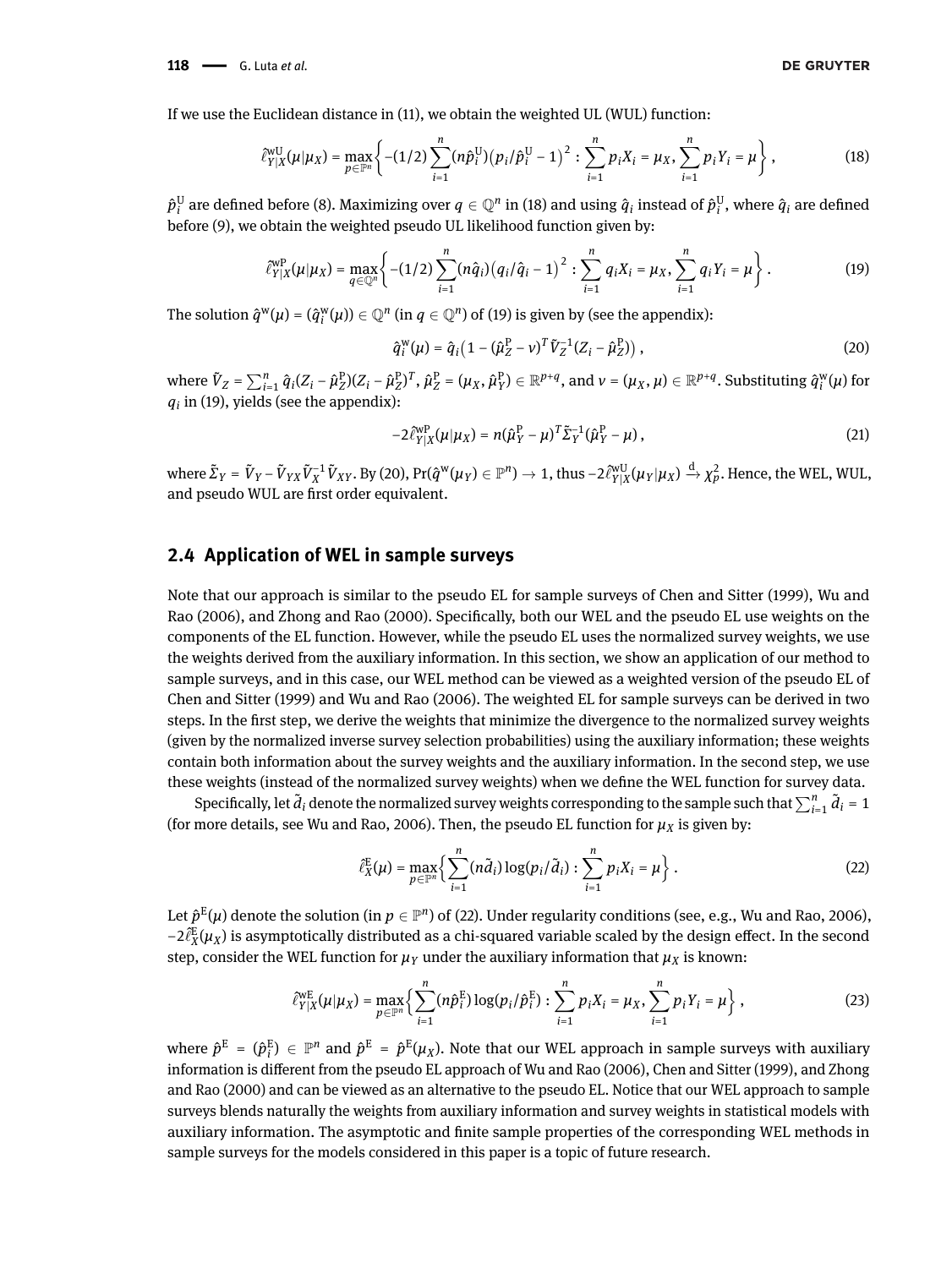# **3 Common multivariate mean**

# **3.1 Empirical/Euclidean likelihood**

<span id="page-6-0"></span>Let  $X_{1:n_k}^{(k)} = \{X_{k,1}, \ldots, X_{k,n_k}\}$  be two independent samples of i.i.d. observations from the distributions  $P_k$  on  $\mathbb{R}^q$ , where  $E(X_1) = E(X_2) = \mu_X$  is the parameter of interest,  $V_{X_k} = \text{Var}(X_k)$ ,  $X_k \sim P_k$ ,  $k = 1, 2$ . The EL function is given by:

$$
\hat{\ell}_{X_1, X_2}^{\mathbb{E}}(\mu) = \max_{p_k \in \mathbb{P}^{n_k}} \left\{ \sum_{k=1}^2 \sum_{i=1}^{n_k} \log(n_k p_{k,i}) : \sum_{i=1}^{n_k} p_{k,i} X_{k,i} = \mu \right\},\tag{24}
$$

where  $p_k$  =  $(p_{k,i})$   $\in$   $\mathbb{P}^{n_k}$ ,  $k$  = 1, 2. Using Lagrange multipliers (see the appendix), we obtain the solutions for  $p_{k,i}$  of [\(24\)](#page-6-0) in terms of  $\mu$ :

<span id="page-6-6"></span>
$$
\hat{p}_{k,i}^{\rm E}(\mu) = \frac{1}{n_k \left(1 + \hat{\lambda}_k^{\rm E}(\mu)^T (X_{k,i} - \mu)\right)} \,, \quad 1 \le i \le n_k \,, \quad k = 1, 2 \,, \tag{25}
$$

where  $\hat{\lambda}^{\rm E}_k$  $k^{\text{E}}(\mu)$  satisfy

<span id="page-6-5"></span>
$$
\sum_{i=1}^{n_k} \frac{X_{k,i} - \mu}{n_k \left(1 + \hat{\lambda}_k^E(\mu)^T (X_{k,i} - \mu)\right)} = 0, \quad k = 1, 2.
$$

Let  $\hat{\mu}_X^{\text{E}}$  be the MELE of  $\mu_X$ . Since

$$
\hat{\ell}_{X_1,X_2}^{\mathrm{E}}(\mu) \leq \max_{p_k \in \mathbb{P}^{n_k}} \left\{ \sum_{k=1}^2 \sum_{i=1}^{n_k} \log(n_k p_{k,i}) : \sum_{i=1}^{n_1} p_{1,i} X_{1,i} = \sum_{i=1}^{n_2} p_{2,i} X_{2,i} \right\}
$$

with equality when  $\mu=\sum_{i=1}^{n_k}\hat{p}^\text{E}_{k,i}X_{k,i}$ , then  $\hat{\mu}^\text{E}_X=\sum_{i=1}^{n_k}\hat{p}^\text{E}_{k,i}X_{k,i}$ , where  $\hat{p}^\text{E}_k$  $\hat{k}^{\text{E}} = (\hat{p}^{\text{E}}_{k,i}) \in \mathbb{R}^{n_k}$  satisfy

$$
(\hat{p}_1^{\mathrm{E}}, \hat{p}_2^{\mathrm{E}}) = \mathrm{argmax}_{p_k \in \mathbb{P}^{n_k}} \left\{ \sum_{k=1}^2 \sum_{i=1}^{n_k} \log(n_k p_{k,i}) : \sum_{i=1}^{n_1} p_{1,i} X_{1,i} = \sum_{i=1}^{n_2} p_{2,i} X_{2,i} \right\}.
$$
 (26)

Assume that  $n_k/n \to \pi_k > 0$ , where  $n = n_1 + n_2$ . By Theorems 1 and 2 of [Qin and Lawless](#page-17-22) [\(1994\)](#page-17-22),

$$
n^{1/2}(\hat{\mu}_X^{\mathcal{E}} - \mu_X) \xrightarrow{d} N(0, \Sigma_X) \quad \text{and} \quad -2\hat{\ell}_{X_1, X_2}^{\mathcal{E}}(\mu_X) + 2\hat{\ell}_{X_1, X_2}^{\mathcal{E}}(\hat{\mu}_X^{\mathcal{E}}) \xrightarrow{d} \chi_q^2,
$$

where, with a slight abuse of notation,  $\varSigma_X=(\pi_1V_{X_1}^{-1}+\pi_2V_{X_2}^{-1})^{-1}.$  Note that  $\hat\mu_X^E$  and  $\bar X_k$  are consistent estimators of  $\mu_X$ ; since  $\Sigma_X \prec \pi_k^{-1}V_{X_k}$  for  $k = 1, 2$ , then  $\hat{\mu}_X^E$  is strictly more efficient than both  $\overline{X}_1$  and  $\overline{X}_2$ .

If we use the Euclidean distance in [\(24\)](#page-6-0), we obtain the UL function:

<span id="page-6-1"></span>
$$
\hat{\ell}_{X_1,X_2}^{\mathrm{U}}(\mu) = \max_{p_k \in \mathbb{P}^{n_k}} \left\{ -(1/2) \sum_{k=1}^2 \sum_{i=1}^{n_k} (n_k p_{k,i} - 1)^2 : \sum_{i=1}^{n_k} p_{k,i} X_{k,i} = \mu \right\}.
$$
 (27)

Maximizing [\(27\)](#page-6-1) over  $q_k \in \mathbb{Q}^{n_k}$ , we obtain the pseudo UL function:

<span id="page-6-2"></span>
$$
\hat{\ell}_{X_1,X_2}^{\mathrm{P}}(\mu) = \max_{q_k \in \mathbb{Q}^{n_k}} \left\{ -(1/2) \sum_{k=1}^2 \sum_{i=1}^{n_k} (n_k q_{k,i} - 1)^2 : \sum_{i=1}^{n_k} q_{k,i} X_{k,i} = \mu \right\}.
$$
 (28)

The solutions  $\hat{q}_k(\mu) = (\hat{q}_{k,i}(\mu)) \in \mathbb{Q}^{n_k}$  of [\(28\)](#page-6-2) are given by (see the appendix):

<span id="page-6-4"></span>
$$
\hat{q}_{k,i}(\mu) = n_k^{-1} \left( 1 - (\bar{X}_k - \mu)^T \hat{V}_{X_k}^{-1} (X_{k,i} - \bar{X}_k) \right), \quad 1 \le i \le n_k, \ k = 1, 2,
$$
 (29)

where  $\bar{X}_k = n_k^{-1}$  $\sum_{i=1}^{n_k} X_{k,i}$  and  $\hat{V}_{X_k} = n_k^{-1}$  $\bar{X}_k^{-1}\sum_{i=1}^{n_k}(X_{k,i}-\bar{X}_k)(X_{k,i}-\bar{X}_k)^T$ . Substituting  $\hat{q}_{k,i}(\mu)$  from [\(29\)](#page-6-3) for  $q_{k,i}$  in [\(28\)](#page-6-2), yields:

<span id="page-6-3"></span>
$$
-2\hat{\ell}_{X_1,X_2}^{\rm P}(\mu) = \sum_{k=1}^2 n_k (\bar{X}_k - \mu)^T \hat{V}_{X_k}^{-1} (\bar{X}_k - \mu).
$$
 (30)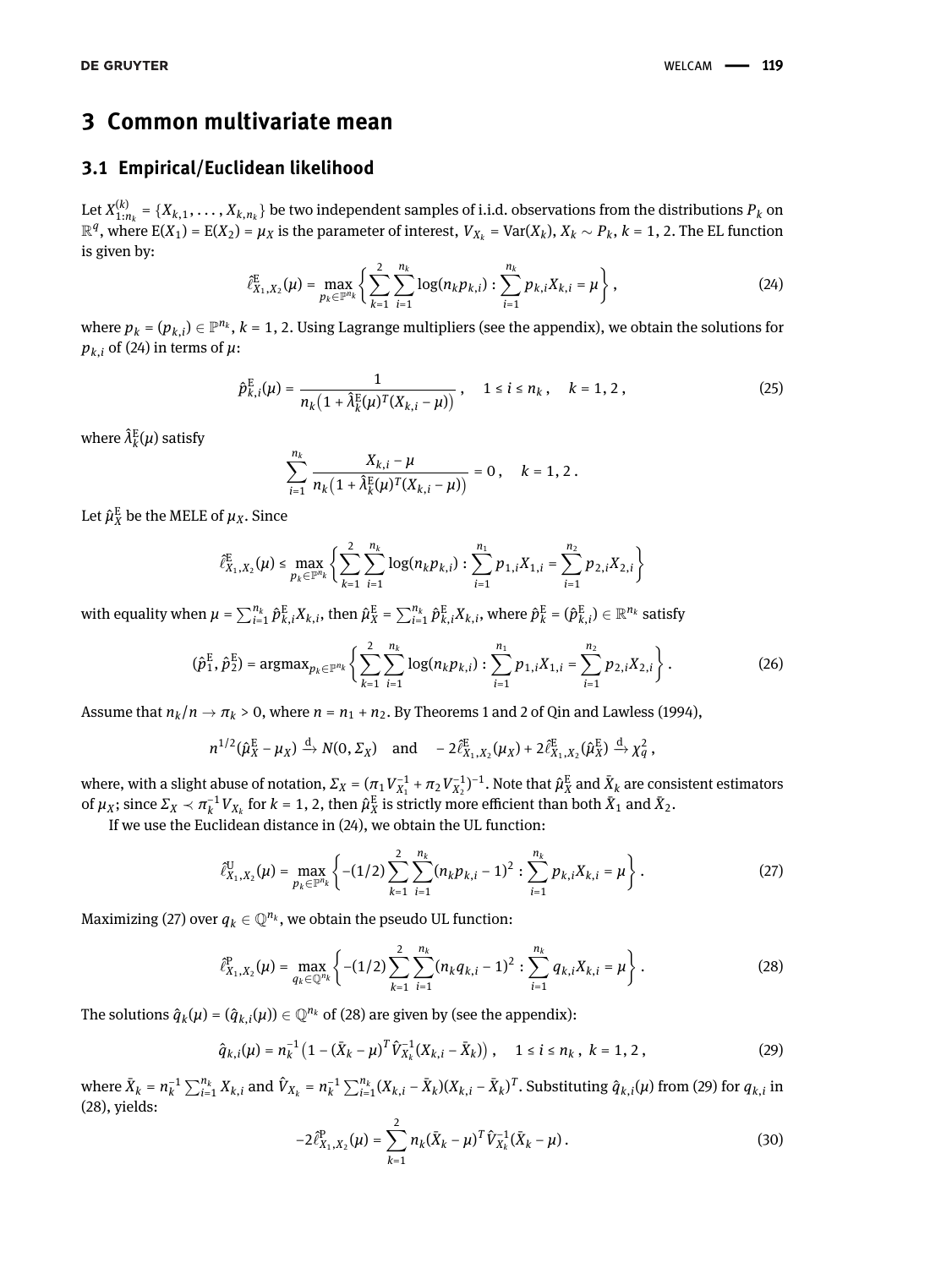Let  $\hat{\mu}_X^{\text{P}}$  be the pseudo MULE of  $\mu_X$ . By [\(30\)](#page-6-4),

<span id="page-7-4"></span>
$$
\hat{\mu}_X^{\rm P} = \left(n_1 \hat{V}_{X_1}^{-1} + n_2 \hat{V}_{X_2}^{-1}\right)^{-1} \sum_{k=1}^2 n_k \hat{V}_{X_k}^{-1} \bar{X}_k \,. \tag{31}
$$

Since Pr $(\hat{q}_k \in \mathbb{P}^{n_k}) \to 1$ , where  $\hat{q}_k = (\hat{q}_{k,i}(\hat{\mu}_X^P)) \in \mathbb{Q}^{n_k}$ , then  $n^{1/2}(\hat{\mu}_X^U - \mu_X) \xrightarrow{d} N(0, \Sigma_X)$  and  $-2\hat{\ell}_{X_1, X_2}^U(\mu_X) +$  $2\hat{\ell}_{X_1,X_2}^{\text{U}}(\hat{\mu}_X^{\text{U}})$  $V_X^{\mathrm{U}}$ )  $\stackrel{\mathrm{d}}{\rightarrow} \chi_q^2$ , where  $\hat{\mu}_X^{\mathrm{U}}$  $X^{\text{U}}$  is the MULE of  $\mu_X$ .

# **3.2 Weighted empirical/Euclidean likelihood**

The WEL function is obtained by minimizing the divergence between  $p_k\in\mathbb P^{n_k}$  and  $\hat p^{\rm E}_k\in\mathbb P^{n_k}$  in [\(24\)](#page-6-0), i.e.,

$$
\hat{\ell}_{X_1,X_2}^{\text{WE}}(\mu) = \max_{p_k \in \mathbb{P}^{n_k}} \left\{ \sum_{k=1}^2 \sum_{i=1}^{n_k} (n_k \hat{p}_{k,i}^{\text{E}}) \log (p_{k,i} / \hat{p}_{k,i}^{\text{E}}) : \sum_{i=1}^{n_k} p_{k,i} X_{k,i} = \mu \right\},\tag{32}
$$

where  $\hat{p}^{\rm E}_k$  $\hat{k}$  =  $(\hat{p}^E_{k,i}) \in \mathbb{P}^{n_k}$  are given by [\(26\)](#page-6-5). Using Lagrange multipliers (see the appendix), we obtain the solutions for  $p_{k,i}$  of [\(32\)](#page-7-0) in terms of  $\mu$ :

<span id="page-7-5"></span>
$$
\hat{p}_{k,i}^{\text{WE}}(\mu) = \frac{\hat{p}_{k,i}^{\text{E}}}{1 + \hat{\lambda}_k^{\text{WE}}(\mu)^T (X_{k,i} - \mu)}, \quad 1 \le i \le n_k, \quad k = 1, 2,
$$
\n(33)

where  $\hat{\lambda}^{\text{wE}}_k$  $_{k}^{\text{wE}}(\mu)$  satisfies

<span id="page-7-0"></span>
$$
\sum_{i=1}^{n_k}\frac{\hat{p}^{\rm E}_{k,i}(X_{k,i}-\mu)}{1+\hat{\lambda}^{\rm w{\rm E}}_k(\mu)^T(X_{k,i}-\mu)}=0\,.
$$

Similarly as before, the maximum WEL estimator and the MELE of  $\mu_X$  are the same. Theorem [2](#page-7-1) shows the large sample behavior of the Lagrange multipliers and of the WEL function in local neighborhoods of  $\mu_X$ , as well as the asymptotic null distribution of the weighted ELRT.

<span id="page-7-1"></span>**Theorem 2.** Let  $X_{1:n_k}^{(k)} = \{X_{k,1},\ldots,X_{k,n_k}\}$  be two independent i.i.d. samples from the distributions  $P_k$  on  $\mathbb{R}^q$ , with  $E(X_1) = E(X_2) = \mu_X$ , where  $X_k \sim P_k$ ,  $k = 1, 2$ . Let  $n = n_1 + n_2$  and assume that  $n_k/n \to \pi_k > 0$  and  $V_{X_k}$  = Var( $X_k$ ) are nonsingular. Then, for every  $K > 0$ ,

$$
\max_{\mu \in \mathbb{K}_n} \left\| \hat{\lambda}_k^{wE}(\mu) - V_{X_k}^{-1}(\hat{\mu}_X^E - \mu) \right\| = o_P(n^{-1/2}), \tag{34}
$$

$$
\max_{\mu \in \mathbb{K}_n} \left| -2 \hat{\ell}_{X_1, X_2}^{wE}(\mu) - \sum_{k=1}^2 n_k (\hat{\mu}_X^E - \mu)^T V_{X_k}^{-1} (\hat{\mu}_X^E - \mu) \right| = o_P(1), \tag{35}
$$

*and*

$$
\max_{\mu \in \mathbb{K}_n} \max_{1 \le i \le n_k} \left| \hat{p}_{k,i}^{wE}(\mu) - \hat{p}_{k,i}^E (1 - (\hat{\mu}_X^E - \mu)^T V_{X_k}^{-1} (X_{k,i} - \hat{\mu}_X^E)) \right| = o_P(n^{-1}), \tag{36}
$$

 $where \mathbb{K}_n = \{ \mu : || \mu - \mu_X || \leq K n^{-1/2} \}.$  Furthermore,

<span id="page-7-9"></span><span id="page-7-8"></span><span id="page-7-7"></span><span id="page-7-6"></span><span id="page-7-2"></span>
$$
-2\hat{\ell}_{X_1,X_2}^{\text{WE}}(\mu_X) \xrightarrow{d} \chi_p^2. \tag{37}
$$

If we use the Euclidean distance in [\(32\)](#page-7-0), we obtain the WUL function:

$$
\hat{\ell}_{X_1,X_2}^{\text{wU}}(\mu) = \max_{p_k \in \mathbb{P}^{n_k}} \left\{ -(1/2) \sum_{k=1}^2 \sum_{i=1}^{n_k} (n_k \hat{p}_{k,i}^{\text{U}}) (p_{k,i} / \hat{p}_{k,i}^{\text{U}} - 1)^2 : \sum_{i=1}^{n_k} p_{k,i} X_{k,i} = \mu \right\},
$$
\n(38)

where  $\hat{p}^{\text{U}}_{k,i} = \hat{p}^{\text{U}}_{k,i}(\hat{\mu}^{\text{U}}_{X})$  $_Y^{\mathrm{U}}$ ) and  $\hat{p}^{\mathrm{U}}_k$  $\psi^{\rm U}_k(\mu)\in\mathbb{P}^{n_k}$  is the solution of [\(27\)](#page-6-1). Maximizing [\(38\)](#page-7-2) over  $\mathbb{Q}^{n_k}$ , we obtain the pseudo WUL function:

<span id="page-7-3"></span>
$$
\hat{\ell}_{X_1,X_2}^{\text{WP}}(\mu) = \max_{q_k \in \mathbb{Q}^{n_k}} \left\{ -(1/2) \sum_{k=1}^2 \sum_{i=1}^{n_k} (n_k \hat{q}_{k,i}) (q_{k,i} / \hat{q}_{k,i} - 1)^2 : \sum_{i=1}^{n_k} q_{k,i} X_{k,i} = \mu \right\},\tag{39}
$$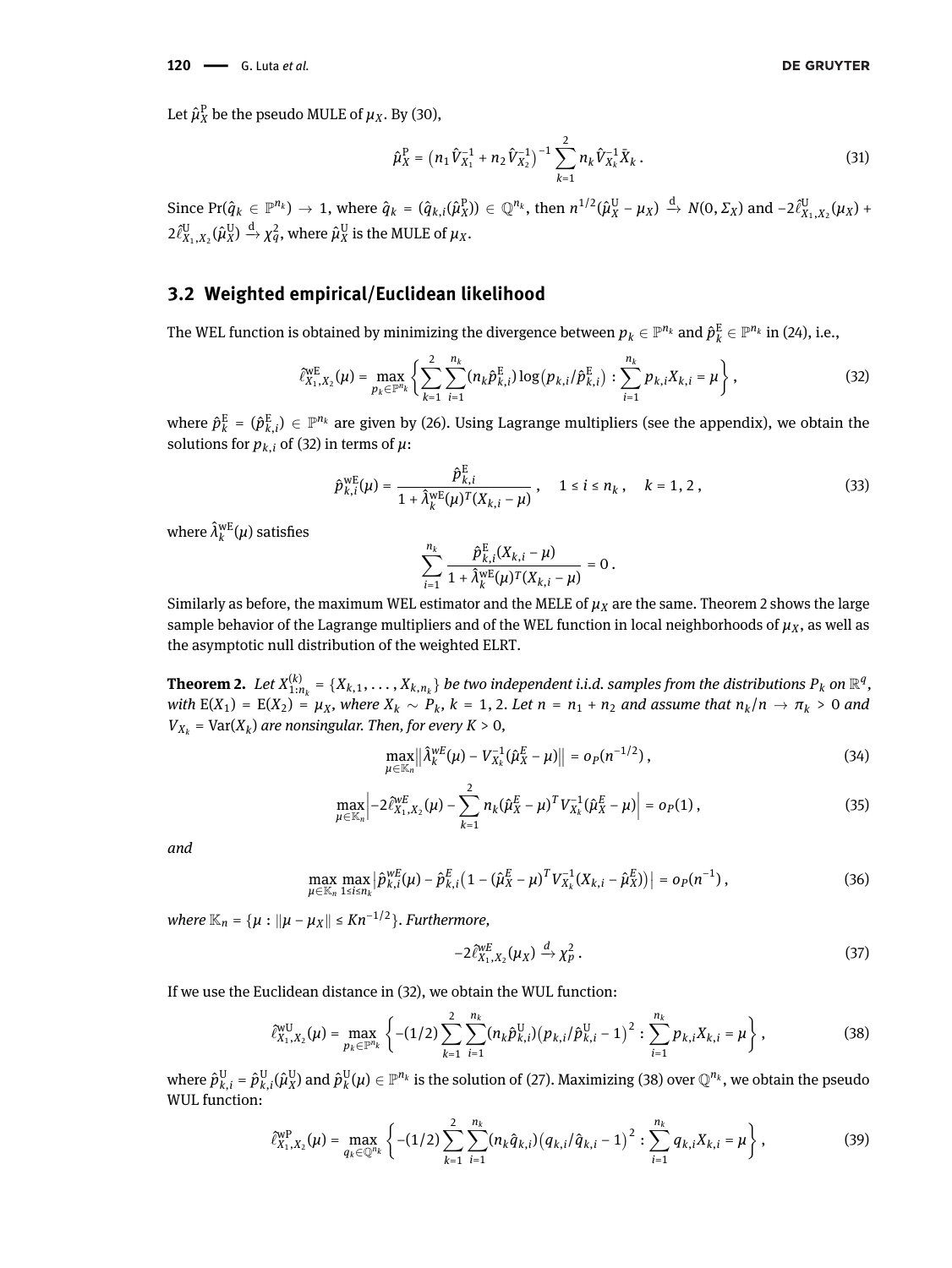where  $\hat{q}_{k,i}$  =  $\hat{q}_{k,i}(\hat{\mu}_X^\text{P})$  and  $\hat{q}_{k,i}(\mu)$  are given by [\(29\)](#page-6-3). The solutions  $\hat{q}_k^\text{w}$  $\phi_k^w(\mu) = (\hat{q}_{k,i}^w(\mu)) \in \mathbb{Q}^{n_k}$  of [\(39\)](#page-7-3) are given by (see the appendix):

<span id="page-8-3"></span>
$$
\hat{q}_{k,i}^{W}(\mu) = \hat{q}_{k,i} \left( 1 - (\hat{\mu}_{X}^{P} - \mu)^{T} \tilde{V}_{X_{k}}^{-1} (X_{k,i} - \hat{\mu}_{X}^{P}) \right),
$$
\n(40)

where  $\tilde{V}_{X_k} = \sum_{i=1}^{n_k} \hat{q}_{k,i} (X_{k,i} - \hat{\mu}_X^{\text{P}})(X_{k,i} - \hat{\mu}_X^{\text{P}})^T$ . Substituting  $\hat{q}_{k,i}^{\text{w}}(\mu)$  for  $q_i$  in [\(39\)](#page-7-3), yields:

$$
-2\tilde{\ell}_{X_1,X_2}^{\rm wP}(\mu) = \sum_{k=1}^2 n_k (\hat{\mu}_X^{\rm P} - \mu)^T \tilde{V}_{X_k}^{-1} (\hat{\mu}_X^{\rm P} - \mu) \ . \tag{41}
$$

Since Pr(*q*^ w  $\chi^{\rm w}_k(\mu_X) \in \mathbb{P}^{n_k}) \to 1,$  then  $-2\hat{\ell}^{\rm wU}_{X_1,X_2}(\mu_X) \stackrel{{\rm d}}{\to} \chi^2_p,$  and thus, the WEL, the WUL, and the pseudo WUL are first order equivalent.

### **3.3 Computational aspects**

We can re-express the two-sample EL problem [\(24\)](#page-6-0) as a one-sample EL for the mean with auxiliary information. To this end, let  $p_i = (n_1/n)p_{1,i}$ ,  $Z_i = n/n_1(X_{1,i}, X_{1,i}, 1)$ ,  $p_{n_1+j} = (n_2/n)p_{2,j}$ , and  $Z_{n_1+j} = n/n_2(0, -X_{2,j}, 0)$ , where  $1 \le i \le n_1$ ,  $1 \le j \le n_2$ , and  $n = n_1 + n_2$ . Then [\(24\)](#page-6-0) is equivalent to

<span id="page-8-2"></span><span id="page-8-0"></span>
$$
\hat{\ell}_{X_1,X_2}^{\rm E}(\mu) = \max_{p \in \mathbb{P}^n} \left\{ \sum_{i=1}^n \log(np_i) : \sum_{i=1}^n p_i Z_i = \nu \right\},\tag{42}
$$

where  $p = (p_i) \in \mathbb{P}^n$ ,  $Z_i \in \mathbb{R}^{2q+1}$ , and  $\nu = (\mu, 0, 1) \in \mathbb{R}^{2q+1}$ . Note that  $\hat{\mu}_X^{\text{E}} = \sum_{i=1}^{n_1} \hat{p}_i^{\text{E}}$  $\sum_{i}^{E}$ (*n*/*n*<sub>1</sub>)*X*<sub>1,*i*</sub>, where  $\hat{p}^{\text{E}} = (\hat{p}^{\text{E}}_i)$  $\binom{E}{i} \in \mathbb{P}^n$  is the solution of [\(42\)](#page-8-0).

Similarly, we can re-express the two-sample WEL problem [\(32\)](#page-7-0) as a one-sample WEL for the mean. To this end, let  $p_i = (n_1/n)p_{1,i}, \hat{p}_i^E = (n_1/n)\hat{p}_{1,i}^E, Z_i = n/n_1(X_{1,i}, X_{1,i}, 1), p_{n_1+j} = (n_2/n)p_{2,j}, \hat{p}_{n_1+j}^E = (n_2/n)\hat{p}_{2,j}^E$ *Z*<sub>*n*<sub>1</sub>+*j*</sub> = *n*/*n*<sub>2</sub>(0, −*X*<sub>2</sub>,*j*</sub>, 0), where 1 ≤ *i* ≤ *n*<sub>1</sub> and 1 ≤ *j* ≤ *n*<sub>2</sub>. Then [\(32\)](#page-7-0) is equivalent to:

$$
\hat{\ell}_{X_1, X_2}^{\text{WE}}(\mu) = \max_{p \in \mathbb{P}^n} \left\{ \sum_{i=1}^n (n \hat{p}_i^{\text{E}}) \log (p_i / \hat{p}_i^{\text{E}}) : \sum_{i=1}^n p_i Z_i = \nu \right\},\tag{43}
$$

where  $p = (p_i) \in \mathbb{P}^n$ ,  $Z_i \in \mathbb{R}^{2q+1}$ ,  $\hat{p}^{\text{E}} = (\hat{p}^{\text{E}}_i)$  $\mathbf{f}_i^{\mathrm{E}}$ )  $\in \mathbb{P}^n$ , and  $v = (\mu, 0, 1) \in \mathbb{R}^{2q+1}$ . These reformulations of the two-sample problems as one-sample problems are similar to the reformulation of the stratified case as an unstratified case used by [Wu](#page-18-9) [\(2005\)](#page-18-9).

# **4 Treatment effect adjusting for covariates**

### <span id="page-8-1"></span>**4.1 Empirical/Euclidean likelihood**

Let  $Z_{1:n_k}^{(k)} = \{Z_{k,1}, \ldots, Z_{k,n_k}\}$  be two independent i.i.d. samples from the distributions  $P_k$  on  $\mathbb{R}^{p+q}$ , where  $Z_{k,i} = (X_{k,i}, Y_{k,i}) \in \mathbb{R}^{p+q}, Y_{k,i} \in \mathbb{R}^p$  is the response and  $X_{k,i} \in \mathbb{R}^q$  is the covariate corresponding to the *i*th subject in the *k*th group, 1 ≤ *i* ≤  $n_k$ , *k* = 1, 2. The parameter of interest is the treatment effect  $\Delta_Y = E(Y_1) - E(Y_2)$ , where  $Z_k = (X_k, Y_k) \sim P_k$ . Let  $V_{Z_k} = \text{Var}(Z_k)$ ,  $V_{Y_k} = \text{Var}(Y_k)$ ,  $V_{X_k} = \text{Var}(X_k)$ , and  $V_{X_k Y_k} = V_{Y_k X_k}^T = \text{Cov}(X_k, Y_k)$ . The randomization implies that the covariates  $X_{k,i}$  have equal means between the treatment groups, i.e.,  $E(X_1) = E(X_2)$ . The randomization also implies that  $V_{X_1} = V_{X_2}$ ; for notational purposes, we do not make this distinction here.

The EL function for  $(\mu_X, \Delta_Y)$  is given by:

$$
\hat{\ell}_{Z_1,Z_2}^{\rm E}(\mu,\Delta) = \max_{p_k \in \mathbb{P}^{n_k}} \left\{ \sum_{k=1}^2 \sum_{i=1}^{n_k} \log(n_k p_{k,i}) : \sum_{i=1}^{n_k} p_{k,i} X_{k,i} = \mu, \sum_{i=1}^{n_1} p_{1,i} Y_{1,i} - \sum_{i=1}^{n_2} p_{2,i} Y_{2,i} = \Delta \right\}.
$$
 (44)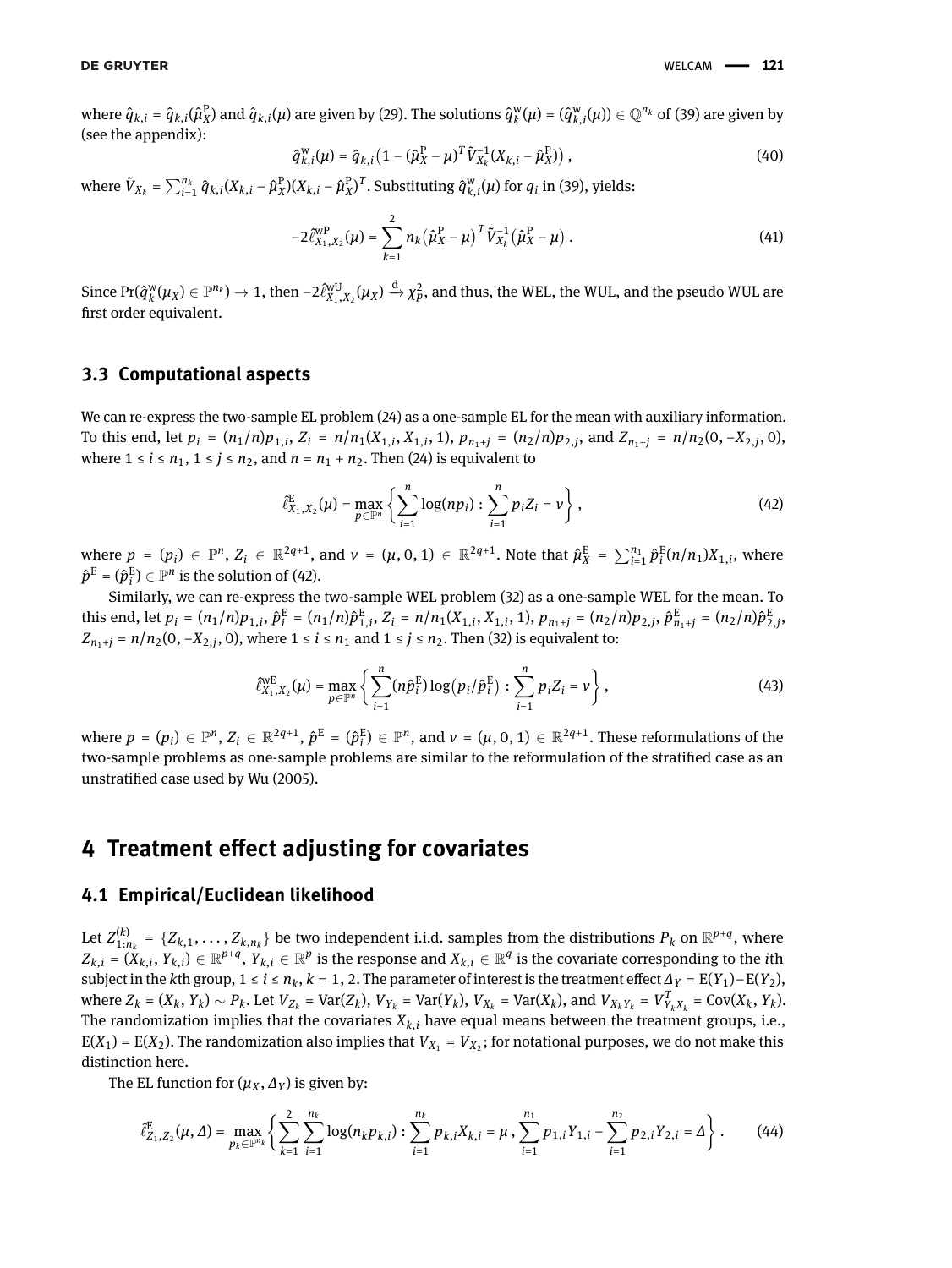The profile EL function for  $\Delta_Y$  is  $\hat{\varphi}^{\text{E}}_{Z_1, Z_2}(\varDelta) = \max_{\mu \in \mathbb{R}^q} \hat{\ell}^{\text{E}}_{Z_1, Z_2}(\mu, \varDelta)$ . Equivalently,

$$
\hat{\varphi}_{Z_1, Z_2}^{\rm E}(\Delta) = \max_{p_k \in \mathbb{P}^{n_k}} \left\{ \sum_{k=1}^2 \sum_{i=1}^{n_k} \log(n_k p_{k,i}) : \sum_{i=1}^{n_1} p_{1,i} Z_{1,i} - \sum_{i=1}^{n_2} p_{2,i} Z_{2,i} = \nu \right\},\tag{45}
$$

<span id="page-9-6"></span>where, with a slight abuse of notation,  $v = (0, \varDelta) \in \mathbb{R}^{p+q}$ . Using Lagrange multipliers (see the appendix), we obtain:

<span id="page-9-0"></span>
$$
\hat{p}_{k,i}^{\mathrm{E}}(\Delta) = \frac{1}{-\hat{\eta}_k^{\mathrm{E}}(\Delta) + (-1)^{k+1} n \hat{\lambda}^{\mathrm{E}}(\Delta)^T Z_{k,i}},
$$
\n(46)

where  $\hat{\eta}_k^{\rm E}$  $_{k}^{E}(\varDelta)$  and  $\hat{\lambda}^{E}(\varDelta)$  satisfy (b) and (c) of [\(76\)](#page-23-0). Since  $\hat{\varphi}^E_{Z_1,Z_2}(\varDelta)\leq \hat{\ell}_{X_1,X_2}^{E}(\hat{\mu}_{X}^{E})$  with equality when  $\varDelta=\hat{\Delta}_{Y}^{E}$ , where  $\hat{\Delta}_{Y}^{E} = \sum_{i=1}^{n_1} \hat{p}^{E}_{1,i} Y_{1,i} - \sum_{i=1}^{n_2} \hat{p}^{E}_{2,i} Y_{2,i} \; \hat{\ell}^{E}_{X_1,X_2}(\mu)$  is defined in [\(24\)](#page-6-0), and  $\hat{\rho}^{E}_{k}$  $\frac{F}{k}$  are given by [\(26\)](#page-6-5), then  $\hat{\Delta}^{\text{E}}_{Y}$  is the MELE of *∆<sup>Y</sup>* . By Theorems 1 and 2 of [Qin and Lawless](#page-17-22) [\(1994\)](#page-17-22),

$$
n^{1/2}(\hat{\Delta}_{Y}^{E}-\Delta_{Y})\xrightarrow{d} N(0,\Sigma_{Y}) \quad \text{and} \quad -2\hat{\varphi}_{Z_{1},Z_{2}}^{E}(\Delta_{Y})+2\hat{\varphi}_{Z_{1},Z_{2}}^{E}(\hat{\Delta}_{Y}^{E})\xrightarrow{d} \chi_{p}^{2},
$$

where  $\Sigma_Y = V_Y - V_{YX}V_X^{-1}V_{XY}$ ,  $V_Y = \pi_1^{-1}V_{Y_1} + \pi_2^{-1}V_{Y_2}$ ,  $V_X = \pi_1^{-1}V_{X_1} + \pi_2^{-1}V_{X_2}$ , and  $V_{YX} = V_{XY}^T = \pi_1^{-1}V_{Y_1X_1} + \pi_2^{-1}V_{X_2}$  $\pi_2^{-1}V_{Y_2X_2}$ .

Both  $\hat{A}^E_Y$  and  $\bar{A}_Y = \bar{Y}_1 - \bar{Y}_2$  are consistent estimators of  $\Delta_Y$ . Since  $\Sigma_Y \preceq V_Y$ , then  $\hat{A}^E_Y$  is more efficient than  $\bar{\Delta}_Y$ . If, in particular, rank( $V_{XY}$ ) ≥  $p$ , then  $\hat{\Delta}_Y^E$  is strictly more efficient than  $\bar{\Delta}_Y$ . Note that, we use here the auxiliary information that the covariate means are equal due to randomization. However, randomization also implies that higher order moments of the covariates are equal between the treatment groups. Our results apply similarly if we consider equality of higher order moments by redefining *X* to include higher order moments of covariates, and thus, without loss of generality, we only consider the auxiliary information of equal means.

If we use the Euclidean distance, we obtain the profile UL function  $\hat{\varphi}^U_{Z_1,Z_2}(\varDelta)$  = max $_{\mu\in\R^q}\hat{\ell}^U_{Z_1,Z_2}(\varDelta,\mu)$ , where

$$
\hat{\ell}_{Z_1,Z_2}^{\rm U}(\Delta,\mu)=\max_{p_k\in\mathbb{P}^{n_k}}\left\{-(1/2)\sum_{k=1}^2\sum_{i=1}^{n_k}(n_kp_{k,i}-1)^2:\sum_{i=1}^{n_1}p_{1,i}Y_{1,i}-\sum_{i=1}^{n_2}p_{2,i}Y_{2,i}=\Delta\sum_{i=1}^{n_k}p_{k,i}X_{k,i}=\mu\right\}.
$$

Similarly to [\(45\)](#page-9-0),

<span id="page-9-1"></span>
$$
\hat{\varphi}_{Z_1,Z_2}^{\mathrm{U}}(\Delta) = \max_{p_k \in \mathbb{P}^{n_k}} \left\{ -(1/2) \sum_{k=1}^2 \sum_{i=1}^{n_k} (n_k p_{k,i} - 1)^2 : \sum_{i=1}^{n_1} p_{1,i} Z_{1,i} - \sum_{i=1}^{n_2} p_{2,i} Z_{2,i} = \nu \right\}.
$$
 (47)

Let  $\hat{\Delta}^{\rm U}_{Y}$  = argmax $_{A\in\mathbb{R}^p}$   $\hat{\varphi}^{\rm U}_{Z_1,Z_2}(\varDelta)$  denote the MULE of  $\varDelta_{Y}.$  Similarly as above, we can write  $\hat{\varDelta}^{\rm U}_{Y}$  =  $\sum_{i=1}^{n_1}\hat{p}^{\rm U}_{1,i}Y_{1,i}$  –  $\sum_{i=1}^{n_2} \hat{p}^U_{2,i}Y_{2,i}$ . Maximizing [\(47\)](#page-9-1) over  $q_k \in \mathbb{Q}^{n_k}$ , yields the profile pseudo-UL function:

$$
\hat{\varphi}_{Z_1,Z_2}^P(\Delta) = \max_{q_k \in \mathbb{Q}^{n_k}} \left\{ -(1/2) \sum_{k=1}^2 \sum_{i=1}^{n_k} (n_k q_{k,i} - 1)^2 : \sum_{i=1}^{n_1} q_{1,i} Z_{1,i} - \sum_{i=1}^{n_2} q_{2,i} Z_{2,i} = \nu \right\}.
$$
 (48)

The solutions  $\hat{q}_k(\Delta) = (\hat{q}_{k,i}(\Delta)) \in \mathbb{Q}^{n_k}$  of [\(48\)](#page-9-2) are given by (see the appendix):

<span id="page-9-4"></span>
$$
\hat{q}_{k,i}(\Delta) = n_k^{-1} \left( 1 + (-1)^k (n/n_k) (\bar{\Delta}_Z - \nu)^T \hat{V}_Z^{-1} (Z_{k,i} - \bar{Z}_k) \right), \tag{49}
$$

where  $\hat{V}_Z=(n/n_1)\hat{V}_{Z_1}+(n/n_2)\hat{V}_{Z_2}, \bar{A}_Z=(\bar{A}_X,\bar{A}_Y)\in\mathbb{R}^{p+q}, \bar{A}_X=\bar{X}_1-\bar{X}_2,$  and  $\bar{A}_Y=\bar{Y}_1-\bar{Y}_2.$  By [\(49\)](#page-9-3), we obtain (see the appendix):

<span id="page-9-5"></span><span id="page-9-3"></span><span id="page-9-2"></span>
$$
-2\hat{\varphi}_{Z_1,Z_2}^{\rm P}(\Delta) = n(\bar{\Delta}_Z - \nu)^T \hat{V}_Z^{-1}(\bar{\Delta}_Z - \nu) \,. \tag{50}
$$

Let *<sup>∆</sup>*^<sup>P</sup> *<sup>Y</sup>* be the maximum pseudo UL estimator of *<sup>∆</sup><sup>Y</sup>* . By [\(50\)](#page-9-4), we obtain (see the appendix):

$$
\hat{\Delta}_Y^{\rm P} = \sum_{i=1}^{n_1} \hat{q}_{1,i} Y_{1,i} - \sum_{i=1}^{n_2} \hat{q}_{2,i} Y_{2,i} = \bar{\Delta}_Y - \hat{V}_{YX} \hat{V}_X^{-1} \bar{\Delta}_X , \qquad (51)
$$

where  $\hat q_{k,i}$  =  $\hat q_{k,i}(\hat\mu_X^p)$  and  $\hat q_{k,i}(\mu)$  are given by [\(29\)](#page-6-3). Notice that Koch's estimator has the same expression as [\(51\)](#page-9-5) (see section [4.4\)](#page-11-0). By [\(49\)](#page-9-3), then  $\Pr(\hat{q}_k(\varDelta_Y)\in\mathbb{P}^{n_k})\to 1$ , so that  $n^{1/2}(\hat{\varDelta}^{\mathrm{U}}_Y-\varDelta_Y)\xrightarrow{\mathrm{d}} N(0,\varSigma_Y)$  and  $-2\hat{\varphi}^{\mathrm{U}}_{Z_1,Z_2}(\varDelta_Y)+$  $2\hat{\varphi}_{Z_1,Z_2}^{\rm U}(\hat{\Delta}_Y^{\rm U}) \stackrel{\rm d}{\rightarrow} \chi_p^2.$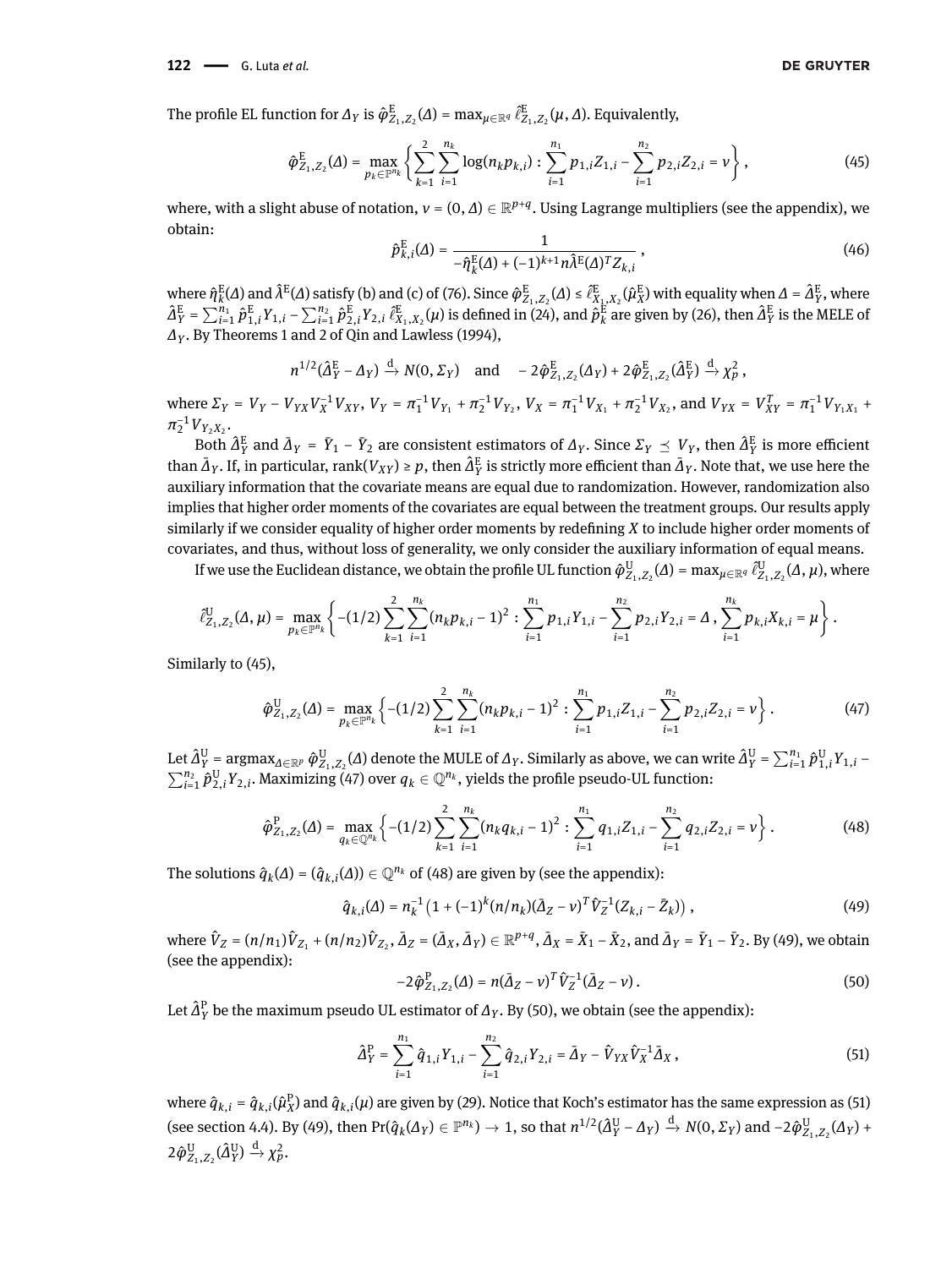### **4.2 Weighted empirical/Euclidean likelihood**

The profile WEL function is given by:

$$
\hat{\varphi}_{Z_1, Z_2}^{\text{WE}}(\Delta) = \max_{p_k \in \mathbb{P}^{n_k}} \left\{ \sum_{k=1}^2 \sum_{i=1}^{n_k} (n_k \hat{p}_{k,i}^{\text{E}}) \log (p_{k,i} / \hat{p}_{k,i}^{\text{E}}) : \sum_{i=1}^{n_1} p_{1,i} Z_{1,i} - \sum_{i=1}^{n_2} p_{2,i} Z_{2,i} = \nu \right\},\tag{52}
$$

where  $\hat{p}^{\rm E}_k$  $\mathbf{f}^{\mathrm{E}}_k = (\hat{\boldsymbol{p}}^{\mathrm{E}}_{k,i}) \in \mathbb{P}^{n_k}$  satisfy [\(26\)](#page-6-5). Solving [\(52\)](#page-10-0), yields (see the appendix):

<span id="page-10-4"></span><span id="page-10-0"></span>
$$
\hat{p}_{k,i}^{\text{WE}}(\Delta) = \frac{n_k \hat{p}_{k,i}^{\text{E}}}{-\hat{\eta}_k^{\text{WE}}(\Delta) + (-1)^{k+1} n \hat{\lambda}^{\text{WE}}(\Delta)^T Z_{k,i}},
$$
\n(53)

where  $\hat{\eta}_k^{\text{wE}}$  $^{\text{wE}}_k(\varDelta)$  and  $\hat{\lambda}^{\text{wE}}(\varDelta)\in\mathbb{R}^{p+q}$  satisfy (b) and (c) of [\(78\)](#page-24-0). Similarly as before, the maximum WEL estimator and the MELE of *∆<sup>Y</sup>* are the same. Theorem [3](#page-10-1) shows the large sample behavior of the Lagrange multipliers and of the WEL function in local neighborhoods of *∆<sup>Y</sup>* , and the asymptotic null distribution of the weighted ELRT.

<span id="page-10-1"></span>**Theorem 3.** Let  $Z_{1:n_k}^{(k)}$  =  $\{Z_{k,1},\ldots,Z_{k,n}\}$  be two independent i.i.d. samples from the distributions  $P_k$  on  $\R^{p+q}$ , where  $Z_{k,i} = (X_{k,i}, Y_{k,i}) \in \mathbb{R}^{p+q}, X_{k,i} \in \mathbb{R}^q, Y_{k,i} \in \mathbb{R}^p$ ,  $E(X_1) = E(X_2)$ ,  $V_{Z_k} = \text{Var}(Z_k)$  are non-singular, and  $Z_k = (X_k, Y_k) \sim P_k$ . Let  $\Delta_Y = E(Y_1) - E(Y_2)$ . Assume that  $n_k/n \to \pi_k > 0$ , where  $n = n_1 + n_2$ . Then for every  $K > 0$ ,

$$
\max_{\Delta \in \mathbb{K}_n} \left\| \hat{\lambda}^{wE}(\Delta) - V_Z^{-1} (\hat{\Delta}_Z^E - \nu) \right\| = o_P(n^{-1/2}), \tag{54}
$$

$$
\max_{\Delta \in \mathbb{K}_n} \left| -2 \hat{\varphi}^{wE}_{Z_1, Z_2}(\Delta) - n (\hat{\Delta}_Y^E - \Delta)^T \Sigma_Y^{-1} (\hat{\Delta}_Y^E - \Delta) \right| = o_P(1) , \qquad (55)
$$

*and*

<span id="page-10-10"></span>
$$
\max_{\Delta \in \mathbb{K}_n} \max_{1 \le i \le n_k} \left| \hat{p}^{WE}_{k,i}(\Delta) - \hat{p}^E_{k,i} \left( 1 + (-1)^k (n/n_k) (\hat{\Delta}^E_Z - v)^T V_Z^{-1} (Z_{k,i} - \tilde{Z}_k^E) \right| = o_P(n^{-1}), \tag{56}
$$

where  $\mathbb{K}_n = \{\Delta : ||\Delta - \Delta_Y|| \leq K n^{-1/2}\}, \nu = (0, \Delta) \in \mathbb{R}^{p+q}, \hat{\Delta}_Z^E = \tilde{Z}_1^E - \tilde{Z}_2^E, \tilde{Z}_k^E = \sum_{i=1}^{n_k} \hat{p}_{k,i}^E Z_{k,i},$  and  $\hat{p}_k^E = (\hat{p}_{k,i}^E) \in \mathbb{P}^{n_k}$ *satisfy* [\(26\)](#page-6-5)*. Furthermore,*

<span id="page-10-9"></span><span id="page-10-8"></span><span id="page-10-7"></span><span id="page-10-2"></span>
$$
-2\hat{\varphi}_{Z_1,Z_2}^{\text{wE}}(\Delta_Y) \xrightarrow{d} \chi^2_p \,. \tag{57}
$$

The profile WUL function is given by:

$$
\hat{\varphi}_{Z_1, Z_2}^{\text{WU}}(\Delta) = \max_{p_k \in \mathbb{P}^{n_k}} \left\{ -(1/2) \sum_{k=1}^2 \sum_{i=1}^{n_k} (n_k \hat{p}_{k,i}^{\text{U}}) (p_{k,i} / \hat{p}_{k,i}^{\text{U}} - 1)^2 : \sum_{i=1}^{n_1} p_{1,i} Z_{1,i} - \sum_{i=1}^{n_2} p_{2,i} Z_{2,i} = \nu \right\},
$$
(58)

where  $\hat{p}^{\text{U}}_{k,i} = \hat{p}^{\text{U}}_{k,i}(\hat{\mu}^{\text{U}}_{X})$  $\hat{p}_k^{\rm U}$ ),  $\hat{p}_k^{\rm U}$  $_{k}^{\text{U}}(\mu)$  maximize [\(27\)](#page-6-1), and  $\hat{\mu}_{X}^{\text{U}}$  $_{X}^{\text{U}}$  is the MULE of  $\mu_{X}$ . Maximizing [\(58\)](#page-10-2) over  $q_{k} \in \mathbb{Q}^{n_{k}}$ , yields the profile pseudo WUL function:

$$
\hat{\varphi}_{Z_1, Z_2}^{\text{WP}}(\varDelta) = \max_{q_k \in \mathbb{Q}^{n_k}} \left\{ -(1/2) \sum_{k=1}^2 \sum_{i=1}^{n_k} (n_k \hat{q}_{k,i}) (q_{k,i} / \hat{q}_{k,i} - 1)^2 : \sum_{i=1}^{n_1} q_{1,i} Z_{1,i} - \sum_{i=1}^{n_2} q_{2,i} Z_{2,i} = \nu \right\},\tag{59}
$$

where  $\hat{q}_{k,i}$  =  $\hat{q}_{k,i}(\hat{\mu}_X^\text{P}),$   $\hat{q}_{k,i}(\mu)$  are given by [\(29\)](#page-6-3), and  $\hat{\mu}_X^\text{P}$  is given by [\(31\)](#page-7-4). The solutions  $\hat{q}_k^\text{w}$  $_k^w(\Delta) = (\hat{q}_{k,i}^w(\Delta)) \in \mathbb{Q}^{n_k}$ of [\(59\)](#page-10-3) in terms of *∆* are given by (see the appendix):

<span id="page-10-5"></span><span id="page-10-3"></span>
$$
\hat{q}_{k,i}^{\mathbf{W}}(\Delta) = \hat{q}_{k,i} \left( 1 + (-1)^k (n/n_k) (\hat{\Delta}_Z^{\mathbf{P}} - \nu)^T \tilde{V}_Z^{-1} (Z_{k,i} - \tilde{Z}_k) \right),\tag{60}
$$

where  $\tilde{Z}_k = n_k^{-1}$  $^{-1}_{k}\sum_{i=1}^{n_{k}}\hat{q}_{k,i}Z_{k,i},\hat{\Delta}_{Z}^{\text{P}}=\tilde{Z}_{1}-\tilde{Z}_{2},\tilde{V}_{Z_{k}}=\sum_{i=1}^{n_{k}}\hat{q}_{k,i}(Z_{k,i}-\tilde{Z}_{k})(Z_{k,i}-\tilde{Z}_{k})^{T},\tilde{V}_{Z}=(n/n_{1})\tilde{V}_{Z_{1}}+(n/n_{2})\tilde{V}_{Z_{2}},$  $\hat{q}_{k,i} = \hat{q}_{k,i}(\hat{\mu}_X^P)$ , and  $\hat{q}_{k,i}(\mu)$  are given by [\(29\)](#page-6-3). Substituting  $\hat{q}_{k,i}^w(\Lambda)$  for  $q_{k,i}$  in [\(59\)](#page-10-3), yields the following closed-form expression for the profile pseudo WUL function (see the appendix):

<span id="page-10-6"></span>
$$
-2\hat{\varphi}_{Z_1,Z_2}^{\text{WP}}(\Delta_Y^{\text{P}} - \Delta)^T \tilde{\Sigma}_Y^{-1} (\hat{\Delta}_Y^{\text{P}} - \Delta) , \qquad (61)
$$

where  $\tilde{\Sigma}_Y = \tilde{V}_Y - \tilde{V}_{YX}\tilde{V}_X^{-1}\tilde{V}_{XY}$  and  $\hat{A}_Z^{\text{P}} = (0, \hat{A}_Y^{\text{P}}) \in \mathbb{R}^{p+q}.$  Since  $\text{Pr}(\hat{q}_k^{\text{w}})$  $\phi_K^w(\Delta_Y) \in \mathbb{P}^{n_k}$ )  $\to 1$ , then  $-2\hat{\varphi}_{Z_1,Z_2}^{wU}(\Delta_Y) \stackrel{d}{\to} \chi_p^2$ . Since the pseudo UL is equivalent to Koch's nonparametric covariance adjustment, the pseudo WUL can be viewed as a weighted version of Koch's method.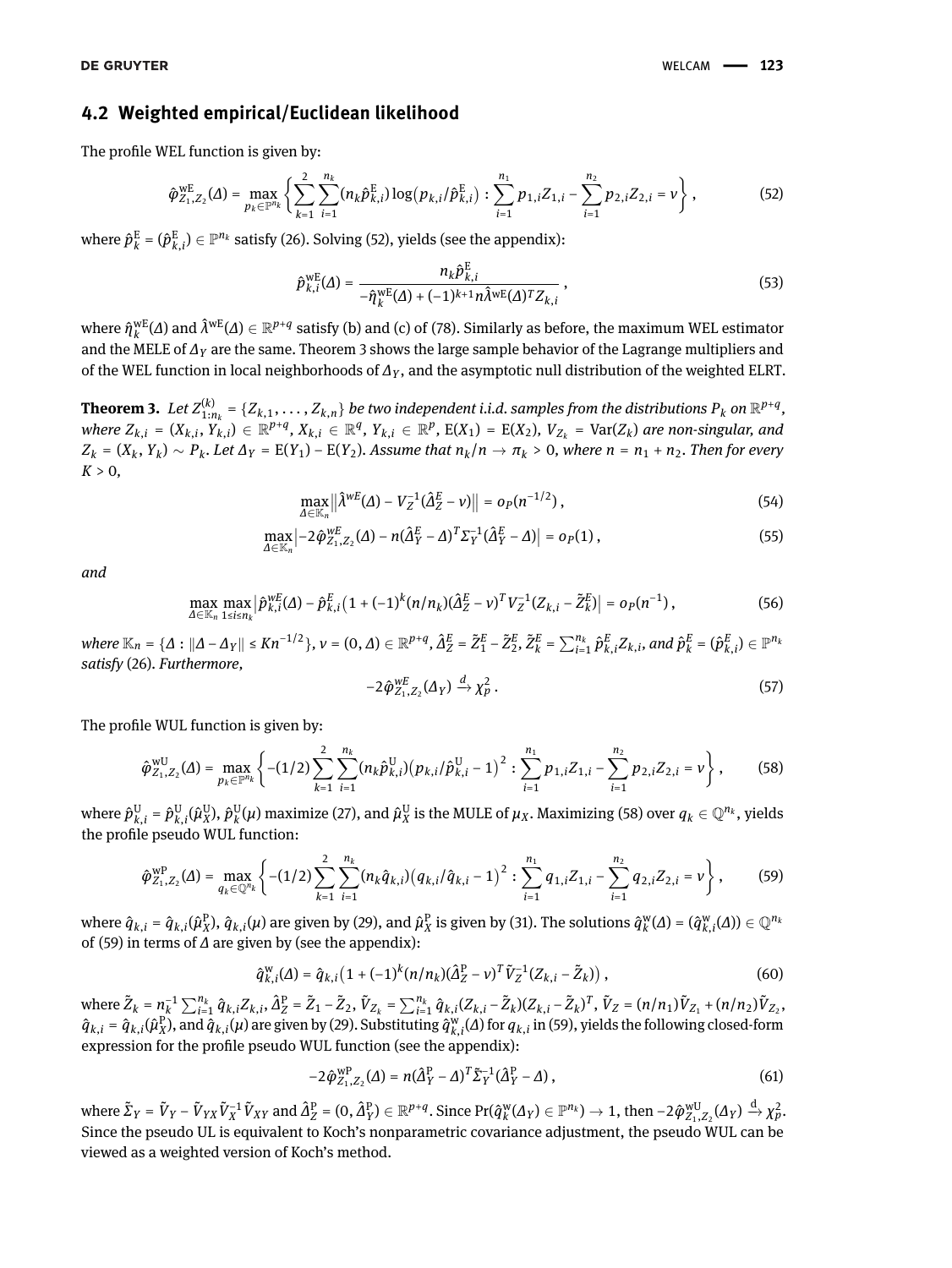### **4.3 Computational aspects**

We can re-express the two-sample EL problem [\(45\)](#page-9-0) as a one-sample EL. To this end, let  $p_i = (n_1/n)p_{1,i}$  $Z_i = n/n_1(Z_{1,i}, 1), p_{n_1+j} = (n_2/n)p_{2,j}$ , and  $Z_{n_1+j} = -n/n_2(Z_{2,j}, 0)$ , where  $1 \le i \le n_1, 1 \le j \le n_2$ , and  $n = n_1 + n_2$ . Then [\(45\)](#page-9-0) is equivalent to

<span id="page-11-1"></span>
$$
\hat{\varphi}_{Z_1, Z_2}^{\mathcal{E}}(\Delta) = \max_{p \in \mathbb{P}^n} \left\{ \sum_{i=1}^n \log(np_i) : \sum_{i=1}^n p_i Z_i = \nu \right\},\tag{62}
$$

where  $p = (p_i) \in \mathbb{P}^n$ ,  $Z_i \in \mathbb{R}^{p+q+1}$ , and  $v = (0, \Delta, 1) \in \mathbb{R}^{p+q+1}$ . Note that  $\hat{\Delta}_Y^{\text{E}} = \sum_{i=1}^{n_1} (n/n_1) \hat{p}_i^{\text{E}} Y_{1,i}$  $\sum_{i=1}^{n_2} (n/n_2) \hat{p}^{\text{E}}_{n_1+i} Y_{2,i}$ , where  $\hat{p}^{\text{E}} = (\hat{p}^{\text{E}}_i)$  $\binom{E}{i} \in \mathbb{P}^n$  is the solution of [\(62\)](#page-11-1).

Similarly, we can re-express the two-sample WEL problem [\(52\)](#page-10-0) as a one-sample WEL. To this end, let  $p_i$  =  $(n_1/n)p_{1,i}, \hat{p}_i^{\text{E}} = (n_1/n)\hat{p}_{1,i}^{\text{E}}, Z_i = n/n_1(Z_{1,i}, 1), p_{n_1+j} = (n_2/n)p_{2,j}, \hat{p}_{n_1+j}^{\text{E}} = (n_2/n)\hat{p}_{2,j}^{\text{E}}, Z_{n_1+j} = -n/n_2(Z_{2,i}, 0),$ where  $1 \le i \le n_1$  and  $1 \le j \le n_2$ . Then [\(52\)](#page-10-0) is equivalent to:

<span id="page-11-3"></span>
$$
\hat{\varphi}_{Z_1, Z_2}^{\text{WE}}(\Delta) = \max_{p \in \mathbb{P}^n} \left\{ \sum_{i=1}^n (n \hat{p}_i^{\text{E}}) \log (p_i / \hat{p}_i^{\text{E}}) : \sum_{i=1}^n p_i Z_i = \nu \right\},\tag{63}
$$

where  $p = (p_i) \in \mathbb{P}^n$ ,  $\hat{p}^{\text{E}} = (\hat{p}^{\text{E}}_i)$  $\mathbf{f}_i^{\mathrm{E}}$ )  $\in \mathbb{P}^n$ , and  $v = (0, \Delta, 1) \in \mathbb{R}^{p+q+1}$ .

# <span id="page-11-0"></span>**4.4 Alternative estimators for the treatment effect**

#### **4.4.1 Unadjusted treatment effect estimation**

If the covariate information is not used, the statistic usually employed to estimate *∆<sup>Y</sup>* is the (unadjusted) treatment effect estimate  $\bar{\Delta}_Y = \bar{Y}_1 - \bar{Y}_2$ . The Wald test statistic for testing  $H_0$  :  $\Delta_Y = \Delta_Y^0$  $\hat{T}_Y$  is  $\hat{T}_Y$  =  $n(\bar{\Delta}_Y -$ *∆* 0  $\hat{V}_Y^{\text{I}}\hat{V}_Y^{-1}(\bar{\Delta}_Y - \Delta_Y^0)$  $_{Y}^{0}$ ). Then  $n^{1/2}(\bar{\Delta}_{Y}-\Delta_{Y})\stackrel{\rm{d}}{\to}N(0,V_{Y})$  and  $\hat{T}_{Y}\stackrel{\rm{d}}{\to}\chi_{p}^{2}$  under  $\rm{H}_{0},$  where  $V_{Y}$  is defined in section [4.1.](#page-8-1)

#### **4.4.2 Koch's nonparametric covariance adjustment**

The randomization implies that the covariates have equal population means, i.e.,  $E(X_1) = E(X_2)$ , and this constitutes the auxiliary information used by Koch's method. The Koch's estimator of  $\Delta_Y$  is defined as  $\hat{\Delta}_Y^K$  =  $\mathop{\rm argmin}_{\Delta \in \mathbb{R}^p} \; \hat{Q}_Z(\Delta)$ , where  $\hat{Q}_Z(\Delta) = (\bar{\Delta}_Z - \nu)^T \hat{V}_Z^{-1} (\bar{\Delta}_Z - \nu)$  and  $\nu = (0,\Delta) \in \mathbb{R}^{p+q}$ . Note that  $\hat{Q}_Z(\Delta)$  corresponds to the pseudo UL function [\(50\)](#page-9-4). Hence  $\hat{A}^K_Y = \bar{A}_Y - \hat{V}_{YX}\hat{V}_X^{-1}\bar{A}_X$ . Let  $\hat{T}_K = n(\hat{A}^K_Y - A^0_Y)$  $(Y^0Y)^T\hat{\Sigma}_Y^{-1}(\hat{\Delta}_Y^K - \Delta_Y^0)$ *Y* ) denote the Wald statistic; then  $n^{1/2}(\hat{A}_Y^K - \Delta_Y) \xrightarrow{d} N(0, \Sigma_Y)$  and  $\hat{T}_K \xrightarrow{d} \chi_p^2$  under  $H_0$ , where  $\Sigma_Y$  is defined in section [4.1.](#page-8-1)

#### **4.4.3 Multivariate analysis of covariance**

Consider the multivariate analysis of covariance (MANCOVA) model to estimate *∆<sup>Y</sup>* :

<span id="page-11-2"></span>
$$
Y_{k,i} = \mu_k + B_k \hat{X}_{k,i} + \epsilon_{k,i} = \mu_k + \begin{pmatrix} \hat{X}_{k,i}^T \beta_{k,1} \\ \vdots \\ \hat{X}_{k,i}^T \beta_{k,p} \end{pmatrix} + \epsilon_{k,i},
$$
(64)

where  $Y_{k,i}\in\mathbb{R}^p$  and  $\hat{X}_{k,i}\in\mathbb{R}^q$  denote the response and the (centered) covariate corresponding to the *i*th  $s$ ubject in the  $k$ th group,  $\mu_k\in\mathbb{R}^p$  is the  $k$ th group mean,  $\beta_{k,j}\in\mathbb{R}^q$  is the linear effect of the covariates on the *j*th component of the response in the *k*th group,  $B_k = (\beta_{k,j})$  is the  $p\times q$  matrix of regression coefficients corresponding to the *k*th group,  $n_k$  is the number of subjects in the *k*th group, and  $\epsilon_{k,i} \sim$  i.i.d. (0,  $V_{\epsilon_k}$ ) are the random errors, with  $1 \le i \le n_k$ ,  $1 \le j \le p$ , and  $k = 1, 2$ . The covariates  $\hat{X}_{k,i}$  are centered at 0 by subtracting the (overall) mean, i.e.,  $\hat{X}_{k,i} = X_{k,i} - \bar{X}$ , where  $\bar{X} = n^{-1} \sum_{k=1}^{2} \sum_{i=1}^{n_k} X_{k,i}$  and  $n = n_1 + n_2$ . In this parametrization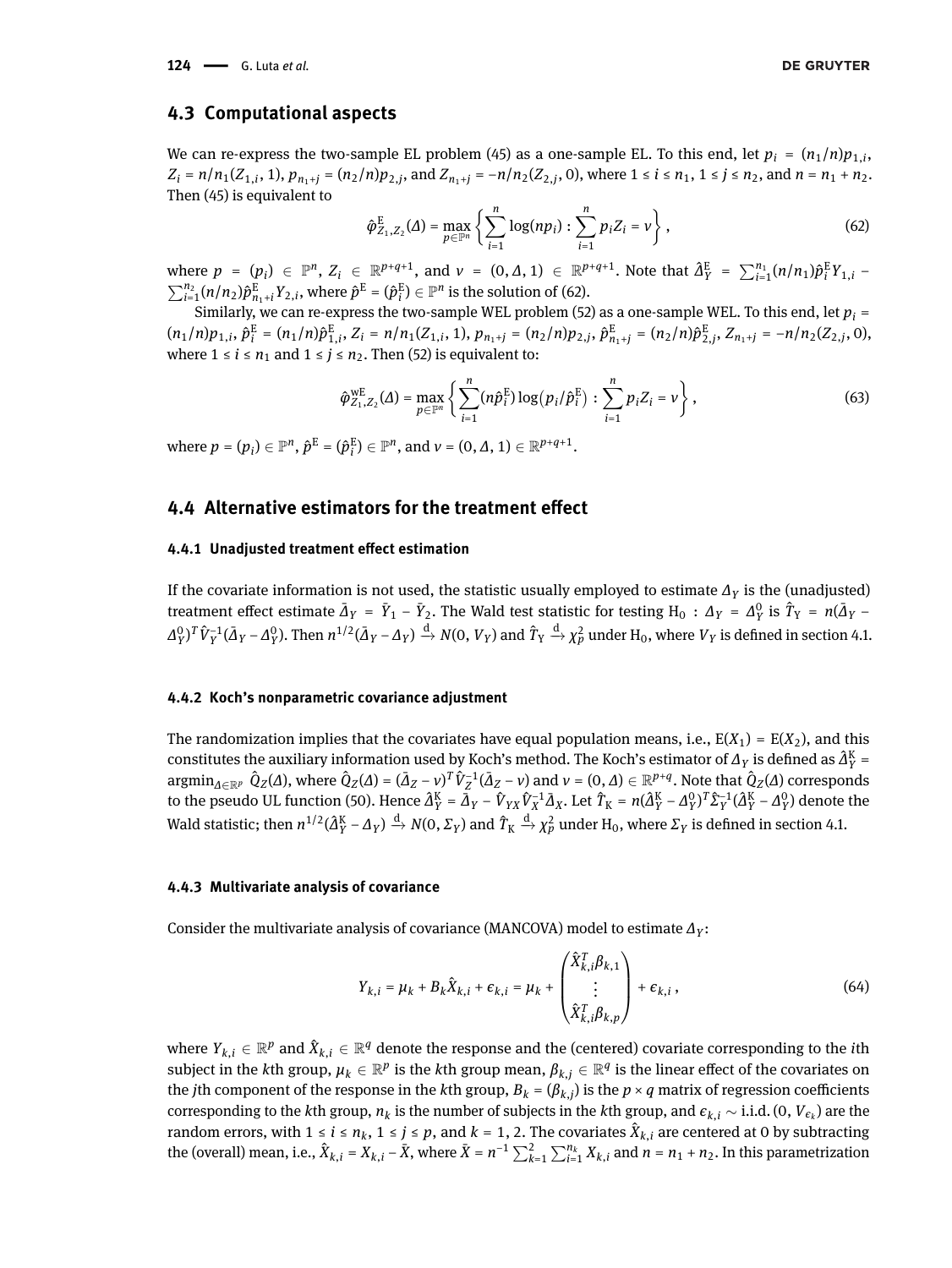of the model,  $\mu_k$  is the  $k$ th group mean response obtained when the covariates are set equal to the (overall) population mean. The parameter of interest is the treatment effect  $\Delta_Y = \mu_1 - \mu_2$ .

We rewrite [\(64\)](#page-11-2) in an equivalent form

<span id="page-12-0"></span>
$$
Y_{k,i} = \mu_k + (I_p \otimes \hat{X}_{k,i}^T)\beta_k + \epsilon_{k,i},
$$

where  $\beta_k$  = vec( $B_k^T) \in \R^{pq}$ , vec( $\cdot$ ) is the vectorization operator, and  $\otimes$  is the Kronecker product. The least squares estimates (LSE) of  $\mu_k$  and  $\beta_k$  are given by (see appendix):

$$
\hat{\mu}_k = \bar{Y}_k - (I_p \otimes \hat{X}_k^T)\hat{\beta}_k, \quad \hat{\beta}_k = \text{vec}(\hat{V}_{X_k}^{-1}\hat{V}_{X_kY_k}), \tag{65}
$$

where  $\hat{X}_k = \bar{X}_k - \bar{X}$ . The LSE of  $\varDelta_Y$  is thus given by:

$$
\begin{split} \hat{\Delta}_{Y}^{\text{M}} &= \hat{\mu}_{1} - \hat{\mu}_{2} = \bar{Y}_{1} - (I_{p} \otimes \hat{X}_{1}^{T}) \, \text{vec}(\hat{V}_{X_{1}}^{-1} \hat{V}_{X_{1}Y_{1}}) - \bar{Y}_{2} + (I_{p} \otimes \hat{X}_{2}^{T}) \, \text{vec}(\hat{V}_{X_{2}}^{-1} \hat{V}_{X_{2}Y_{2}}) \\ &= \bar{Y}_{1} - \hat{V}_{Y_{1}X_{1}} \hat{V}_{X_{1}}^{-1} \hat{X}_{1} - \bar{Y}_{2} + \hat{V}_{Y_{2}X_{2}} \hat{V}_{X_{2}}^{-1} \hat{X}_{2}. \end{split}
$$

Since  $\hat{X}_1 = \bar{X}_1 - \bar{X} = (n_2/n)\bar{\Delta}_X$  and  $\hat{X}_2 = \bar{X}_2 - \bar{X} = -(n_1/n)\bar{\Delta}_X$ , then

$$
\hat{\varDelta}_Y^M = \bar{\varDelta}_Y - \big( (n_2/n) \hat{V}_{Y_1X_1} \hat{V}_{X_1}^{-1} + (n_1/n) \hat{V}_{Y_2X_2} \hat{V}_{X_2}^{-1} \big) \bar{\varDelta}_X \,.
$$

Under regularity conditions  $n^{1/2}(\hat{A}_{Y}^{M} - \Delta_{Y}) \xrightarrow{d} N(0, \Sigma_{M})$ , where

$$
\varSigma_{M}=V_{Y}+(\pi_{2}V_{Y_{1}X_{1}}V_{X_{1}}^{-1}+\pi_{1}V_{Y_{2}X_{2}}V_{X_{2}}^{-1})V_{X}(\pi_{2}V_{Y_{1}X_{1}}V_{X_{1}}^{-1}+\pi_{1}V_{Y_{2}X_{2}}V_{X_{2}}^{-1})^{T}-2(\pi_{2}V_{Y_{1}X_{1}}V_{X_{1}}^{-1}+\pi_{1}V_{Y_{2}X_{2}}V_{X_{2}}^{-1})V_{XY}.
$$

Since  $V_{X_1} = V_{X_2}$ , then  $V_X = (\pi_1^{-1} + \pi_2^{-1})V_{X_1}$ ; hence,  $V_{X_1} = V_{X_2} = (\pi_1 \pi_2)V_X$ . Replacing  $V_{X_1}$  and  $V_{X_2}$  in terms of *V*<sub>*X*</sub>, yields  $\Sigma_M = V_Y - V_{YX}V_X^{-1}V_{XY}$ . Hence  $\hat{\Delta}_Y^M$  is first order equivalent to Koch's estimator.

# **5 Simulation study**

### **5.1 Simulation models**

The computations were done in the R language [\(R Core Team, 2020\)](#page-17-23). The EL weights were calculated using the R package emplik [\(Zhou and Yang, 2018\)](#page-18-10) and the UL weights were calculated using the R package quadprog [\(Turlach and Weingessel, 2019\)](#page-18-11). The WEL method for one sample was implemented using the R package nleqslv [\(Hasselman, 2019\)](#page-17-24). We implemented the methods in an R library, called WELCAM (Weighted empirical and Euclidean likelihood covariate adjustment methods), which is available from the authors upon request. In the simulation study, we compared the EL and the UL with Koch's method, the unadjusted method, and MANCOVA in terms of root mean squared errors (RMSE) of the estimators and size distortions of the Wald tests, the ELRT, the ULRT and their weighted versions.

We simulated data according to a randomized experiment with two groups, a bivariate response, and a bivariate covariate which may be regarded as a multivariate version of the simulation model of [Lesaffre and](#page-17-6) [Senn](#page-17-6) [\(2003\)](#page-17-6). Specifically, we generated samples  $Z_{1:n_k}^{(k)}$  of i.i.d. draws from a multivariate normal distribution with mean 0 and covariance matrix  $V_Z$ , where  $k = 1, 2, p = q = 2, n_1, n_2 \in \{50, 100, 200\}$ , and

$$
V_Z = \begin{pmatrix} 1 & \rho_1 & \rho_3 & \rho_3 \\ \rho_1 & 1 & \rho_3 & \rho_3 \\ \rho_3 & \rho_3 & 1 & \rho_2 \\ \rho_3 & \rho_3 & \rho_2 & 1 \end{pmatrix} ,
$$

with  $(\rho_1, \rho_2, \rho_3) \in \{(0, 0, 0.4), (0.3, 0.3, 0.6), (0.5, 0.5, 0.7)\}$ . We also generated data from a centered and scaled Gamma distribution, but since the results were qualitatively similar to the normal case, we include the results for the normal case only; the results for the gamma case are available from the authors upon request.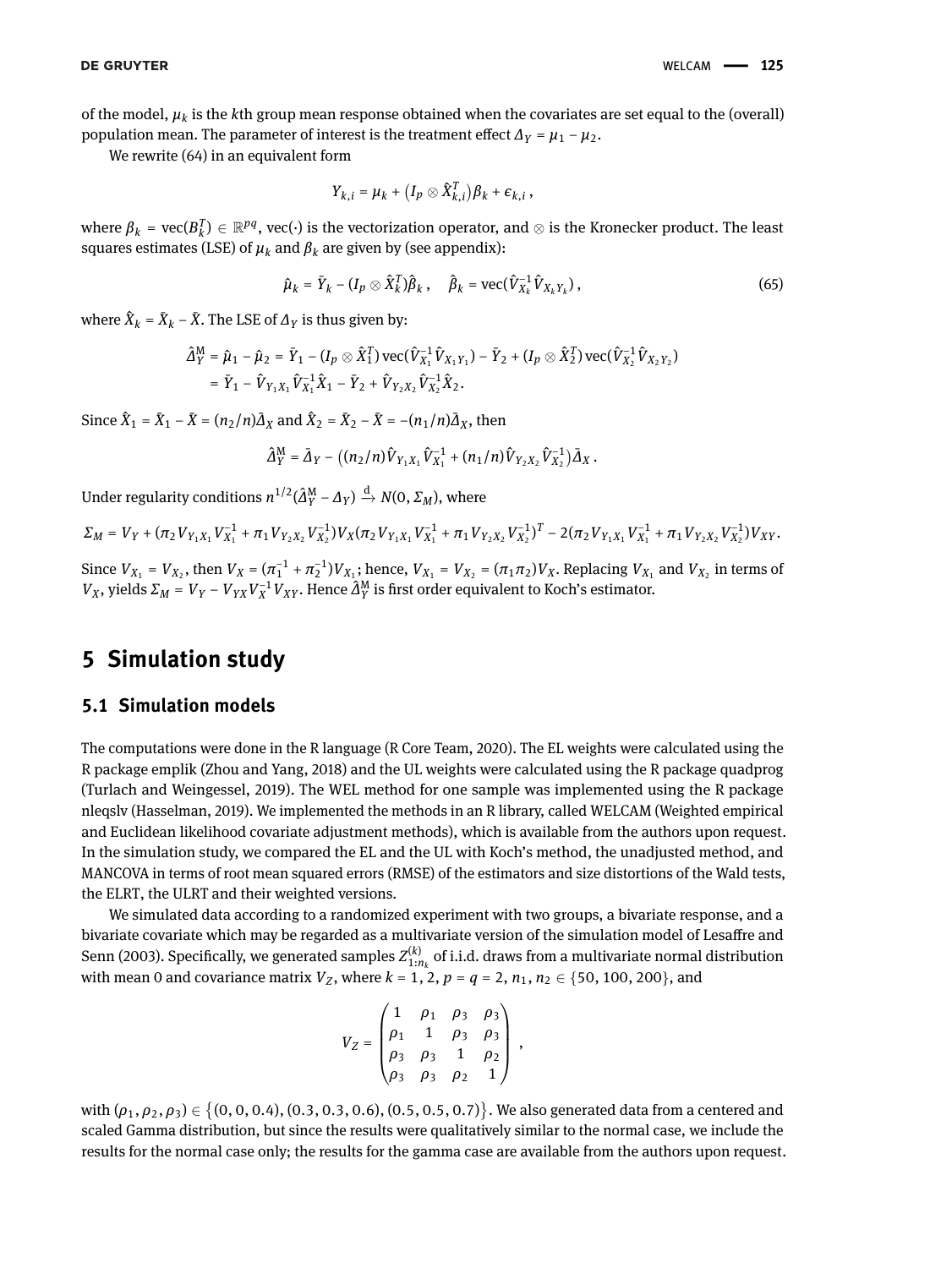The parameter of interest is the treatment effect  $\varDelta_Y$  = 0  $\in$   $\mathbb{R}^2.$  For each simulation model, we generated *S* = 10, 000 samples to approximate the RMSE of the estimators and the sizes of the tests.

To improve the small sample performance of the tests, we use an F-distribution approximation of the null distribution of the test statistics. Specifically, let  $\hat{T}$  be a test statistic for the treatment effect with a limiting  $\chi^2_p$  distribution under  ${\rm H}_0$ , with two groups of sizes  $n_1$  and  $n_2$ , and a covariate vector  $X\in\mathbb{R}^q.$  First, compute the scaled test statistic  $p^{-1}\hat{T}$ ; then, instead of using the critical value of a scaled  $\chi_p^2$  distribution (i.e., the distribution of  $p^{-1}Z^2$  , where  $Z^2\sim\chi^2_p$ ), which, with a slight abuse of notation, is the F-distribution  $F_{p,\infty}$ , we use the critical values of  $F_{p,n_0}$ , where  $n_0 = \min(n_1, n_2) - p - q$ . That is, reject H<sub>0</sub> if  $p^{-1}$   $\hat{T} ≥ F_{p,n_0;1-α}$ , where *Fp*,*n*0;1−*<sup>α</sup>* is the (1 − *α*) quantile of *Fp*,*n*<sup>0</sup> . We have also used a small sample adjustment based on a Wishart approximation for the distribution of the sum of independent sample covariance matrices [\(Nel and van der](#page-17-25) [Merwe, 1986\)](#page-17-25). Since both methods have similar small sample behavior, we did not include the simulation results for the latter.

## **5.2 Simulation results**

Table [1](#page-13-0) shows the RMSE of the unadjusted estimator ( $\bar{\Delta}_Y$ ), Koch's estimator ( $\hat{\Delta}_Y^{\rm K}$ ), MANCOVA estimator ( $\hat{\Delta}_Y^{\rm M}$ ), MELE ( $\hat{A}^{\rm E}_Y$ ), and MULE ( $\hat{A}^{\rm U}_Y$ ). We did not include the results for the pseudo MULE since it is equivalent to Koch's estimator (see section [4.1\)](#page-8-1). Note that  $\bar{\Delta}_Y$  has the largest RMSE for all sample sizes and correlation coefficients, while  $\hat{A}^{\rm M}_Y$ ,  $\hat{A}^{\rm K}_Y$ ,  $\hat{A}^{\rm E}_Y$ , and  $\hat{A}^{\rm U}_Y$  have almost identical values (with slightly larger values for  $\hat{A}^{\rm U}_Y$  when  $n_1$  =  $n_2$  = 50). While the RMSE of  $\bar{\Delta}_Y$  are similar for the same sample size and different correlation coefficients, the RMSE of  $\hat{\Delta}^K_Y$ ,  $\hat{\Delta}^M_Y$ ,  $\hat{\Delta}^E_Y$ , and  $\hat{\Delta}^U_Y$  are smaller for higher correlation coefficients. This shows, as expected, that the adjusted estimators are more efficient for stronger correlations between the response and the covariates.

<span id="page-13-0"></span> ${\sf Table~1:}$  Simulation estimates of root mean squared errors of the unadjusted estimator ( $\bar\Delta_Y$ ), Koch's estimator ( $\hat\Delta_Y^K$ ), MANCOVA estimator ( $\hat{a}^{\mathsf{M}}_Y$ ), maximum empirical likelihood estimator ( $\hat{A}^\text{E}_Y$ ), and maximum Euclidean likelihood estimator ( $\hat{a}^{\mathsf{U}}_Y$ ). The number of simulated samples was  $S = 10,000$ .

| $n_1, n_2$ | ρ          | $\varDelta_Y$    | $\hat{\Delta}_{Y}^{\mathsf{K}}$ | $\hat{\Delta}_{Y}^{\mathsf{M}}$ | $\hat{\Delta}_{Y}^{\mathsf{E}}$ | $\hat{\Delta}_Y^{\textsf{U}}$ |
|------------|------------|------------------|---------------------------------|---------------------------------|---------------------------------|-------------------------------|
| 50,50      | 0, 0, .4   | 0.282            | 0.235                           | 0.235                           | 0.235                           | 0.236                         |
| 50,50      | .3,.3,.6   | 0.283            | 0.191                           | 0.191                           | 0.191                           | 0.193                         |
| 50,50      | .5,.5,.7   | 0.282            | 0.168                           | 0.168                           | 0.168                           | 0.17                          |
| 100,100    | 0, 0, .4   | 0.201            | 0.166                           | 0.166                           | 0.166                           | 0.166                         |
| 100,100    | .3,.3,.6   | 0.202            | 0.135                           | 0.135                           | 0.135                           | 0.135                         |
| 100,100    | .5, .5, .7 | 0.2 <sub>0</sub> | 0.118                           | 0.118                           | 0.118                           | 0.118                         |
| 150,50     | 0.0.4      | 0.233            | 0.195                           | 0.195                           | 0.195                           | 0.196                         |
| 150,50     | .3,.3,.6   | 0.23             | 0.155                           | 0.155                           | 0.155                           | 0.157                         |
| 150,50     | .5,.5,.7   | 0.232            | 0.139                           | 0.139                           | 0.139                           | 0.142                         |
| 150,150    | 0.0.4      | 0.162            | 0.134                           | 0.134                           | 0.134                           | 0.134                         |
| 150,150    | 3, 3, 6    | 0.162            | 0.109                           | 0.109                           | 0.109                           | 0.109                         |
| 150,150    | .5, .5, .7 | 0.162            | 0.096                           | 0.096                           | 0.096                           | 0.096                         |
| 200,100    | 0, 0, .4   | 0.174            | 0.144                           | 0.144                           | 0.144                           | 0.144                         |
| 200,100    | .3,.3,.6   | 0.172            | 0.116                           | 0.116                           | 0.116                           | 0.116                         |
| 200,100    | .5,.5,.7   | 0.173            | 0.103                           | 0.103                           | 0.103                           | 0.104                         |
| 200,200    | 0, 0, .4   | 0.141            | 0.116                           | 0.116                           | 0.116                           | 0.116                         |
| 200,200    | .336       | 0.142            | 0.095                           | 0.095                           | 0.095                           | 0.095                         |
| 200,200    | .5, .5, .7 | 0.142            | 0.083                           | 0.083                           | 0.083                           | 0.083                         |
|            |            |                  |                                 |                                 |                                 |                               |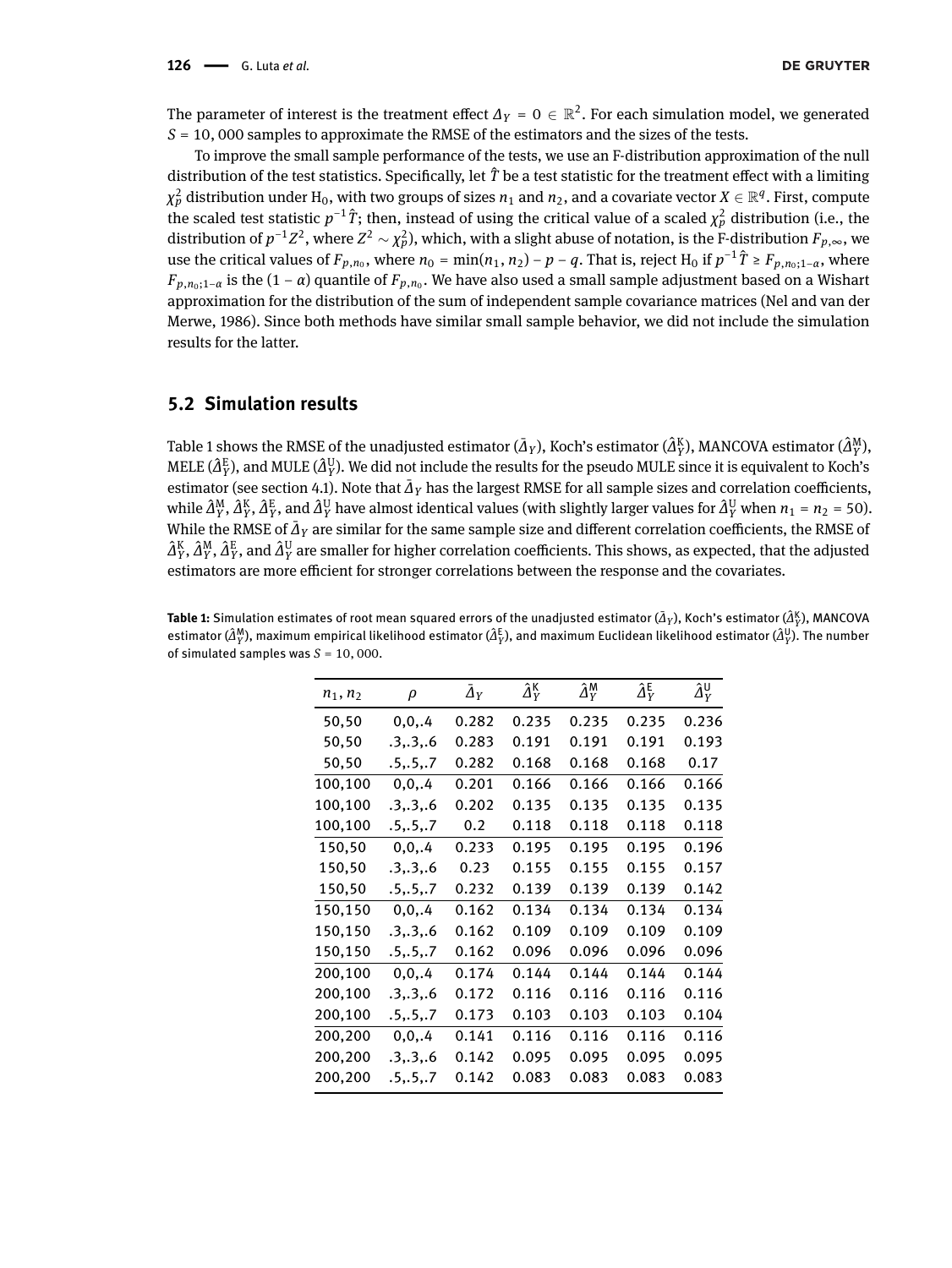Table [2](#page-14-0) shows the simulation estimates of the sizes of the Wald tests based on the unadjusted estimator (  $\hat T_{\rm Y}$  ), Koch's estimator ( $\hat T_{\rm K}$ ), and MANCOVA estimator ( $\hat T_{\rm M}$ ), the empirical likelihood ratio test ( $\hat\varphi^{\rm E}_Z$ ), the Euclidean likelihood ratio test ( $\hat{\varphi}_Z^{\rm U}$ *Z* ), the pseudo Euclidean likelihood ratio test (*φ*^ P *Z* ), the weighted empirical likelihood test ( $\hat{\varphi}_Z^{\text{wE}}$ *Z* ), the weighted Euclidean likelihood ratio test (*φ*^ wU  $\chi^{\rm wU}_{Z}$ ), and the weighted pseudo Euclidean likelihood test  $(\overline{\hat{\varphi}}_Z^{\overline{\text{w}}\text{P}})$  $\rm_{Z}^{\rm wp}$ ). The critical values of the tests were calculated using the small sample adjustment based on the F-distribution. Note that that all tests maintain their nominal levels very well for all sample sizes, with most empirical sizes between 0.045 and 0.055. The results for the Wald test based on Koch's estimator are slightly different from the pseudo ULRT because we used the unbiased estimators of covariance matrices for the former. The results using the chi-square critical values were inferior for smaller and moderate sample sizes  $(n_1, n_2 \le 150)$ , while they behaved similarly for larger sample sizes (results available from the authors upon request).

<span id="page-14-0"></span>**Table 2:** Empirical sizes of the Wald tests based on the unadjusted estimator ( $\hat T$ y), Koch's estimator ( $\hat T$ <sub>K</sub>), and MANCOVA estimator ( $\hat T$ <sub>M</sub>), the empirical likelihood ratio test ( $\hat\varphi_Z^E$ ), the Euclidean likelihood ratio test ( $\hat\varphi_Z^U$ ), the pseudo Euclidean likelihood ratio test ( $\hat{\varphi}_Z^{\rm p}$ ), the weighted empirical likelihood ratio test ( $\hat{\varphi}_Z^{\rm wE}$ ), the weighted Euclidean likelihood ratio test ( $\hat{\varphi}_Z^{\rm wU}$ ), and the weighted pseudo Euclidean likelihood ratio test ( $\hat{\varphi}^{\text{wp}}_Z$ ). The number of simulated samples was  $S$  = 10, 000.

| $n_1, n_2$ | $\rho$     | $\hat T_{\mathsf Y}$ | $\hat T_{\mathsf K}$ | ${\hat T}_{\sf M}$ | $\hat{\varphi}_Z^{\mathsf{E}}$ | $\hat{\varphi}_Z^{\sf U}$ | $\hat{\varphi}_Z^{\mathsf{P}}$ | $\hat{\varphi}_Z^{\text{wE}}$ | $\hat{\varphi}_Z^{\text{wU}}$ | $\hat{\varphi}_Z^{\text{WP}}$ |
|------------|------------|----------------------|----------------------|--------------------|--------------------------------|---------------------------|--------------------------------|-------------------------------|-------------------------------|-------------------------------|
| 50,50      | 0, 0, .4   | 0.046                | 0.053                | 0.047              | 0.052                          | 0.054                     | 0.054                          | 0.054                         | 0.058                         | 0.056                         |
| 50,50      | .3, .3, .6 | 0.047                | 0.054                | 0.049              | 0.054                          | 0.056                     | 0.055                          | 0.056                         | 0.06                          | 0.057                         |
| 50,50      | .5, .5, .7 | 0.046                | 0.052                | 0.047              | 0.051                          | 0.055                     | 0.054                          | 0.054                         | 0.057                         | 0.055                         |
| 100,100    | 0, 0, .4   | 0.05                 | 0.05                 | 0.048              | 0.049                          | 0.051                     | 0.051                          | 0.051                         | 0.052                         | 0.052                         |
| 100,100    | .3, .3, .6 | 0.049                | 0.049                | 0.046              | 0.049                          | 0.05                      | 0.05                           | 0.049                         | 0.051                         | 0.051                         |
| 100,100    | .5, .5, .7 | 0.047                | 0.05                 | 0.047              | 0.05                           | 0.051                     | 0.051                          | 0.05                          | 0.052                         | 0.052                         |
| 150,50     | 0, 0, .4   | 0.05                 | 0.058                | 0.052              | 0.057                          | 0.06                      | 0.06                           | 0.059                         | 0.066                         | 0.061                         |
| 150,50     | .3, .3, .6 | 0.046                | 0.054                | 0.047              | 0.052                          | 0.055                     | 0.055                          | 0.054                         | 0.062                         | 0.056                         |
| 150,50     | .5, .5, .7 | 0.05                 | 0.058                | 0.054              | 0.058                          | 0.061                     | 0.061                          | 0.06                          | 0.068                         | 0.062                         |
| 150,150    | 0, 0, .4   | 0.048                | 0.052                | 0.051              | 0.051                          | 0.052                     | 0.052                          | 0.051                         | 0.053                         | 0.053                         |
| 150,150    | .3, .3, .6 | 0.047                | 0.049                | 0.047              | 0.048                          | 0.049                     | 0.049                          | 0.048                         | 0.05                          | 0.05                          |
| 150,150    | .5, .5, .7 | 0.047                | 0.047                | 0.044              | 0.045                          | 0.047                     | 0.047                          | 0.046                         | 0.048                         | 0.048                         |
| 200,100    | 0, 0, .4   | 0.051                | 0.054                | 0.05               | 0.052                          | 0.055                     | 0.055                          | 0.053                         | 0.056                         | 0.056                         |
| 200,100    | .3, .3, .6 | 0.053                | 0.053                | 0.051              | 0.052                          | 0.053                     | 0.053                          | 0.053                         | 0.055                         | 0.054                         |
| 200,100    | .5, .5, .7 | 0.05                 | 0.054                | 0.05               | 0.052                          | 0.055                     | 0.055                          | 0.054                         | 0.056                         | 0.056                         |
| 200,200    | 0, 0, .4   | 0.05                 | 0.049                | 0.047              | 0.048                          | 0.049                     | 0.049                          | 0.049                         | 0.05                          | 0.05                          |
| 200,200    | .3, .3, .6 | 0.051                | 0.049                | 0.048              | 0.049                          | 0.05                      | 0.05                           | 0.049                         | 0.05                          | 0.05                          |
| 200,200    | .5, .5, .7 | 0.049                | 0.049                | 0.048              | 0.049                          | 0.05                      | 0.05                           | 0.05                          | 0.05                          | 0.05                          |
|            |            |                      |                      |                    |                                |                           |                                |                               |                               |                               |

# **6 Data analysis**

The data set used for this analysis is from the IMPROvE study [\(Amris et al., 2014\)](#page-16-4), a randomized, controlled, single-center trial with two groups that evaluated the functional and psychological outcomes of a two-week, group-based, multimodal, interdisciplinary rehabilitation program, tailored for patients with chronic widespread pain (CWP). Participants were recruited from the outpatient clinic of the Department of Rheumatology, Frederiksberg Hospital, Denmark. Female patients aged 18 years and older, with CWP diagnosed according to the American College of Rheumatology 1990 definition of widespread pain [Wolfe](#page-18-12) [\(1990\)](#page-18-12), were eligible for the trial. Exclusion criteria were concurrent psychiatric disorders not related to the pain and other uncontrolled rheumatic or medical diseases that may cause CWP. Based on an a priori sample size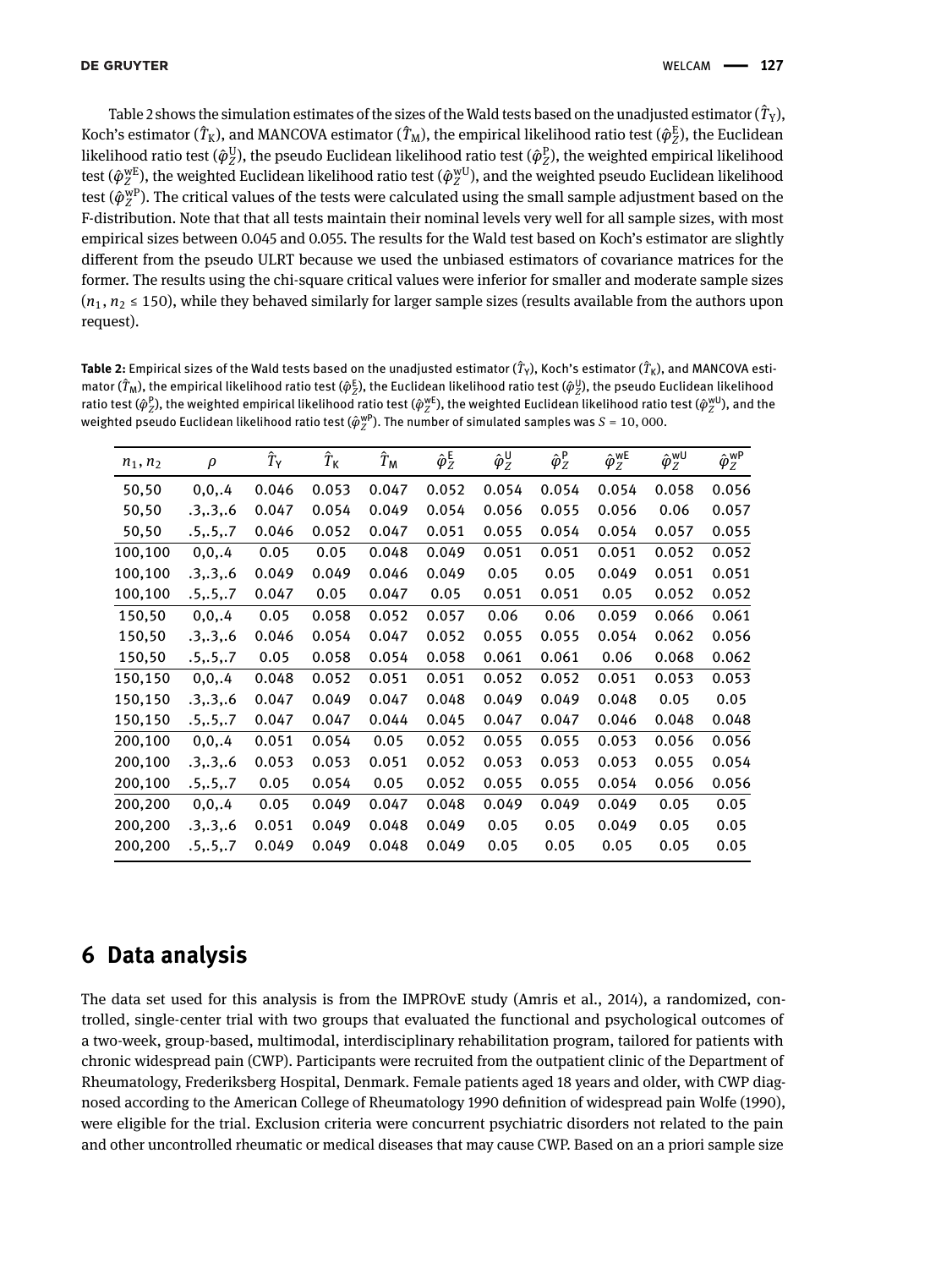calculation, the trial enrolled 192 female patients with CWP randomized 1:1 to either treatment or a waiting list control group, stratified by the baseline level of functional ability as measured with the Assessment of Motor and Process Skills (AMPS) [Fisher](#page-17-26) [\(2010\)](#page-17-26). One patient withdrew before receiving the result of the randomization, and thus the study sample had 191 female patients diagnosed with CWP who were randomly assigned to either the intervention group ( $n_1$  = 96) or the control group ( $n_2$  = 95).

The AMPS is an individualized, observation-based evaluation of functional ability performed by occupational therapists, developed to establish the extent of an individual's ability to execute and complete familiar and relevant activities of daily living (ADL). Two ADL ability measures are provided by the AMPS, one for ADL motor ability (ADLm) and another for ADL process ability (ADLp). The ADLm ability measure is an indication of how much effort and/or fatigue the person demonstrated when performing ADL tasks, while the ADLp ability measure is an indication of how timely and well-organized the person was observed to be during task performance. The AMPS is based on a Rasch measurement model and it provides equal-interval linear measures of ADL ability expressed in logits. The ADLm and ADLp measures evaluated at the 6-months follow-up represent the bivariate response of interest, while ADLm and ADLp measures evaluated at baseline represent the two covariates. The average ADLm at baseline were not significantly different between the treated and controls (1.14 vs 1.13,  $p = 0.89$ ), and the average ADLp at baseline were also not significantly different between the groups (1.06 vs 1.05,  $p = 0.96$ ). However, the average ADLm at the 6-months follow-up was significantly higher in the treated group (1.36 vs 1.16,  $p < 0.01$ ), and the average ADLp at 6-months follow-up was also significantly higher in the treated group (1.13 vs 0.93,  $p < 0.01$ ).

We performed the data analysis using the covariate adjustment methods described in this paper. The unadjusted treatment effect estimates for ADLm and ADLp were 0.21 and 0.20, respectively, with a Wald test statistic for the overall treatment effect of  $\hat{T}_Y$  = 23.98 (p < 0.01). The treatment effect estimates for ADLm and ADLp were approximately 0.20 and 0.20 for all covariate adjustment methods. The MANCOVA Wald test statistic was  $\hat{T}_{\rm M}$  = 34.96 (p < 0.01) and the Wald test based on Koch's estimator was  $\hat{T}_{\rm K}$  = 35.18 (p < 0.01). The ELRT statistic was  $\hat{\varphi}_Z^E$  = 32.66 (p < 0.01), the ULRT statistic was  $\hat{\varphi}_Z^U$  = 35.36 (p < 0.01), the weighted ELRT statistic was  $\hat{\varphi}_Z^{\text{wE}}$  = 32.70 (p < 0.01), and the weighted ULRT was  $\hat{\varphi}_Z^{\text{wU}}$  = 36.17 (p < 0.01). All covariate adjustment methods provide the same conclusion that there is a significant positive effect of the multicomponent therapy for both ADL scales. Note that the unadjusted method is the least efficient (as evidenced by the smallest values of the Wald test statistic), while all covariate adjustment methods perform similarly well (as evidenced by similarly large values of the test statistics). Note also that the weighted test statistics were slightly higher than their unweighted versions (32.70 vs 32.66 for WEL vs EL and 36.17 vs 35.36

<span id="page-15-0"></span>

**Figure 1:** Test inversion 95% confidence regions for the treatment effect of ADLm and ADLp based on empirical likelihood ratio test (ELRT), Euclidean likelihood ratio test (ULRT), weighted empirical likelihood ratio test (WELRT), weighted Euclidean likelihood ratio test (WULRT), and Wald tests based on Koch's and the unadjusted estimators.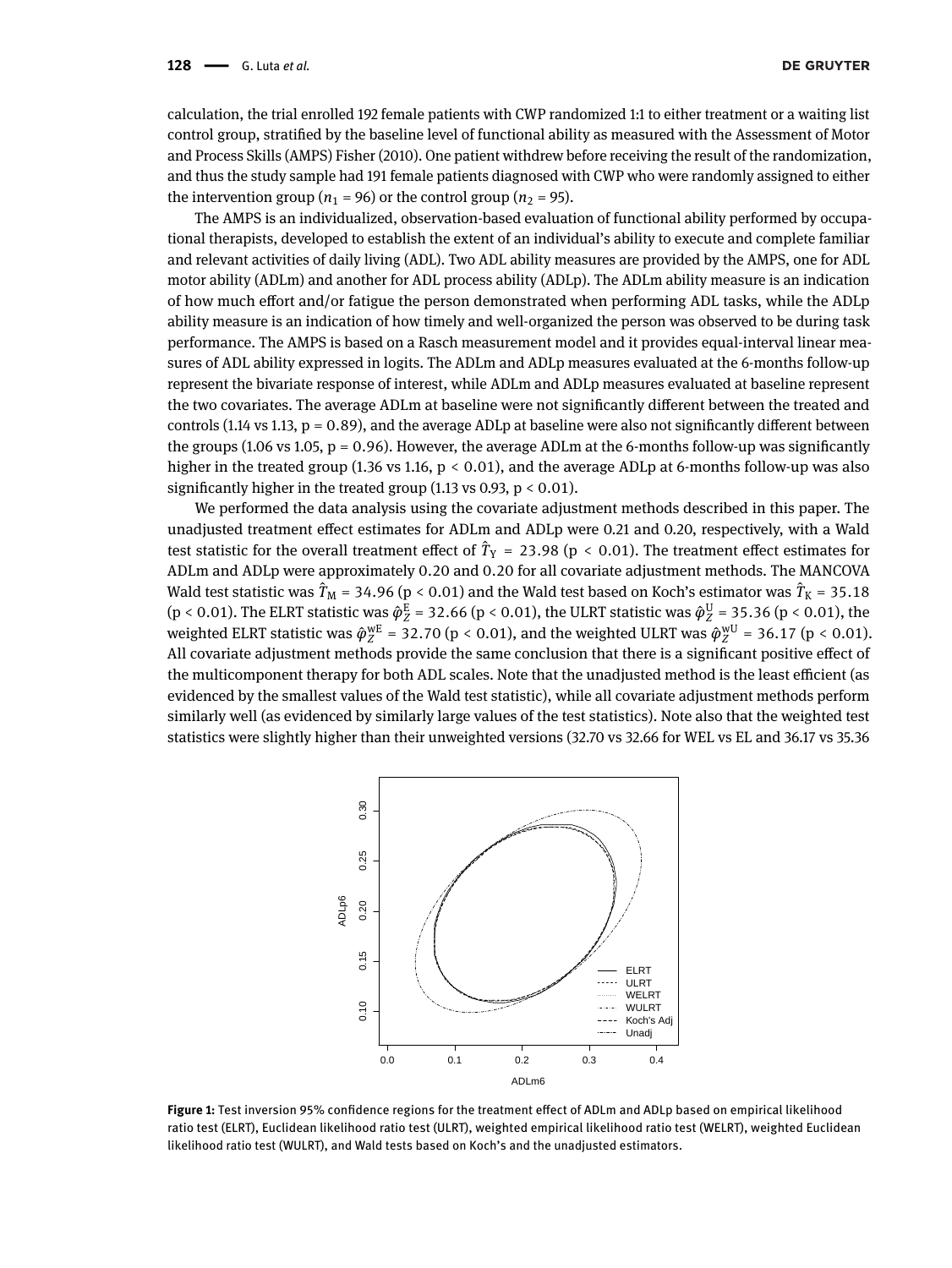for WUL vs UL) and we could speculate that the weighted test statistics may have more power. However, a local asymptotic power calculation for the weighted methods and comparison with unweighted methods [\(Qin](#page-17-22) [and Lawless, 1994;](#page-17-22) [Peng and Schick, 2018\)](#page-17-27) is a topic of future research and beyond the scope of this paper.

Figure [1](#page-15-0) shows the 95% confidence regions for the treatment effects for the ADLm and ADLp scales obtained by inverting the ELRT, the ULRT, the weighted ELRT (WELRT), the weighted ULRT (WULRT), and the Wald tests based on  $\hat{A}_Y^K$  and  $\bar{A}_Y$ . The confidence regions are all similar with the exception of inverting the Wald test using the unadjusted estimator which was the largest. This shows that, in agreement with our theoretical and simulation results, the unadjusted method is the least efficient and the empirical and Euclidean likelihood methods and their weighted version behave similarly. Lastly, although the confidence regions produced by different covariate adjustment methods are not the same, they all provide evidence of a significant positive effect of the multicomponent therapy on the ADLm and ADLp scales.

# **7 Conclusion**

In this article, we proposed weighted empirical and Euclidean likelihood methods of inference for the mean with auxiliary information. In the particular case of randomized clinical trials, the auxiliary information consists of that the covariates have equal means among the treatment groups due to randomization. We studied the asymptotic properties of the proposed methods and showed that they are first order equivalent to their unweighted versions. We showed that allowing the weights to be negative for the UL, the resulting pseudo UL is equivalent to Koch's method. We further showed that the weighted pseudo UL can be viewed as a weighted version of Koch's method. We showed that our method can be applied for inference in sample surveys with auxiliary information and that it blends naturally the survey weights with the weights from the auxiliary information. In a simulation study, we compared the finite sample properties of these methods with alternative methods, such as the Koch's method and multivariate analysis of covariance. We illustrated an application of these methods to the practical situation of data analysis of a clinical trial data set.

Based on the results of our simulation study and its clear computational advantage, we recommend the use of Koch's method of inference for the treatment effect in randomized clinical trials. We have investigated additional simulation scenarios, e.g., when the multivariate response in one group has a normal distribution and in the other group has a scaled gamma distribution, and Koch's method has performed the best overall (results available from the authors upon request). Future research needs to evaluate the performance of these methods for generalized empirical likelihood [\(Baggerly, 1998\)](#page-16-5), misspecification of auxiliary information [\(Giurcanu and Presnell, 2018,](#page-17-28) [2019\)](#page-17-29), for high dimensional case [\(Giurcanu, 2016\)](#page-17-30), and for more complex models such as causal inference in presence of confounders as indicated by a directed acyclic graph [\(Rubin, 1974\)](#page-17-31).

**Conflict of interest:** Prof. George Luta is a member of the Editorial Board of Open Statistics. He was not involved in the review process of this article.

# **References**

<span id="page-16-1"></span>Adimari, G. (1995), "Empirical likelihood confidence intervals for the difference between means," *Statistica*, 55, 87–94.

- <span id="page-16-4"></span>Amris, K., Wærens, E. E., Christensen, R., Bliddal, H., and Danneskiold-Samsøe, B. (2014), "Interdisciplinary rehabilitation of patients with chronic widepread pain: Primary endpoint of the randomized, nonblinded, parallel-group IMPROvE trial," *PAIN*, 155(7), 1356–1364.
- <span id="page-16-5"></span>Baggerly, K. A. (1998), "Empirical Likelihood as a Goodness-of-Fit Measure," *Biometrika*, 85, 535–547.
- <span id="page-16-3"></span>Boyd, S., and Vandenberghe, L. (2004), *Convex Optimization*, Cambridge, New York: Cambridge.
- <span id="page-16-2"></span>Chen, J., and Sitter, R. R. (1999), "A pseudo empirical likelihood approach to the effective use of auxiliary information in complex surveys," *Statistica Sinica*, 9, 385–406.
- <span id="page-16-0"></span>Deville, J. C., and Sarndal, C. E. (1992), "Calibration Estimators in Survey Sampling," *Journal of the American Statistical Association*, 87, 376–382.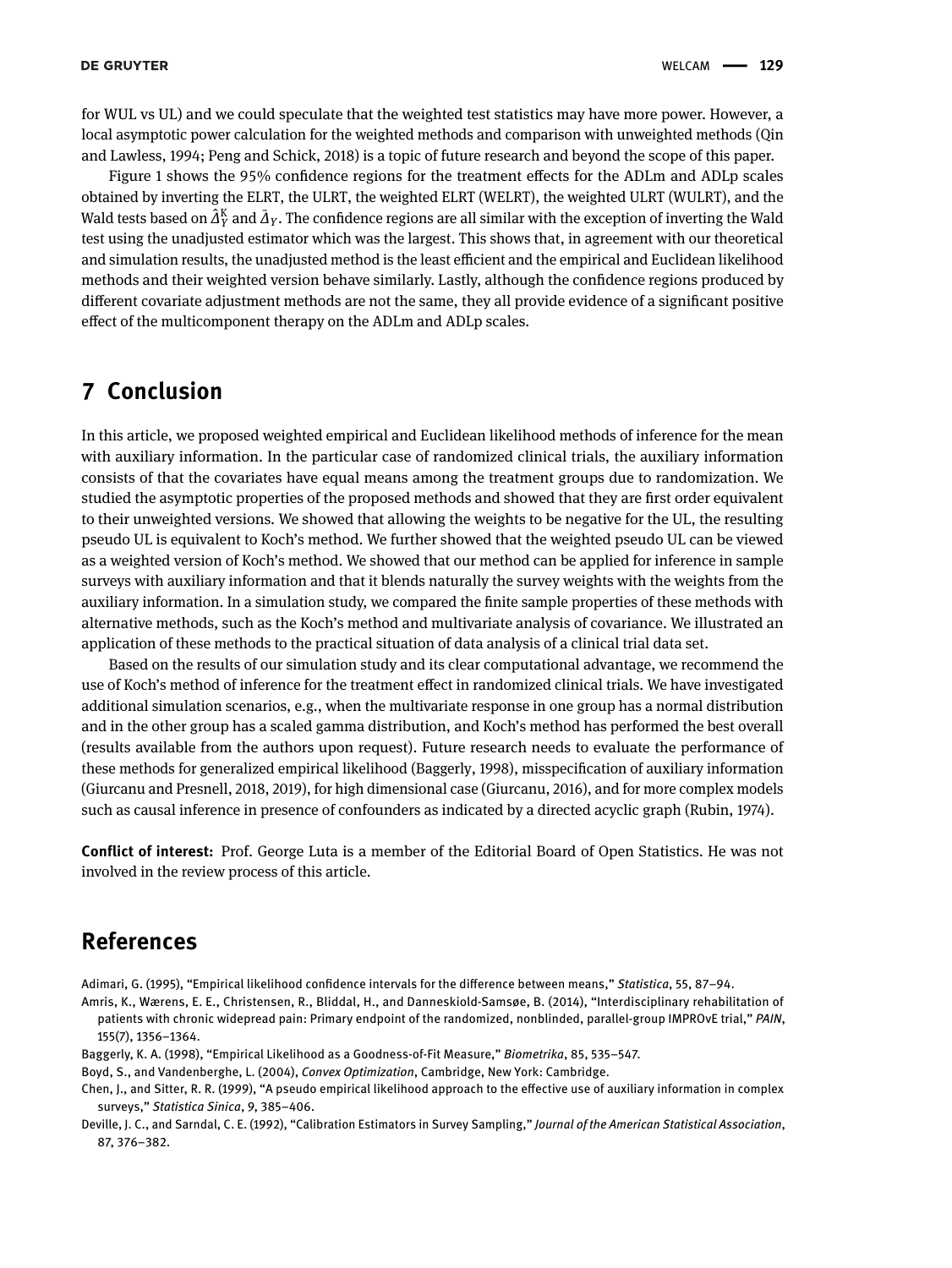<span id="page-17-19"></span><span id="page-17-9"></span>DiCiccio, T. J., Hall, P., and Romano, J. P. (1991), "Empirical Likelhood is Bartlett-correctable," *The Annals of Statistics*, 19, 1053–1061. Elze, M. C., Gregson, J., Baber, U., Williamson, E., Sartori, S., Mehran, R., Nichols, M., Stone, G. W., and Pocock, S. J. (2017),

"Comparison of propensity score methods and covariate adjustment," *Journal of the American College of Cardiology*, 69(3), 345– 347.

- <span id="page-17-3"></span>Fienberg, S. E., and Tanur, J. M. (1987), "Experimental and sampling structures: parallels diverging and meeting," *International Statistical Review*, 55, 75–96.
- <span id="page-17-26"></span>Fisher, A. G. (2010), *Assessment of Motor and Process Skills: Development, Standardization, and Administration Manual*, 7 edn, Fort Collins, Collorado: Three Star Press.
- <span id="page-17-30"></span>Giurcanu, M. (2016), "Thresholding least-squares inference in high-dimensional regression models," *Electronic Journal of Statistics*, 10, 2124–2156.
- <span id="page-17-28"></span>Giurcanu, M., and Presnell, B. (2018), "Bootstrap inference for misspecified moment condition models," *Annals of the Institute of Statistical Mathematics*, 70, 605–630.
- <span id="page-17-29"></span>Giurcanu, M., and Presnell, B. (2019), "Oracle GMM estimation for misspecified models via thresholding," *Communications in Statistics - Theory and Methods*, 48(11), 2657–2686.
- <span id="page-17-14"></span>Glenn, N. L., and Zhao, Y. (2006), "Weighted empirical likelihood estimates and their robustness properties," *Computational Statistics & Data Analysis*, 51, 5130–5141.
- <span id="page-17-8"></span>Hall, P., and La Scala, B. (1990), "Methodology and Algorithms of Empirical Likelihood," *International Statistical Review*, 58, 109– 127.
- <span id="page-17-32"></span>Harville, D. A. (2008), *Matrix Algebra From A Statistician's Perspective*, New York: Springer.

<span id="page-17-24"></span>Hasselman, B. (2019), *nleqslv: Solve Systems of Nonlinear Equations*. R package version 3.3.2.

- <span id="page-17-17"></span><span id="page-17-10"></span>Jing, B. Y. (1995), "Two-sample empirical likelihood method," *Statistics & Probability Letters*, 24, 315–319.
- Kawaguchi, A., Koch, G. G., and Wang, X. (2011), "Stratified multivariate Mann-Whitney estimators for the comparison of two treatments with randomization based covariance adjustment," *Statistics in Biopharmaceutical Research*, 3(2), 217–231.
- <span id="page-17-2"></span>Koch, G. G., Amara, I. A., Davis, G. W., and Gillings, D. B. (1982), "A review of some statistical methods for covariance analysis of categorical data," *Biometrics*, 38, 563–595.
- <span id="page-17-4"></span>Koch, G. G., Tangen, C. M., Jung, J. W., and Amara, I. A. (1998), "Issues for covariance analysis of dichotomous and ordered categorical data from randomized clinical trials and non-parametric strategies for addressing them," *Statistics in Medicine*, 17, 1863–1892.
- <span id="page-17-5"></span>Lesaffre, E., Bogærts, K., Li, X., and Bluhmki, E. (2002), "On the variability of covariate adjustment: experience with Koch's method for evaluating the absolute difference in proportions in randomized clinical trials," *Controlled Clinical Trials*, 23, 127–142.
- <span id="page-17-6"></span>Lesaffre, E., and Senn, S. (2003), "A note on non-parametric ANCOVA for covariate adjustment in randomized clinical trials," *Statistics in Medicine*, 22, 3583–3596.
- <span id="page-17-11"></span>Liu, Y., Zou, C., and Zhang, R. (2008), "Empirical likelihood for the two-sample mean problem," *Statistics & Probability Letters*, 78, 548–556.
- <span id="page-17-25"></span>Nel, D. G., and van der Merwe, C. A. (1986), "A solution to the multivariate Behrens-Fisher problem," *Communications in Statistics. Theory and Methods*, 15, 3719–3735.
- <span id="page-17-7"></span>Owen, A. (1988), "Empirical likelihood ratio confidence intervals for a single functional," *Biometrika*, 75, 237–249.
- <span id="page-17-12"></span>Owen, A. (1991), "Empirical Likelihood for Linear Models," *The Annals of Statistics*, 19, 1725–1747.
- <span id="page-17-15"></span>Owen, A. (2001), *Empirical Likelihood*, Boca Raton: Chapman & Hall / CRC.
- <span id="page-17-27"></span>Peng, H., and Schick, A. (2018), "Maximum empirical likelihood estimation and related topics," *Electronic Journal of Statistics*, 12, 2962–2994.
- <span id="page-17-20"></span>Pocock, S. J., Assmann, S. E., Enos, L. E., and Kasten, L. E. (2002), "Subgroup analysis, covariate adjustemtn and baseline comparisons in clinical trial reporting: current practice and problems," *Statistics in Medicine*, 21, 2917–2930.
- <span id="page-17-1"></span>Puri, M. L., and Sen, P. K. (1971), *Nonparametric methods in multivariate analysis*, New York: Wiley.
- <span id="page-17-22"></span><span id="page-17-0"></span>Qin, J., and Lawless, J. (1994), "Empirical Likelihood and General Estimating Equations," *The Annals of Statistics*, 22(1), 300–325. Quade, D. (1967), "Rank analysis of covariance," *Journal of the American Statistical Association*, 62, 1187–1200.
- <span id="page-17-23"></span>R Core Team (2020), *R: A Language and Environment for Statistical Computing*, R Foundation for Statistical Computing, Vienna, Austria. R version 3.6.3.
- <span id="page-17-13"></span>Ren, J. J. (2001), "Weighted Empirical Likelihood Ratio Confidence Intervals for the Mean with Censored Data," *Annals of the Institute of Statistical Mathematics*, 53, 498–516.
- <span id="page-17-21"></span>Robinson, L. D., and Jewell, N. P. (1991), "Some surprising results about covariate adjustment in logistic regression models," *International Statistical Review*, 59(2), 227–240.
- <span id="page-17-31"></span>Rubin, D. B. (1974), "Estimating Causal Effects of treatments in randomized and nonrandomized studies," *Journal of Educational Psychology*, 66(5), 688–701.
- <span id="page-17-18"></span>Saville, B. R., and Koch, G. G. (2013), "Estimating covariate-adjusted log hazard ratios in randomized clinical trials using Cox proportional hazards models and nonparametric randomization based analysis of covariance," *Journal of Biopharmaceutical Statistics*, 23(2), 477–490.
- <span id="page-17-16"></span>Saville, B. R., LaVange, L. M., and Koch, G. G. (2011), "Estimating covariate-adjusted incidence density ratios for multiple time intervals in clinical trials using nonparametric randomization-based ANCOVA," *Statistics in Biopharmaceutical Research*, 3(2), 242–252.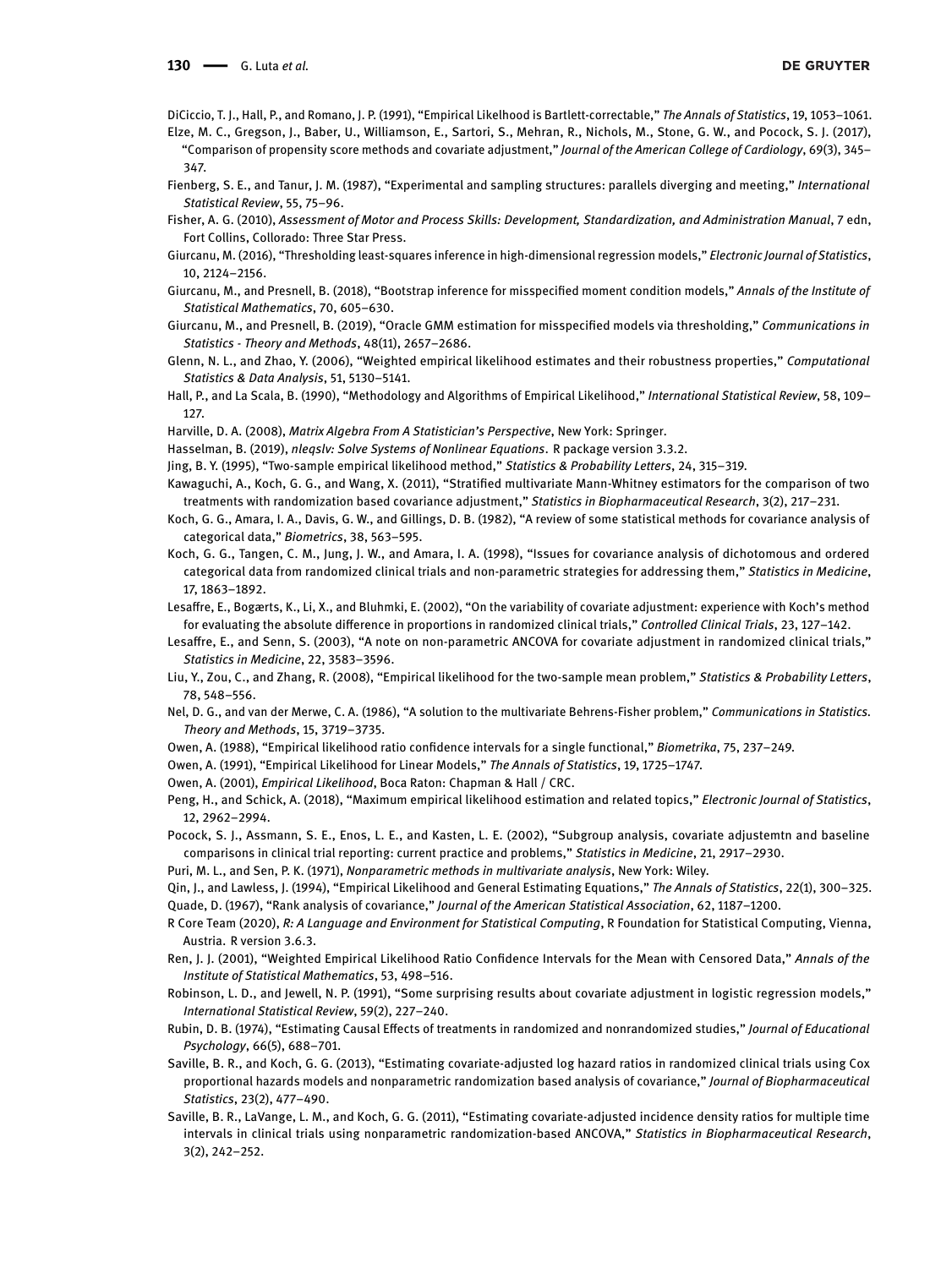<span id="page-18-0"></span>Snedecor, G. W., and Cochran, W. G. (1980), *Statistical Methods, 7th Edition*, Ames: Ames: Iowa State University Press.

<span id="page-18-1"></span>Tangen, C. M., and Koch, G. G. (2001), "Non-parametric analysis of covariance for confirmatory randomized clinical trials to evaluate dose-response relationships," *Statistics in Medicine*, 20, 2585–2607.

<span id="page-18-2"></span>Tsao, M., and Wu, C. (2006), "Empirical likelihood inference for a common mean in the presence of heteroscedasticity," *Canadian Journal of Statistics*, 34, 45–59.

<span id="page-18-7"></span>Tsiatis, A. A., Davidian, M., Zhang, M., and X., L. (2008), "Covariate adjustment for two-sample treatment comparisons in randomized clinical trials: A principled yet flexible approach," *Statistics in Medicine*, 27(23), 4658–4677.

<span id="page-18-11"></span>Turlach, B., and Weingessel, A. (2019), *quadprog: Functions to solve Quadratic Programming Problems.* R package version 1.5-7.

- <span id="page-18-8"></span>Wilks, S. S. (1938), "The large-sample distribution of the likelihood ratio for testing composite hypotheses," *The Annals of Mathematical Statistics*, pp. 60–62.
- <span id="page-18-6"></span>Willan, A. R., Briggs, A. H., and Hoch, J. S. (2004), "Regression methods for covariate adjustment and subroup analysis for non-censored cost-effectiveness data," *Health Economics*, 13, 461–475.
- <span id="page-18-12"></span>Wolfe, F. (1990), "The American College of Rheumatology 1990 Criteria for the classification of Fibromyalgia. Report of the Multicenter Criteria Committee," *Arthritis and Rheumatism*, 33, 160–1172.

<span id="page-18-3"></span>Wu, C. (2002), "Empirical likelihood method for finite populations," *Recent Advances in Statistical Methods*.

- <span id="page-18-9"></span>Wu, C. (2005), "Algorithms and R codes for the pseudo empirical likelihood method in survey sampling," *Survey Methodology*, 31, 239–243.
- <span id="page-18-4"></span>Wu, C., and Rao, J. N. K. (2006), "Pseudo-empirical likelihood ratio confidence intervals for complex surveys," *The Canadian Journal of Statistics*, 34(3), 359–375.
- <span id="page-18-5"></span>Zhong, B., and Rao, J. N. K. (2000), "Empirical likelihood inference under stratified random sampling using auxiliary population information," *Biometrika*, 87, 929–938.
- <span id="page-18-10"></span>Zhou, M., and Yang, Y. (2018), *emplik: Empirical likelihood ratio for Censored/Truncated data*. R package version 1.0-4.3.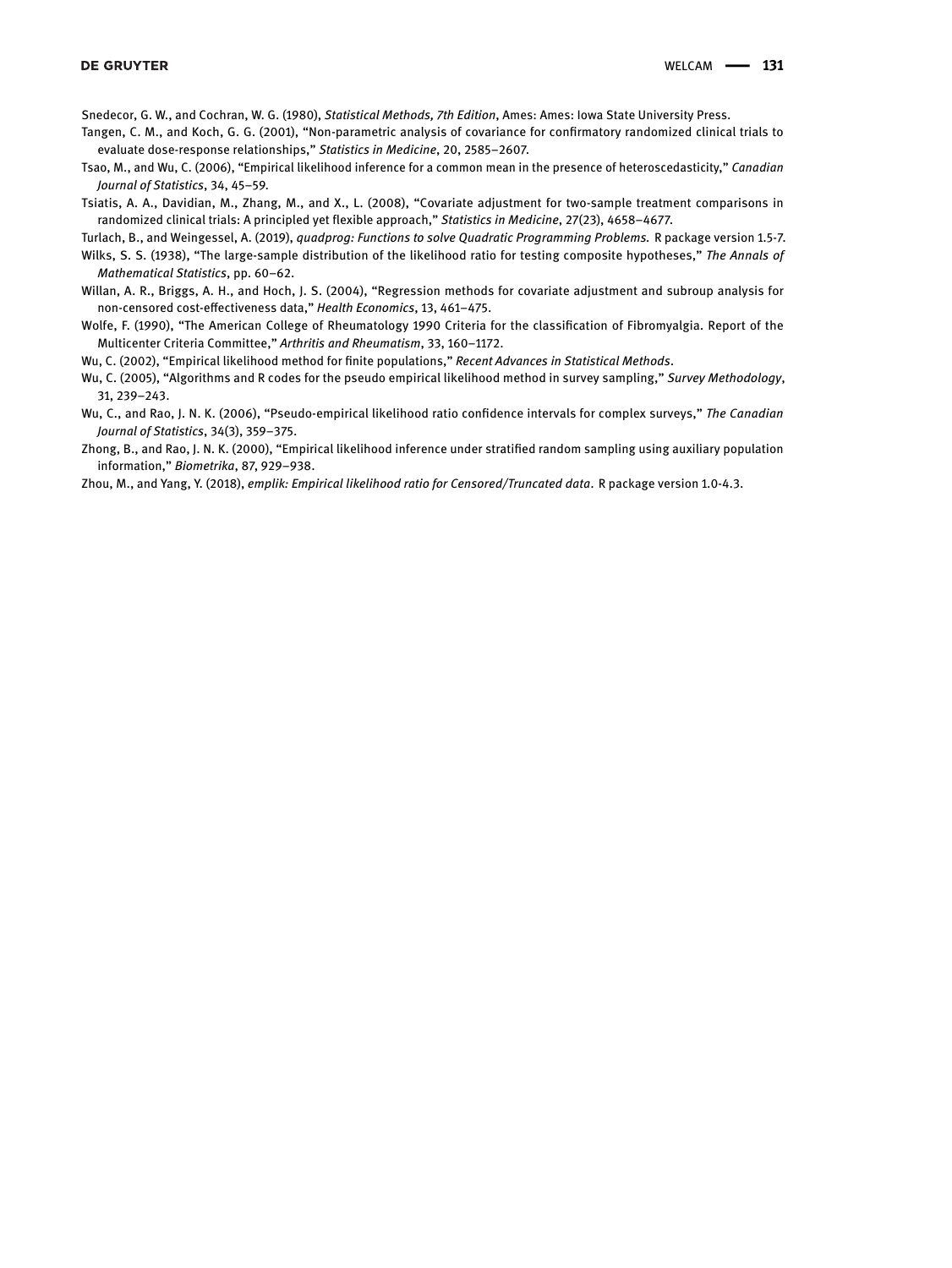# **Appendix Proofs of theoretical results**

*Proof of* [\(5\)](#page-2-3)*.* The Lagrangian is given by:

$$
\mathcal{L}(q,\eta,\lambda) = -(1/2)\sum_{i=1}^n (nq_i-1)^2 + \eta \left( \sum_{i=1}^n q_i - 1 \right) - n\lambda^T \left( \sum_{i=1}^n q_i X_i - \mu \right).
$$

Setting the partial derivatives of the Lagrangian to zero, yields:

$$
(a) - n^2 q_i + n + \eta - n \lambda^T X_i = 0, \quad (b) \sum_{i=1}^n q_i = 1, \quad (c) \sum_{i=1}^n q_i X_i = \mu.
$$

 $Summing (a) over 1 ≤ *i* ≤ *n*, yields  $n\eta - n^2\lambda^T\bar{X} = 0$ . Solving for  $\eta$  in terms of  $\lambda$ , yields  $\hat{\eta}(\lambda) = n\lambda^T\bar{X}$ . Substituting$  $\hat{\eta}(\lambda)$  for *η* in (a), we obtain the solution for  $q_i$  in terms of  $\lambda$ :

<span id="page-19-0"></span>
$$
\hat{q}_i(\lambda) = n^{-1} \left( 1 - \lambda^T (X_i - \bar{X}) \right). \tag{66}
$$

Substituting  $\hat{q}_i(\lambda)$  for  $q_i$  in (c), yields  $\bar{X}-\hat{V}_X\lambda = \mu$ . Solving for  $\lambda$  in terms of  $\mu$ , yields  $\hat{\lambda}(\mu) = \hat{V}_X^{-1}(\bar{X}-\mu)$ . Substituting  $\hat{\lambda}(\mu)$  for  $\lambda$  in [\(66\)](#page-19-0) implies that [\(5\)](#page-2-3) holds, as stated.  $\Box$ 

*Proof of* [\(10\)](#page-4-2)*.* Using the formula for a matrix inverse in block form [\(Harville, 2008,](#page-17-32) 5.16a, p. 98), by [\(8\)](#page-3-1) we obtain:

$$
-2\hat{\ell}_{Y|X}^{P}(\mu|\mu_{X}) = n(\bar{X} - \mu_{X})^{T}(\hat{V}_{X}^{-1} + \hat{V}_{X}^{-1}\hat{V}_{XY}\hat{\Sigma}_{Y}^{-1}\hat{V}_{YX}\hat{V}_{X}^{-1})(\bar{X} - \mu_{X})
$$
  
\n
$$
-2n(\bar{X} - \mu_{X})^{T}\hat{V}_{X}^{-1}\hat{V}_{XY}\hat{\Sigma}_{Y}^{-1}(\bar{Y} - \mu) + n(\bar{Y} - \mu)^{T}\hat{\Sigma}_{Y}^{-1}(\bar{Y} - \mu)
$$
  
\n
$$
-n(\bar{X} - \mu_{X})^{T}\hat{V}_{X}^{-1}(\bar{X} - \mu_{X}) = n(\bar{X} - \mu_{X})^{T}\hat{V}_{X}^{-1}\hat{V}_{XY}\hat{\Sigma}_{Y}^{-1}\hat{V}_{YX}\hat{V}_{X}^{-1}(\bar{X} - \mu_{X})
$$
  
\n
$$
-2n(\bar{X} - \mu_{X})^{T}\hat{V}_{X}^{-1}\hat{V}_{XY}\hat{\Sigma}_{Y}^{-1}(\hat{\mu}_{Y}^{P} - \mu + \hat{V}_{YX}\hat{V}_{X}^{-1}(\bar{X} - \mu_{X}))
$$
  
\n
$$
+ n(\hat{\mu}_{Y}^{P} - \mu + \hat{V}_{YX}\hat{V}_{X}^{-1}(\bar{X} - \mu_{X}))^{T}\hat{\Sigma}_{Y}^{-1}(\hat{\mu}_{Y}^{P} - \mu + \hat{V}_{YX}\hat{V}_{X}^{-1}(\bar{X} - \mu_{X}))
$$
  
\n
$$
= n(\hat{\mu}_{Y}^{P} - \mu)^{T}\hat{\Sigma}_{Y}^{-1}(\hat{\mu}_{Y}^{P} - \mu).
$$

*Proof of* [\(12\)](#page-4-3)*.* The Lagrangian is given by

 $\overline{a}$ 

$$
\mathcal{L}(p,\eta,\lambda)=\sum_{i=1}^n(n\hat{p}_i^{\rm E})\log\bigl(p_i/\hat{p}_i^{\rm E}\bigr)+\eta\Bigl(\sum_{i=1}^np_i-1\Bigr)-n\lambda^T\Bigl(\sum_{i=1}^np_iZ_i-\nu\Bigr)\,.
$$

Setting the partial derivatives of the Lagrangian to zero, yields:

(a) 
$$
\frac{n\hat{p}_i^E}{p_i} + \eta - n\lambda^T Z_i = 0
$$
, (b)  $\sum_{i=1}^n p_i = 1$ , (c)  $\sum_{i=1}^n p_i Z_i = v$ . (67)

Multiplying (a) by  $p_i$  and summing over  $i$ , by (c) yields  $n+\eta-n\lambda^T\nu$  = 0. Solving for  $\eta$  in terms of  $\lambda$ , yields  $\hat{\eta}^w(\lambda) = n\lambda^T v - n$ . Substituting  $\hat{\eta}^w(\lambda)$  for *η* in (a), then [\(12\)](#page-4-3) holds, where by (c) the Lagrange multiplier  $\hat{\lambda}^{wE}(\mu)$ satisfies [\(13\)](#page-4-4).  $\Box$ 

*Proof of Theorem [1.](#page-4-1)* By Lemma C.2 of [Giurcanu and Presnell](#page-17-28) [\(2018\)](#page-17-28), any  $o(1)$  neighborhood of  $\mu_Z = (\mu_X, \mu_Y) \in$  $\mathbb{R}^{p+q}$  is inside the convex hull of  $Z_{1:n}$  with probability tending to one. Similarly to [Qin and Lawless](#page-17-22) [\(1994\)](#page-17-22),  $\|\hat{\mu}_Z^{\text{E}} - \mu_Z\| = O_P(n^{-1/2})$ . Let  $\hat{\lambda}^{\text{wE}}(\mu) = \|\hat{\lambda}^{\text{wE}}(\mu)\| \hat{\theta}$ , where  $\hat{\theta} \in \mathbb{R}^{p+q}$  is a unit vector, and let further

$$
\tilde{V}_{Z}^{\text{wE}}(\mu) = \sum_{i=1}^{n} \hat{p}_{i}^{\text{wE}}(\mu)(Z_{i} - \nu)(Z_{i} - \nu)^{T} \text{ and } \tilde{V}_{Z}^{\text{E}}(\mu) = \sum_{i=1}^{n} \hat{p}_{i}^{\text{E}}(Z_{i} - \nu)(Z_{i} - \nu)^{T}.
$$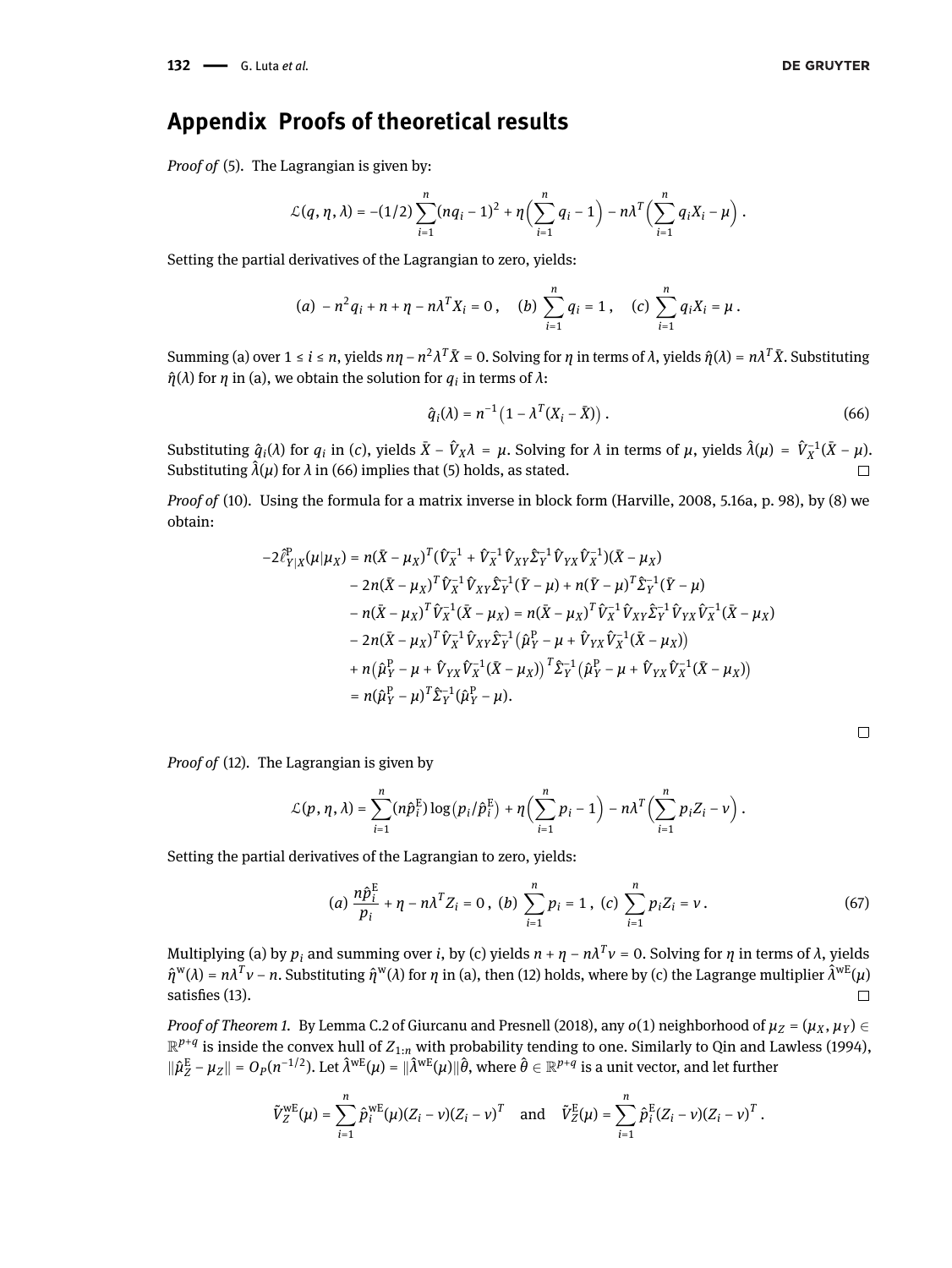<span id="page-20-0"></span>Since

$$
\frac{\hat{p}_i^{\text{E}} \hat{\lambda}^{\text{wE}}(\mu)^T (Z_i - \nu)}{1 + \hat{\lambda}^{\text{wE}}(\mu)^T (Z_i - \nu)} = \hat{p}_i^{\text{E}} \hat{\lambda}^{\text{wE}}(\mu)^T (Z_i - \nu) - \frac{\hat{p}_i^{\text{E}} (\hat{\lambda}^{\text{wE}}(\mu)^T (Z_i - \nu))^2}{1 + \hat{\lambda}^{\text{wE}}(\mu)^T (Z_i - \nu)},
$$
\n(68)

summing both sides of [\(68\)](#page-20-0) over  $1 \le i \le n$ , by [\(12\)](#page-4-3) and [\(13\)](#page-4-4), yields:

<span id="page-20-1"></span>
$$
0 = \hat{\lambda}^{\text{wE}}(\mu)^T(\hat{\mu}_Z^{\text{E}} - \nu) - \hat{\lambda}^{\text{wE}}(\mu)^T \tilde{V}_Z^{\text{wE}}(\mu) \hat{\lambda}^{\text{wE}}(\mu) .
$$

Hence,  $\|\hat{\lambda}^{\text{wE}}(\mu)\|\hat{\theta}^T \tilde{V}_Z^{\text{wE}}(\mu)\hat{\theta} = \hat{\theta}^T(\hat{\mu}_Z^{\text{E}} - \nu)$ . By [\(12\)](#page-4-3),

$$
\|\hat{\lambda}^{wE}(\mu)\|\hat{\theta}^{T}\tilde{V}_{Z}^{E}(\mu)\hat{\theta} \leq \|\hat{\lambda}^{wE}(\mu)\|\hat{\theta}^{T}\tilde{V}_{Z}^{wE}(\mu)\hat{\theta}(1 + \|\hat{\lambda}^{wE}(\mu)\| \max_{1 \leq i \leq n} |Z_{i} - \nu\|)
$$
  
= 
$$
\hat{\theta}^{T}(\hat{\mu}_{Z}^{E} - \nu)(1 + \|\hat{\lambda}^{wE}(\mu)\| \max_{1 \leq i \leq n} |Z_{i} - \nu\|).
$$
 (69)

Maximizing both sides of  $(69)$  with respect to  $\mu$ , yields:

$$
\left\{\max_{\mu\in\mathbb{K}_n} \left|\hat{\Lambda}^{\text{wE}}(\mu)\right|\right\} \left(\min_{\mu\in\mathbb{K}_n} \left\{\hat{\theta}^T \tilde{V}_Z^{\text{E}}(\mu)\hat{\theta}\right\} - \max_{\mu\in\mathbb{K}_n} \left\{\max_{1\leq i\leq n} \left|Z_i - \nu\right|\right\} \max_{\mu\in\mathbb{K}_n} \left\{\hat{\theta}^T (\hat{\mu}_Z^{\text{E}} - \nu)\right\}\right) \leq \max_{\mu\in\mathbb{K}_n} \left\{\hat{\theta}^T (\hat{\mu}_Z^{\text{E}} - \nu)\right\}. \tag{70}
$$

Let  $\alpha_1$  and  $\alpha_p$  denote the smallest and the largest eigenvalues of  $V_Z$ . Then,

$$
\alpha_1+o_P(1)\leq \min_{\mu\in\mathbb{K}_n}\big\{\hat{\theta}^T\tilde{V}^{\rm E}_Z(\mu)\hat{\theta}\big\}\leq \alpha_p+o_P(1)\,.
$$

Since max1≤*i*≤*n*‖*Z<sup>i</sup>* − *µZ*‖ = *oP*(*n* 1/2 ) (see, e.g., [Owen, 2001,](#page-17-15) Lemma 11.22),

$$
\max_{\mu \in \mathbb{K}_n} \max_{1 \le i \le n} \|Z_i - \nu\| \le \max_{1 \le i \le n} \|Z_i - \mu_Z\| + \max_{\mu \in \mathbb{K}_n} \|\mu_Z - \nu\| = o_P(n^{1/2}).
$$

Since  $\max_{\mu \in \mathbb{K}_n} \|\hat{\mu}_Z^{\text{E}} - \nu\| = O_P(n^{-1/2})$ , by [\(70\)](#page-20-2),

<span id="page-20-2"></span>
$$
\max_{\mu\in\mathbb{K}_n}\lVert \hat{\lambda}^{\mathrm{wE}}(\mu)\rVert=O_P(n^{-1/2})\,.
$$

Hence, we further obtain

$$
\max_{\mu \in \mathbb{K}_n} \left\{ \max_{1 \le i \le n} |\hat{\lambda}^{wE}(\mu)^T (Z_i - \nu)| \right\} \le \left\{ \max_{\mu \in \mathbb{K}_n} ||\hat{\lambda}^{wE}(\mu)|| \right\} \max_{\mu \in \mathbb{K}_n} \left\{ \max_{1 \le i \le n} ||Z_i - \nu|| \right\} = O_P(n^{-1/2}) o_P(n^{1/2}) = o_P(1).
$$

Since

$$
\frac{\hat{p}_i^{\rm E}}{1+\hat{\lambda}^{\rm wE}(\mu)^T(Z_i-\nu)}=\hat{p}_i^{\rm E}-\hat{p}_i^{\rm E}\big(\hat{\lambda}^{\rm wE}(\mu)^T(Z_i-\nu)\big)+\frac{\hat{p}_i^{\rm E}\big(\hat{\lambda}^{\rm wE}(\mu)^T(Z_i-\nu)\big)^2}{1+\hat{\lambda}^{\rm wE}(\mu)^T(Z_i-\nu)}\;,
$$

multiplying both sides by  $(Z_i - v)$  and summing over  $1 \le i \le n$ , by [\(13\)](#page-4-4), yields:

$$
\hat{\mu}^{\rm E}_Z - \nu = \tilde{V}^{\rm E}_Z(\mu) \hat{\lambda}^{\rm wE}(\mu) - \sum_{i=1}^n \hat{p}^{\rm E}_i \frac{(Z_i-\nu) \big( \hat{\lambda}^{\rm wE}(\mu)^T (Z_i-\nu) \big)^2}{1+\hat{\lambda}^{\rm wE}(\mu)^T (Z_i-\nu)} \,.
$$

Hence

$$
V_Z\hat{\lambda}^{\text{wE}}(\mu) - (\hat{\mu}_Z^{\text{E}} - \nu) = \left(V_Z - \tilde{V}_Z^{\text{E}}(\mu)\right)\hat{\lambda}^{\text{wE}}(\mu) + \sum_{i=1}^n \hat{p}_i^{\text{E}} \frac{(Z_i - \nu) \left(\hat{\lambda}^{\text{wE}}(\mu)^T (Z_i - \nu)\right)^2}{1 + \hat{\lambda}^{\text{wE}}(\mu)^T (Z_i - \nu)}.
$$

 $\mathrm{Since} \ \max_{\mu \in \mathbb{K}_n} \|(\tilde{V}^\mathrm{E}_Z(\mu) - V_Z)\hat{\lambda}^\mathrm{wE}(\mu)\| = o_P(n^{-1/2}) \text{ and}$ 

$$
\max_{\mu \in \mathbb{K}_n} \Biggl\|\sum_{i=1}^n \hat{p}^\text{E}_i \frac{(Z_i - \nu) \left(\hat{\lambda}^\text{wE}(\mu)^T (Z_i - \nu)\right)^2}{1 + \hat{\lambda}^\text{wE}(\mu)^T (Z_i - \nu)}\Biggr\| \leq \left(\max_{\mu \in \mathbb{K}_n} \left\{\max_{1 \leq i \leq n} \|Z_i - \nu\|\right\}\right) \\ \times \left(\max_{\mu \in \mathbb{K}_n} \left\{\hat{\lambda}^\text{wE}(\mu)^T \tilde{V}^\text{wE}_Z(\mu) \hat{\lambda}^\text{wE}(\mu)\right\}\right) = o_P(n^{1/2}) O_P(n^{-1}) = o_P(n^{-1/2}),
$$

then [\(14\)](#page-4-5) holds. To establish [\(15\)](#page-4-6), note first that by [\(11\)](#page-4-0) and [\(12\)](#page-4-3),

$$
-2\tilde{\ell}_{Y|X}^{WE}(\mu|\mu_X)=2n\sum_{i=1}^n\hat{p}_i^{\text{E}}\log\left(1+\hat{\lambda}^{\text{wE}}(\mu)^T(Z_i-\nu)\right).
$$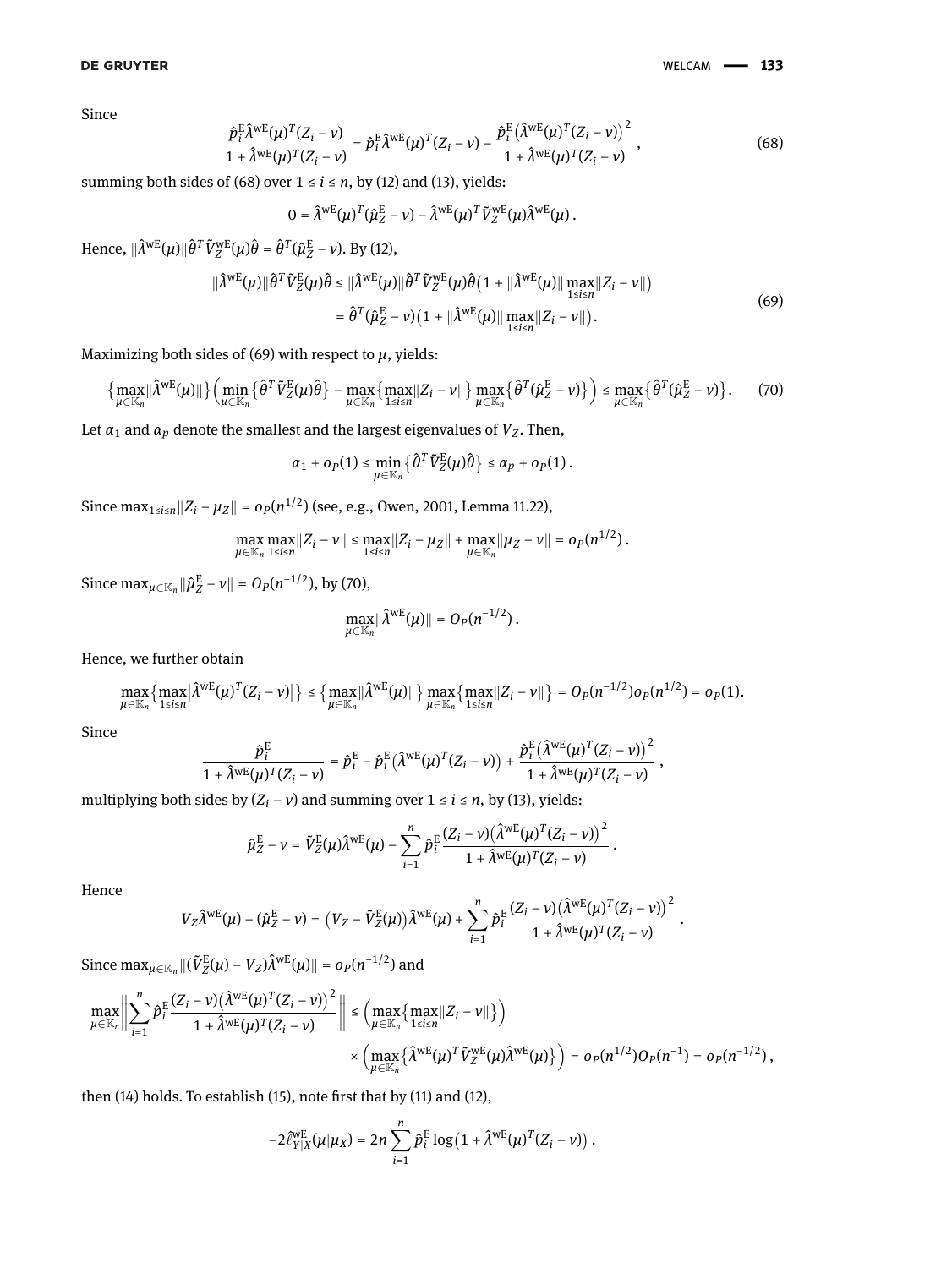**134 - G.** Luta *et al.* 

One term Taylor expansion of  $log(x + 1)$  about *x* in a neighborhood of 0, yields:

$$
\log(1 + \hat{\lambda}^{WE}(\mu)^{T}(Z_{i} - \nu)) = \hat{\lambda}^{WE}(\mu)^{T}(Z_{i} - \nu) - (1/2)(\hat{\lambda}^{WE}(\mu)^{T}(Z_{i} - \nu))^{2} + o_{P}((\hat{\lambda}^{WE}(\mu)^{T}(Z_{i} - \nu))^{2}).
$$
 (71)

Multiplying both sides of [\(71\)](#page-21-0) by  $\hat{p}^{\text{E}}_i$  $\frac{E}{i}$  and summing over  $1 \le i \le n$ , by [\(14\)](#page-4-5), yields:

$$
\sum_{i=1}^{n} \hat{p}_{i}^{\mathrm{E}} \log (1 + \hat{\lambda}^{\mathrm{wE}}(\mu)^{T} (Z_{i} - \nu)) = (\hat{\mu}_{Z}^{\mathrm{E}} - \nu)^{T} V_{Z}^{-1} (\hat{\mu}_{Z}^{\mathrm{E}} - \nu)
$$

$$
- (1/2)(\hat{\mu}_{Z}^{\mathrm{E}} - \nu)^{T} V_{Z}^{-1} (\hat{\mu}_{Z}^{\mathrm{E}} - \nu) + o_{P}(n^{-1}) = (1/2)(\hat{\mu}_{Y}^{\mathrm{E}} - \mu)^{T} \Sigma_{Y}^{-1} (\hat{\mu}_{Y}^{\mathrm{E}} - \mu) + o_{P}(n^{-1}).
$$

Hence,

<span id="page-21-0"></span>
$$
\max_{\mu \in \mathbb{K}_n} \left| -2 \frac{\partial \mathcal{W}_E}{\partial Y | X} (\mu | \mu_X) - n (\hat{\mu}_Y^E - \mu)^T \Sigma_Y^{-1} (\hat{\mu}_Y^E - \mu) \right| = o_P(1),
$$

as stated. To establish [\(16\)](#page-4-7), note first that by [\(12\)](#page-4-3), we have:

$$
\hat{p}_i^{wE}(\mu) = \hat{p}_i^E \left(1 - \hat{\lambda}^{wE}(\mu)^T (Z_i - \nu) + \frac{(\hat{\lambda}^{wE}(\mu)^T (Z_i - \nu))^2}{1 + \hat{\lambda}^{wE}(\mu)^T (Z_i - \nu)}\right)
$$
\n
$$
= \hat{p}_i^E \left(1 - (\hat{\mu}_Z^E - \nu)^T V_Z^{-1} (Z_i - \nu) - (Z_i - \nu)^T (\hat{\lambda}^{wE}(\mu) - V_Z^{-1} (\hat{\mu}_Z^E - \nu)) + \frac{(\hat{\lambda}^{wE}(\mu)^T (Z_i - \nu))^2}{1 + \hat{\lambda}^{wE}(\mu)^T (Z_i - \nu)}\right).
$$

Hence,

$$
\left|\hat{p}_i^{\text{WE}}(\mu) - \hat{p}_i^{\text{E}}(1-(\hat{\mu}_Z^{\text{E}}-\nu)^T V_Z^{-1}(Z_i-\nu))\right| = \hat{p}_i^{\text{E}}\left|\frac{(\hat{\lambda}^{\text{WE}}(\mu)^T(Z_i-\nu))^2}{1+\hat{\lambda}^{\text{WE}}(\mu)^T(Z_i-\nu)} - (Z_i-\nu)^T(\hat{\lambda}^{\text{WE}}(\mu) - V_Z^{-1}(\hat{\mu}_Z^{\text{E}}-\nu))\right|.
$$

Since max1≤*i*≤*n*|*p*^ E  $\mathbf{f}_{i}^{\text{E}}|$  =  $O_{P}(n^{-1})$  (see [Giurcanu and Presnell, 2018,](#page-17-28) Lemma C.3) and

$$
\left(\max_{\mu\in\mathbb{K}_n}\left\{\max_{1\leq i\leq n}\|Z_i-\nu\|\right\}\right)\left(\max_{\mu\in\mathbb{K}_n}\|\hat{\lambda}^{\text{WE}}(\mu)-V_Z^{-1}(\hat{\mu}_Z^{\text{E}}-\nu)\|\right)=o_P(1),
$$

$$
\max_{\mu\in\mathbb{K}_n}\left\{\max_{1\leq i\leq n}\{\hat{\lambda}^{\text{WE}}(\mu)^T(Z_i-\nu)\}\right\}=o_P(1),
$$

then [\(16\)](#page-4-7) holds. Lastly, by [\(15\)](#page-4-6), [\(17\)](#page-4-8) holds, as stated. This completes the proof.

*Proof of* [\(20\)](#page-5-2)*.* The Lagrangian is given by:

$$
\mathcal{L}(q,\eta,\lambda) = -(1/2)\sum_{i=1}^n n\hat{q}_i (q_i/\hat{q}_i - 1)^2 + \eta \Big(\sum_{i=1}^n q_i - 1\Big) - n\lambda^T \Big(\sum_{i=1}^n q_i Z_i - \nu\Big).
$$

Setting the partial derivatives of the Lagrangian to zero, yields:

$$
(a) - \frac{nq_i}{\hat{q}_i} + n + \eta - n\lambda^T Z_i = 0, \ (b) \sum_{i=1}^n q_i = 1, \ (c) \sum_{i=1}^n q_i Z_i = v. \tag{72}
$$

 $Multiplying (a) by  $\hat{q}_i$  and summing over 1 ≤ *i* ≤ *n*, yields  $η − nλ^T ∑_{i=1}^n \hat{q}_i Z_i = 0$ . Solving for  $η$  in terms of  $λ$ ,$ yields  $\hat{\eta}^w(\lambda) = n\lambda^T \hat{\mu}_Z^P$ . Substituting  $\hat{\eta}^w(\lambda)$  for *η* in (a), yields

<span id="page-21-1"></span>
$$
\hat{q}_i^{\mathsf{W}}(\lambda) = \hat{q}_i \left( 1 - \lambda^T (Z_i - \hat{\mu}_Z^{\mathsf{P}}) \right). \tag{73}
$$

 $\tilde{\mu}(\lambda)$  for  $q_i$  in (c), yields  $\hat{\mu}_Z^{\text{P}} - \tilde{V}_Z \lambda = \nu$ . Solving for  $\lambda$ , yields  $\hat{\lambda}^{\text{w}}(\nu) = \tilde{V}_Z^{-1}(\hat{\mu}_Z^{\text{P}} - \nu)$ . Since  $\hat{\mu}_X = \mu_X$ , Substituting *q*^ w substituting  $\hat{\lambda}^w(v)$  for  $\lambda$  in [\(73\)](#page-21-1), then [\(20\)](#page-5-2) holds, as stated.  $\Box$ 

*Proof of* [\(21\)](#page-5-4)*.* By [\(19\)](#page-5-1) and [\(20\)](#page-5-2), we have

$$
\begin{split} \hat{\ell}_{Y|X}^{\text{WP}}(\mu|\mu_{X}) &= -(1/2) \sum_{i=1}^{n} (n\hat{q}_{i}) \big( (\hat{\mu}_{Y}^{\text{P}} - \mu)^{T} \tilde{\Sigma}_{Y}^{-1} \tilde{V}_{YX} \tilde{V}_{X}^{-1} (X_{i} - \mu_{X}) - (\hat{\mu}_{Y}^{\text{P}} - \mu)^{T} \tilde{\Sigma}_{Y}^{-1} (Y_{i} - \hat{\mu}_{Y}^{\text{P}}) \big)^{2} \\ &= -(n/2) (\hat{\mu}_{Y}^{\text{P}} - \mu)^{T} \tilde{\Sigma}_{Y}^{-1} \tilde{V}_{YX} \tilde{V}_{X}^{-1} \tilde{V}_{XY} \tilde{\Sigma}_{Y}^{-1} (\hat{\mu}_{Y}^{\text{P}} - \mu) + n(\hat{\mu}_{Y}^{\text{P}} - \mu)^{T} \tilde{\Sigma}_{Y}^{-1} \tilde{V}_{YX} \tilde{V}_{X}^{-1} \tilde{V}_{XY} \tilde{\Sigma}_{Y}^{-1} (\hat{\mu}_{Y}^{\text{P}} - \mu) \\ &- (n/2) (\hat{\mu}_{Y}^{\text{P}} - \mu)^{T} \tilde{\Sigma}_{Y}^{-1} \tilde{V}_{Y} \tilde{\Sigma}_{Y}^{-1} (\hat{\mu}_{Y}^{\text{P}} - \mu) = -(n/2) (\hat{\mu}_{Y}^{\text{P}} - \mu)^{T} \tilde{\Sigma}_{Y}^{-1} (\hat{\mu}_{Y}^{\text{P}} - \mu). \end{split}
$$

 $\Box$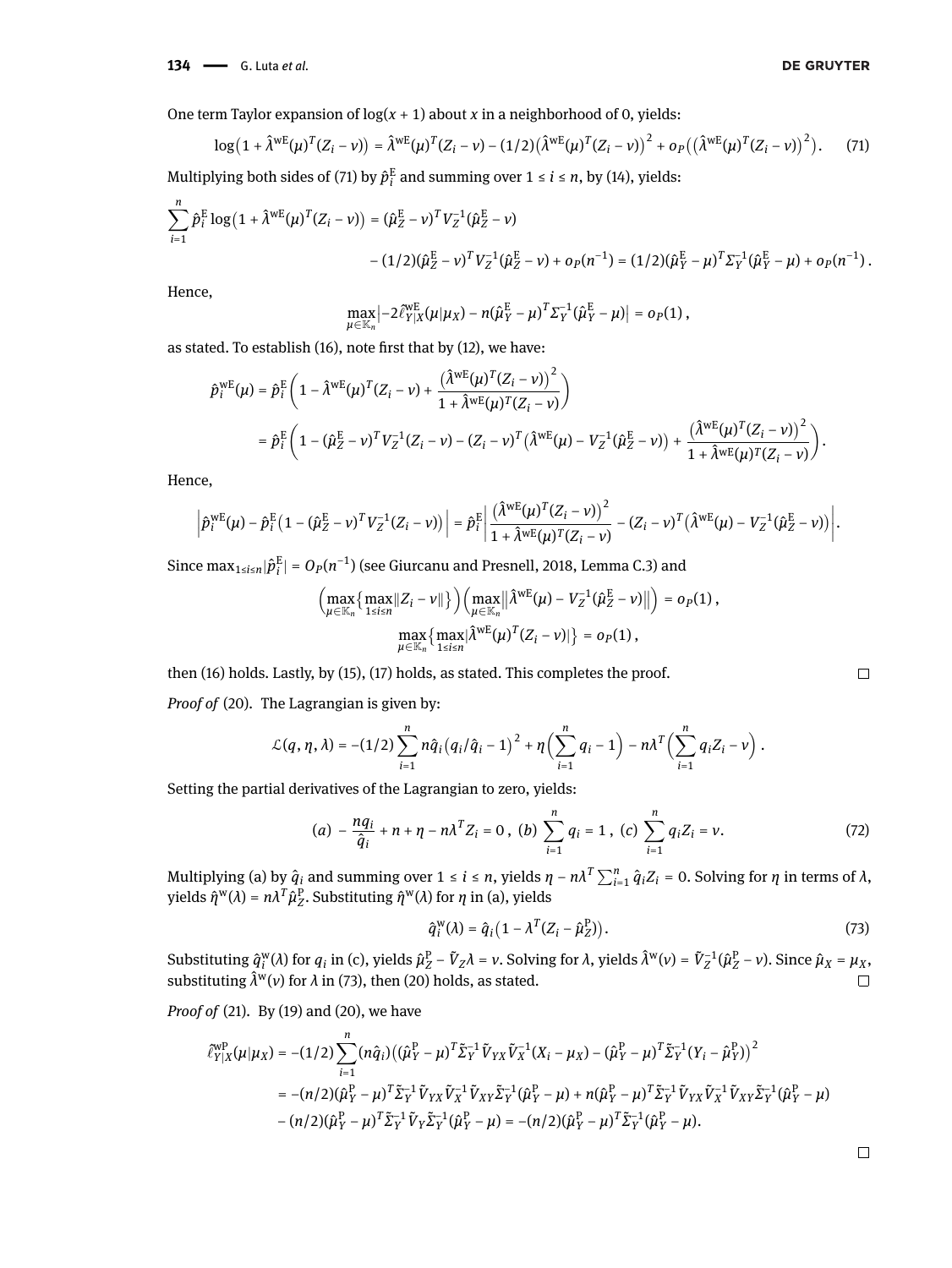*Proof of* [\(25\)](#page-6-6)*.* The Lagrangian is given by:

$$
\mathcal{L}(p_1, p_2, \eta_1, \eta_2, \lambda_1, \lambda_2) = \sum_{k=1}^2 \sum_{i=1}^{n_k} \log(n_k p_{k,i}) + \sum_{k=1}^2 \eta_k \Big( \sum_{i=1}^{n_k} p_{k,i} - 1 \Big) - \sum_{k=1}^2 n_k \lambda_k^T \Big( \sum_{i=1}^{n_k} p_{k,i} X_{k,i} - \mu \Big).
$$

Setting the partial derivatives of the Lagrangian to zero, yields:

(a) 
$$
p_{k,i}^{-1} + \eta_k - n_k \lambda_k^T X_{k,i} = 0
$$
, (b)  $\sum_{i=1}^{n_k} p_{k,i} = 1$ , (c)  $\sum_{i=1}^{n_k} p_{k,i} X_{k,i} = \mu$ .

Multiplying (a) by  $p_{k,i}$  and summing over  $1 \le i \le n_k$ , by (c), yields  $n_k + n_k - n_k \lambda_k^T \mu = 0$ . Solving for  $n_k$  in terms of  $\lambda_k$ , yields  $\hat{\eta}_k^{\rm E}$  $\frac{E}{k}(\lambda_k) = n_k \lambda_k^T \mu - n_k$ . Substituting  $\hat{\eta}_k^E$  $\frac{E}{k}(\lambda_k)$  for  $\eta_k$  in (a), then [\(25\)](#page-6-6) holds, as stated.  $\Box$ 

*Proof of* [\(29\)](#page-6-3)*.* The Lagrangian is given by:

$$
\mathcal{L}(q_1, q_2, \eta_1, \eta_2, \lambda_1, \lambda_2) = -(1/2) \sum_{k=1}^2 \sum_{i=1}^{n_k} (n_k q_{k,i} - 1)^2 + \sum_{k=1}^2 \eta_k \Bigl( \sum_{i=1}^{n_k} q_{k,i} - 1 \Bigr) - \sum_{k=1}^2 n_k \lambda_k^T \Bigl( \sum_{i=1}^{n_k} q_{k,i} X_{k,i} - \mu \Bigr).
$$

Setting the partial derivatives of the Lagrangian to zero, yields:

(a) 
$$
-n_k^2 q_{k,i} + n_k + \eta_k - n_k \lambda_k^T X_{k,i} = 0
$$
, (b)  $\sum_{i=1}^{n_k} q_{k,i} = 1$ , (c)  $\sum_{i=1}^{n_k} q_{k,i} X_{k,i} = \mu$ .

Summing (a) over  $1 \le i \le n_k$ , yields  $n_k \eta_k - n_k^2$  ${}^2_k \lambda^T_k \bar{X}_k = 0$ . Solving for  $\eta_k$  in terms of  $\lambda_k$ , yields  $\hat{\eta}_k(\lambda_k) = n_k \lambda^T_k \bar{X}_k$ . Substituting  $\hat{\eta}_k(\lambda_k)$  for  $\eta_k$  in (a), yields:

<span id="page-22-0"></span>
$$
\hat{q}_{k,i}(\lambda_k) = n_k^{-1} \left( 1 - \lambda_k^T (X_{k,i} - \bar{X}_k) \right). \tag{74}
$$

Substituting  $\hat{q}_{k,i}(\lambda_k)$  for  $q_{k,i}$  in (c), yields:

$$
\sum_{i=1}^{n_k} n_k^{-1} (X_{k,i} - X_{k,i} (X_{k,i} - \bar{X}_k)^T \lambda_k) = \mu.
$$

Hence  $\hat{V}_{X_k}\lambda_k = \bar{X}_k - \mu$ , and thus,  $\hat{\lambda}_k(\mu) = \hat{V}_{X_k}^{-1}(\bar{X}_k - \mu)$ . Substituting  $\hat{\lambda}_k(\mu)$  for  $\lambda_k$  in [\(74\)](#page-22-0) shows that [\(29\)](#page-6-3) holds, as stated.  $\Box$ 

*Proof of* [\(33\)](#page-7-5)*.* The Lagrangian is given by

$$
\mathcal{L}(p_1, p_2, \eta_1, \eta_2, \lambda_1, \lambda_2) = \sum_{k=1}^2 \sum_{i=1}^{n_k} (n_k \hat{p}_{k,i}^{\text{E}}) \log (p_{k,i}/\hat{p}_{k,i}^{\text{E}}) + \sum_{k=1}^2 \eta_k \left( \sum_{i=1}^{n_k} p_{k,i} - 1 \right) - \sum_{k=1}^2 n_k \lambda_k^T \left( \sum_{i=1}^{n_k} p_{k,i} X_{k,i} - \mu \right).
$$

Setting the partial derivatives of the Lagrangian to 0, yields:

(a) 
$$
\frac{n_k \hat{p}_{k,i}^E}{p_{k,i}} + \eta_k - n_k \lambda_k^T X_{k,i} = 0
$$
, (b) 
$$
\sum_{i=1}^{n_k} p_{k,i} = 1
$$
, (c) 
$$
\sum_{i=1}^{n_k} p_{k,i} X_{k,i} = \mu
$$
.

Multiplying (a) by  $p_{k,i}$  and summing over  $1 \le i \le n_k$ , by (c) yields  $n_k + \eta_k - n_k \lambda_k^T \mu = 0$ . Solving for  $\eta_k$ , yields  $\hat{\eta}_k^{\text{wE}}$ <sup>WE</sup>( $λ_k$ ) =  $n_k λ_k^T μ - n_k$ . Substituting  $\hat{\eta}_k^{\text{wE}}$  $k^{\text{WE}}_k(\lambda_k)$  for  $η_k$  in (a), then [\(33\)](#page-7-5) holds, as stated.  $\Box$ 

*Proof of Theorem [2.](#page-7-1)* Consider the corresponding one-sample WEL problem [\(43\)](#page-8-2). By [\(14\)](#page-4-5), then [\(34\)](#page-7-6) holds. By [\(15\)](#page-4-6), then [\(35\)](#page-7-7) holds. By [\(16\)](#page-4-7) and [\(17\)](#page-4-8), then [\(36\)](#page-7-8) and [\(37\)](#page-7-9) hold. This completes the proof of the theorem. $\Box$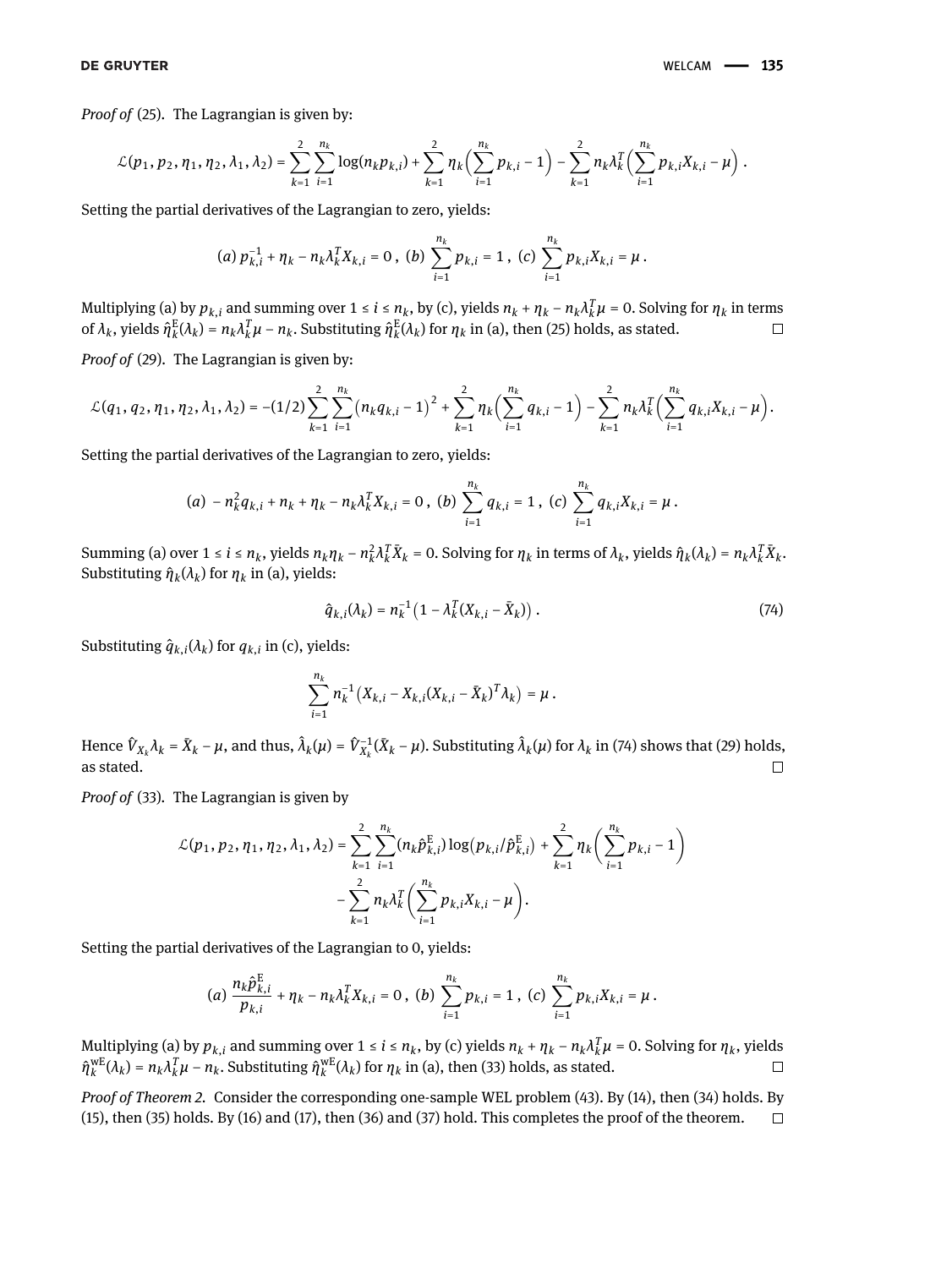$$
\mathcal{L}(q_1, q_2, \eta_1, \eta_2, \lambda_1, \lambda_2) = -(1/2) \sum_{k=1}^2 \sum_{i=1}^{n_k} (n_k \hat{q}_{k,i}) (q_{k,i}/\hat{q}_{k,i} - 1)^2
$$
  
+ 
$$
\sum_{k=1}^2 \eta_k \Biggl( \sum_{i=1}^{n_k} q_{k,i} - 1 \Biggr) - \sum_{k=1}^2 n_k \lambda_k^T \Biggl( \sum_{i=1}^n q_{k,i} X_{k,i} - \mu \Biggr).
$$

Setting the partial derivatives of the Lagrangian to zero, yields:

$$
(a) - \frac{n_k q_{k,i}}{\hat{q}_{k,i}} + n_k + \eta_k - n_k \lambda_k^T X_{k,i} = 0, \ (b) \sum_{i=1}^{n_k} q_{k,i} = 1, \ (c) \sum_{i=1}^{n_k} q_{k,i} X_{k,i} = \mu.
$$

Multiplying (a) by  $\hat{q}_{k,i}$  and summing over  $1 \le i \le n_k$ , yields  $\eta_k - n_k \lambda_k^T \hat{\mu}_X^P = 0$ . Solving for  $\eta_k$  in terms of  $\lambda_k$ , yields *η*^ w  $\hat{u}_k^W(\lambda_k) = n_k \lambda_k^T \hat{\mu}_X^P$ . Substituting  $\hat{\eta}_k^W$ *k* (*λk* ) for *η<sup>k</sup>* in (a), yields:

<span id="page-23-1"></span><span id="page-23-0"></span>
$$
\hat{q}_{k,i}^{\mathbf{w}}(\lambda_k) = \hat{q}_{k,i} \left( 1 - \lambda_k^T (X_{k,i} - \hat{\mu}_X^{\mathbf{P}}) \right). \tag{75}
$$

Substituting  $\hat{q}_{k,i}^{\text{w}}(\lambda_k)$  from [\(75\)](#page-23-1) for  $q_{k,i}$  in (c), yields  $\hat{\mu}_X^{\text{p}} - \tilde{V}_{X_k}\lambda_k = \mu$ . Solving for  $\lambda_k$  in terms of  $\mu$ , yields ^*λ* w  $\widetilde{V}_k^{\text{w}}(\mu) = \widetilde{V}_{X_k}^{-1}(\widehat{\mu}_X^{\text{p}} - \mu)$ . Substituting  $\widehat{\lambda}_k^{\text{w}}$  $\chi^{\text{w}}_k(\mu)$  for  $\lambda_k$  in [\(75\)](#page-23-1), then [\(40\)](#page-8-3) holds, as stated.  $\Box$ 

*Proof of* [\(46\)](#page-9-6)*.* The Lagrangian corresponding to [\(45\)](#page-9-0) is given by:

$$
\mathcal{L}(p_1, p_2, \eta_1, \eta_2, \lambda) = \sum_{k=1}^2 \sum_{i=1}^{n_k} \log(n_k p_{k,i}) + \sum_{k=1}^2 \eta_k \Bigl( \sum_{i=1}^{n_k} p_{k,i} - 1 \Bigr) - n \lambda^T \Bigl( \sum_{i=1}^{n_1} p_{1,i} Z_{1,i} - \sum_{i=1}^{n_2} p_{2,i} Z_{2,i} - \nu \Bigr) .
$$

Setting the partial derivatives of the Lagrangian to zero, yields:

$$
(a) (1/p_{k,i}) + \eta_k + (-1)^k n \lambda^T Z_{k,i} = 0, \ (b) \sum_{i=1}^{n_k} p_{k,i} = 1, \ (c) \sum_{i=1}^{n_1} p_{1,i} Z_{1,i} - \sum_{i=1}^{n_2} p_{2,i} Z_{2,i} = v. \tag{76}
$$

By (a) of [\(76\)](#page-23-0), it follows that [\(46\)](#page-9-6) holds, as stated.

*Proof of* [\(49\)](#page-9-3)*.* The Lagrangian corresponding to [\(48\)](#page-9-2) is given by:

$$
\mathcal{L}(q_1, q_2, \eta_1, \eta_2, \lambda) = -(1/2) \sum_{k=1}^2 \sum_{i=1}^{n_k} (n_k q_{k,i} - 1)^2 + \sum_{k=1}^2 \eta_k \Biggl( \sum_{i=1}^{n_k} q_{k,i} - 1 \Biggr) - n\lambda^T \Biggl( \sum_{i=1}^{n_1} q_{1,i} Z_{1,i} - \sum_{i=1}^{n_2} q_{2,i} Z_{2,i} - \nu \Biggr).
$$

Setting the partial derivatives of the Lagrangian to zero, yields:

$$
(a) - n_k^2 q_{k,i} + n_k + \eta_k + (-1)^k n \lambda^T Z_{k,i} = 0, \ (b) \sum_{i=1}^{n_k} q_{k,i} = 1, (c) \sum_{i=1}^{n_1} q_{1,i} Z_{1,i} - \sum_{i=1}^{n_2} q_{2,i} Z_{2,i} = v,
$$

<span id="page-23-2"></span>where  $v = (0, \Delta) \in \mathbb{R}^{p+q}$ . Summing (a) of over  $1 \le i \le n_k$ , yields  $n_k \eta_k + (-1)^k n n_k \lambda^T \bar{Z}_k = 0$ . Solving for  $\eta_k$  in terms of  $\lambda$ , yields  $\hat{\eta}_k(\lambda) = (-1)^{k+1} n \lambda^T \bar{Z}_k$ . Substituting  $\hat{\eta}_k(\lambda)$  for  $\eta_k$  in (a), we obtain the solution for  $q_{k,i}$  in terms of *λ*:

$$
\hat{q}_{k,i}(\lambda) = n_k^{-1} \left( 1 + (-1)^k (n/n_k) \lambda^T (Z_{k,i} - \bar{Z}_k) \right). \tag{77}
$$

Substituting  $\hat{q}_{k,i}(\lambda)$  for  $q_{k,i}$  in (c), yields  $\hat{V}_Z \lambda = \bar{\Delta}_Z - \nu$ . Solving for  $\lambda$  in terms of  $\Delta$ , yields  $\hat{\lambda}(\Delta) = \hat{V}_Z^{-1}(\bar{\Delta}_Z - \nu)$ . Substituting  $\hat{\lambda}(\Delta)$  for  $\lambda$  in [\(77\)](#page-23-2), yields:

$$
\hat{q}_{k,i}(\varDelta)=n_k^{-1}\left(1+(-1)^k(n/n_k)(\bar{\varDelta}_Z-v)^T\hat{V}_Z^{-1}(Z_{k,i}-\bar{Z}_k)\right)\,.
$$

as stated at [\(49\)](#page-9-3).

 $\Box$ 

$$
\Box
$$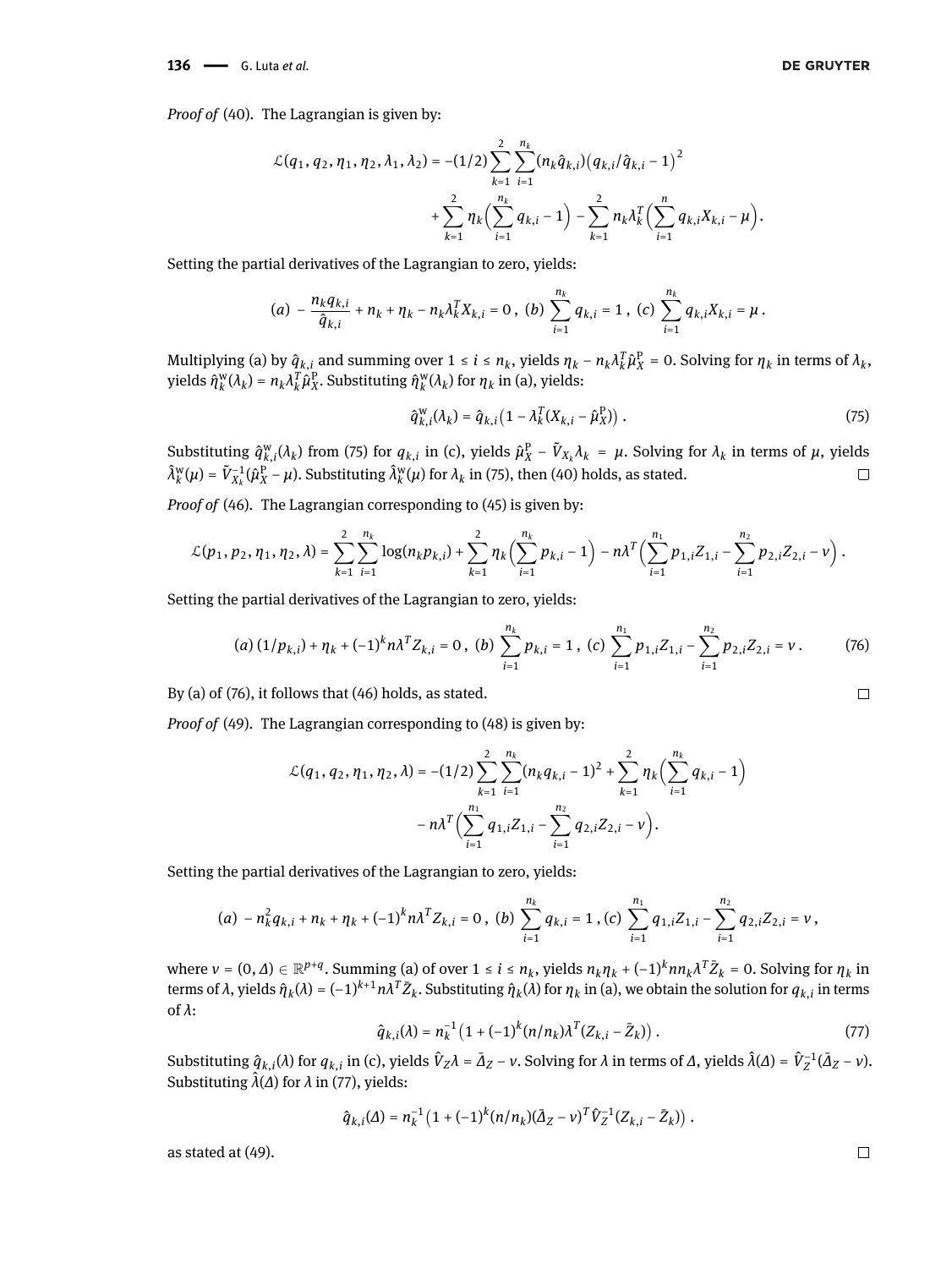*Proof of* [\(50\)](#page-9-4). Substituting  $\hat{q}_{k,i}(\Delta)$  for  $q_{k,i}$  in [\(48\)](#page-9-2), yields:

$$
-2\hat{\varphi}_{Z_1,Z_2}^{\rm P}(\varDelta)=\sum_{k=1}^2\sum_{i=1}^{n_k}\left((-1)^k n/n_k(\bar{\varDelta}_Z-\nu)^T\hat{V}_Z^{-1}(Z_{k,i}-\bar{Z}_k)\right)^2=n(\bar{\varDelta}_Z-\nu)^T\hat{V}_Z^{-1}(\bar{\varDelta}_Z-\nu)\,.
$$

Hence, [\(50\)](#page-9-4) holds, as stated. To prove [\(51\)](#page-9-5), solving  $\nabla\hat{\phi}^{\rm P}_{Z_1,Z_2}(\varDelta)$  = 0 for  $\varDelta$ , yields:  $\hat{\varDelta}^{\rm P}_Y=\bar{\varDelta}_Y-\hat{V}_{YX}\hat{V}^{-1}_X\bar{\varDelta}_X$ . Similarly to the proof of [\(10\)](#page-4-2), yields:

$$
-2\hat{\varphi}^{\mathrm{P}}_{Z_1,Z_2}(\Delta) + 2\hat{\varphi}^{\mathrm{P}}_{Z_1,Z_2}(\hat{\Delta}_{Y}^{\mathrm{P}}) = n(\hat{\Delta}_{Y}^{\mathrm{P}} - \Delta)^{T} \hat{\Sigma}_{Y}^{-1}(\hat{\Delta}_{Y}^{\mathrm{P}} - \Delta).
$$

*Proof of* [\(53\)](#page-10-4)*.* The Lagrangian is given by:

$$
\mathcal{L}(p_1, p_2, \eta_1, \eta_2, \lambda) = \sum_{k=1}^2 \sum_{i=1}^{n_k} (n_k \hat{p}_{k,i}^{\text{E}}) \log (p_{k,i}/\hat{p}_{k,i}^{\text{E}}) + \sum_{k=1}^2 \eta_k \Big( \sum_{i=1}^{n_k} p_{k,i} - 1 \Big) - n\lambda^T \Big( \sum_{i=1}^{n_1} p_{1,i} Z_{1,i} - \sum_{i=1}^{n_2} p_{2,i} Z_{2,i} - \nu \Big).
$$

Setting the partial derivatives of the Lagrangian to zero, yields:

$$
(a) \frac{n_k \hat{p}_{k,i}^{\mathrm{E}}}{p_{k,i}} + \eta_k + (-1)^k n \lambda^T Z_{k,i} = 0, \ (b) \sum_{i=1}^{n_k} p_{k,i} = 1, \ (c) \sum_{i=1}^{n_1} p_{1,i} Z_{1,i} - \sum_{i=1}^{n_2} p_{2,i} Z_{2,i} = v. \tag{78}
$$

Solving (a) for  $p_{k,i}$  in terms of  $\lambda$ , then [\(53\)](#page-10-4) holds, as stated.

*Proof of* [\(60\)](#page-10-5). The Lagrangian corresponding to [\(59\)](#page-10-3) is given by:

$$
\mathcal{L}(q_1, q_2, \eta_1, \eta_2, \lambda) = -(1/2) \sum_{k=1}^2 \sum_{i=1}^{n_k} (n_k \hat{q}_{k,i}) (q_{k,i}/\hat{q}_{k,i} - 1)^2 + \sum_{k=1}^2 \eta_k \Biggl( \sum_{i=1}^{n_k} q_{k,i} - 1 \Biggr) - n \lambda^T \Biggl( \sum_{i=1}^{n_1} q_{1,i} Z_{1,i} - \sum_{i=1}^{n_2} q_{2,i} Z_{2,i} - \nu \Biggr).
$$

Setting the partial derivatives of the Lagrangian to zero, yields:

$$
(a) - \frac{n_k q_{k,i}}{\hat{q}_{k,i}} + n_k + \eta_k + (-1)^k n \lambda^T Z_{k,i} = 0, \ (b) \sum_{i=1}^{n_k} q_{k,i} = 1, (c) \sum_{i=1}^{n_1} q_{1,i} Z_{1,i} - \sum_{i=1}^{n_2} q_{2,i} Z_{2,i} = v.
$$

Multiplying (a) by  $\hat{q}_{k,i}$  and summing over  $i$ , yields  $\eta_k+(-1)^k n \lambda^T \tilde{Z}_k = \nu$ , where  $\tilde{Z}_k = \sum_{i=1}^{n_k} \hat{q}_{k,i} Z_{k,i}$ . Solving for *ηk* in terms of *λ*, yields *η*^ w  $k(\lambda) = (-1)^{k+1} n \lambda^T \tilde{Z}_k$ . Substituting  $\hat{\eta}_k^w$ *k* (*λ*) for *η<sup>k</sup>* in (a), yields:

$$
\hat{q}_{k,i}^{\text{w}}(\lambda) = \hat{q}_{k,i} \left( 1 + (-1)^k (n/n_k) \lambda^T (Z_{k,i} - \tilde{Z}_k) \right). \tag{79}
$$

Substituting  $\hat{q}_{k,i}^{\text{w}}(\lambda)$  for  $q_{k,i}$  in (c), yields  $\hat{A}_Z^{\text{P}} - \tilde{V}_Z \lambda = \nu$ , where  $\hat{A}_Z^{\text{P}} = \tilde{Z}_1 - \tilde{Z}_2$ . Solving for  $\lambda$ , yields  $\hat{\lambda}^{\text{w}}(\Delta) =$  $\tilde{V}_Z^{-1}(\hat{\Delta}_Z^P - v)$ . Substituting  $\hat{\lambda}^w(\Delta)$  for  $\lambda$  in [\(79\)](#page-24-1), yields that [\(60\)](#page-10-5) holds, as stated.  $\Box$ 

*Proof of* [\(61\)](#page-10-6). Substituting  $\hat{q}^w_{k,i}(\Delta)$  from [\(60\)](#page-10-5) for  $q_{k,i}$  in [\(59\)](#page-10-3), using the formula for matrix inverse in block form, yields:

$$
\hat{\varphi}_{Z_1, Z_2}^{\text{WP}}(\Delta) = -(1/2) \sum_{k=1}^{2} \sum_{i=1}^{n_k} n_k \hat{q}_{k, i} \left( (n/n_k)(\hat{\Delta}_Y^{\text{P}} - \Delta)^T \tilde{\Sigma}_Y^{-1} \tilde{V}_{YX} \tilde{V}_X^{-1} (X_{k, i} - \tilde{X}_k) \right)
$$
\n
$$
-(n/n_k)(\hat{\Delta}_Y^{\text{P}} - \Delta)^T \tilde{\Sigma}_Y^{-1} (Y_{k, i} - \tilde{Y}_k))^2 = -(n/2)(\hat{\Delta}_Y^{\text{P}} - \Delta)^T \tilde{\Sigma}_Y^{-1} \tilde{V}_Y \tilde{\Sigma}_Y^{-1} (\hat{\Delta}_Y^{\text{P}} - \Delta)
$$
\n
$$
+ n(\hat{\Delta}_Y^{\text{P}} - \Delta)^T \tilde{\Sigma}_Y^{-1} \tilde{V}_{YX} \tilde{V}_X^{-1} \tilde{V}_{XY} \tilde{\Sigma}_Y^{-1} (\hat{\Delta}_Y^{\text{P}} - \Delta)
$$
\n
$$
-(n/2)(\hat{\Delta}_Y^{\text{P}} - \Delta)^T \tilde{\Sigma}_Y^{-1} \tilde{V}_{YX} \tilde{V}_X^{-1} \tilde{V}_{XY} \tilde{\Sigma}_Y^{-1} (\hat{\Delta}_Y^{\text{P}} - \Delta) = (n/2)(\hat{\Delta}_Y^{\text{P}} - \Delta)^T \tilde{\Sigma}_Y^{-1} (\hat{\Delta}_Y^{\text{P}} - \Delta),
$$
\n(80)

and thus [\(61\)](#page-10-6) holds, as stated.

<span id="page-24-1"></span><span id="page-24-0"></span>
$$
\Box
$$

 $\Box$ 

 $\Box$